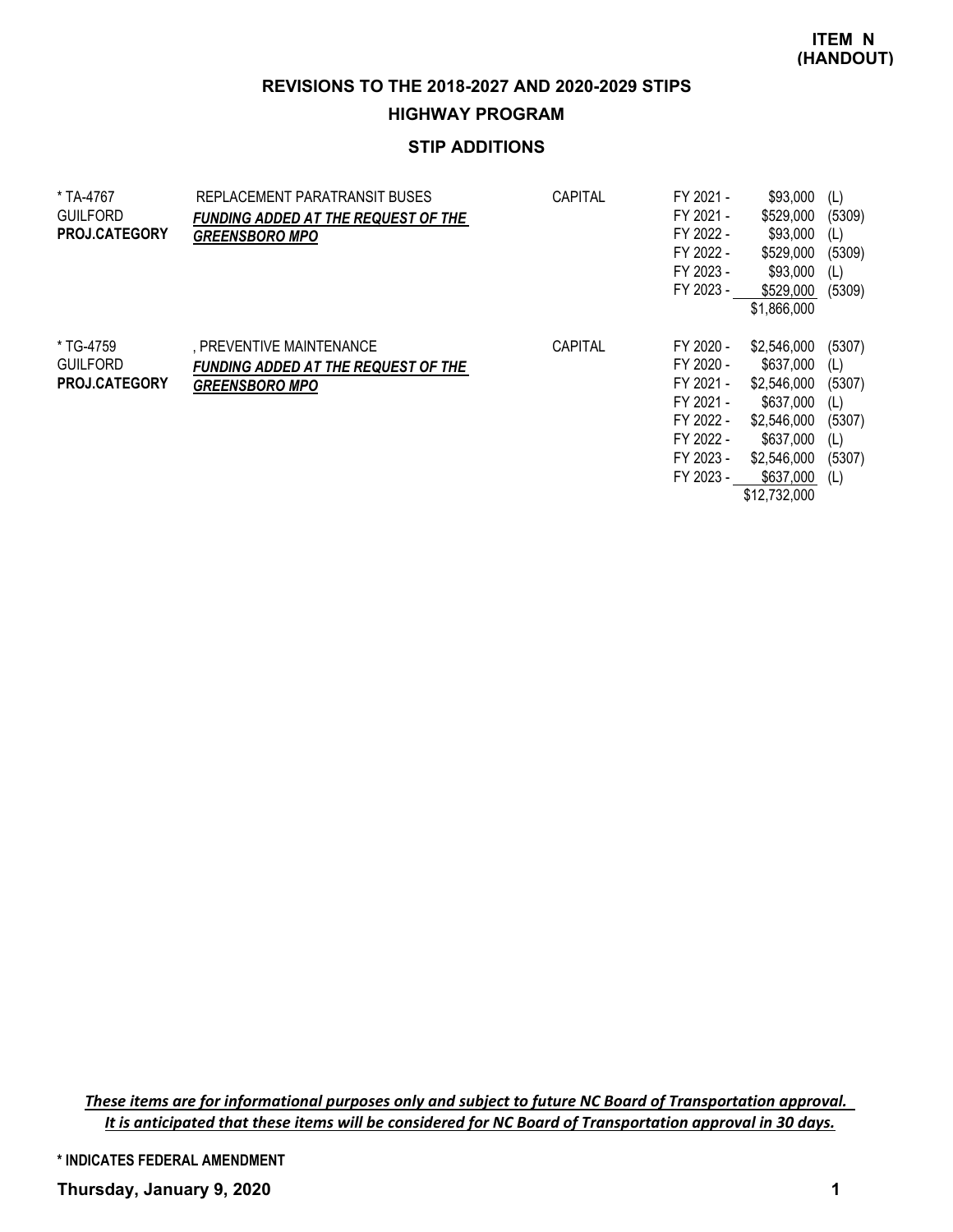#### **HIGHWAY PROGRAM**

# **STIP ADDITIONS**

| <b>DIVISION 2</b>    |                                             |                       |           |           |     |
|----------------------|---------------------------------------------|-----------------------|-----------|-----------|-----|
| * B-4484             | SR 1470, BRIDGE 138 AND BRIDGE 139 OVER THE | <b>ENGINEERING</b>    | FY 2021 - | \$112,000 | (T) |
| <b>CRAVEN</b>        | NEUSE RIVER ON SR 1470.                     |                       | FY 2022 - | \$112,000 | (T) |
| <b>PROJ.CATEGORY</b> | PROJECT ADDED TO UTILIZE BUILD NC BONDS.    |                       | FY 2023 - | \$112,000 | (T) |
| <b>DIVISION</b>      |                                             |                       | FY 2024 - | \$112,000 | (T) |
|                      |                                             |                       | FY 2025 - | \$112,000 | (T) |
|                      |                                             |                       | FY 2026 - | \$112,000 | (T) |
|                      |                                             |                       | FY 2027 - | \$112,000 | (T) |
|                      |                                             |                       | FY 2028 - | \$112,000 | (T) |
|                      |                                             |                       | FY 2029 - | \$112,000 | (T) |
|                      |                                             |                       | FY 2030 - | \$112,000 | (T) |
|                      |                                             |                       | FY 2031 - | \$112,000 | (T) |
|                      |                                             |                       | FY 2032 - | \$112,000 | (T) |
|                      |                                             |                       | POST YR-  | \$336,000 | (T) |
|                      |                                             | <b>BUILD NC CONST</b> | FY 2020 - | \$858,000 | (T) |
|                      |                                             |                       | FY 2021 - | \$858,000 | (T) |
|                      |                                             |                       | FY 2022 - | \$858,000 | (T) |
|                      |                                             |                       | FY 2023 - | \$858,000 | (T) |
|                      |                                             |                       | FY 2024 - | \$858,000 | (T) |
|                      |                                             |                       | FY 2025 - | \$858,000 | (T) |
|                      |                                             |                       | FY 2026 - | \$858,000 | (T) |
|                      |                                             |                       | FY 2027 - | \$858,000 | (T) |
|                      |                                             |                       | FY 2028 - | \$858,000 | (T) |
|                      |                                             |                       | FY 2029 - | \$858,000 | (T) |
|                      |                                             |                       | LA JUJU   | CRER NNN  | (T) |

|                     | FY 2029 - | \$858,000   | (T) |
|---------------------|-----------|-------------|-----|
|                     | FY 2030 - | \$858,000   | (T) |
|                     | FY 2031 - | \$858,000   | (T) |
|                     | FY 2032 - | \$858,000   | (T) |
|                     | POST YR-  | \$1,716,000 | (T) |
| <b>CONSTRUCTION</b> | FY 2020 - | \$3,350,000 | (T) |
|                     | FY 2021 - | \$3,350,000 | (T) |
|                     |           |             |     |

\$21,250,000

*These items are for informational purposes only and subject to future NC Board of Transportation approval. It is anticipated that these items will be considered for NC Board of Transportation approval in 30 days.*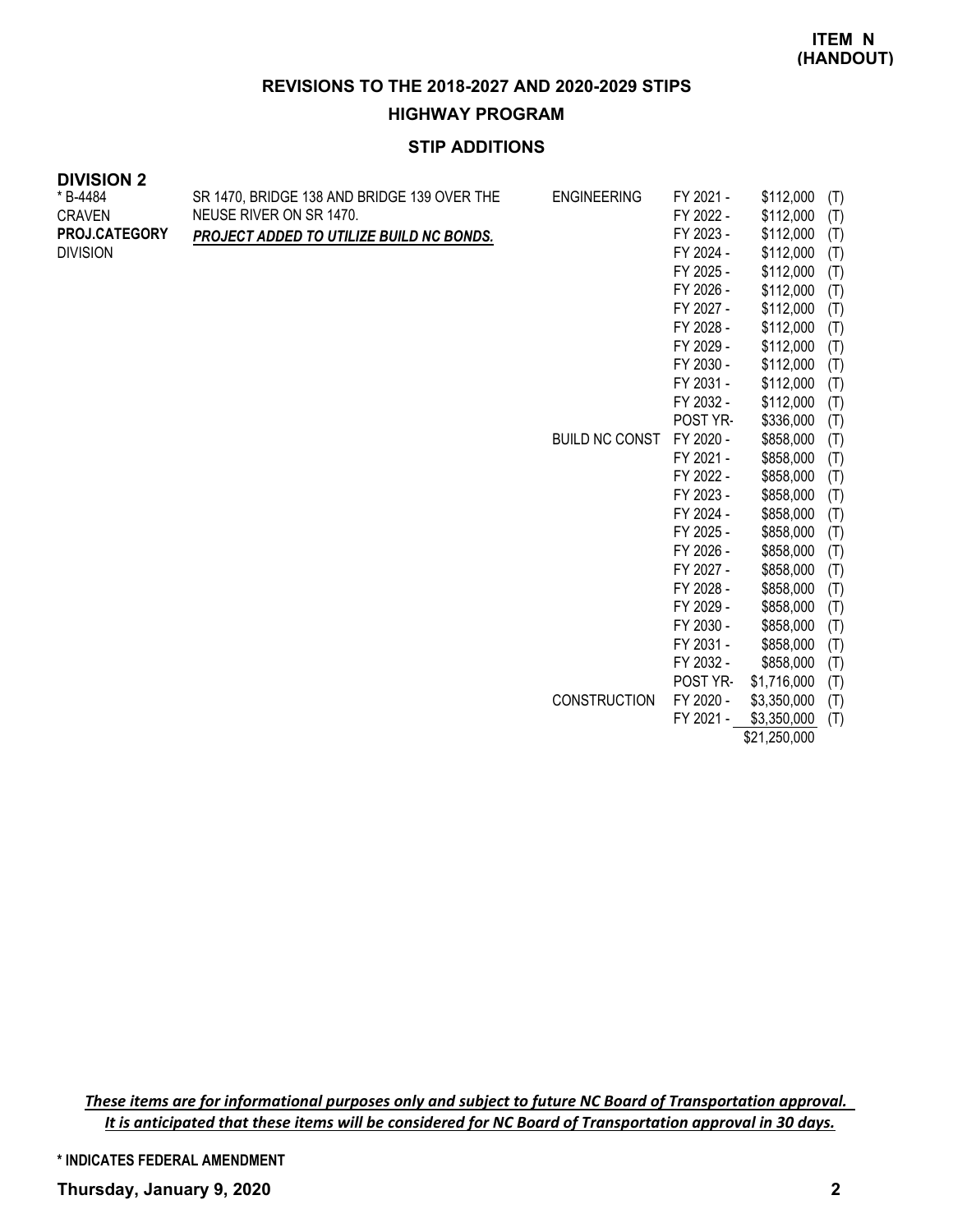**HIGHWAY PROGRAM**

# **STIP ADDITIONS**

| <b>DIVISIUN 2</b><br>* B-5301<br><b>PITT</b><br>PROJ.CATEGORY<br><b>REGIONAL</b> | NC 33, BRIDGE 87 OVER THE NORFOLK SOUTHERN<br>RAILROAD ON NC 33.<br>PROJECT ADDED TO UTILIZE BUILD NC BONDS.                                                                                                | BUILD NC CONST FY 2020 -<br><b>CONSTRUCTION</b> | FY 2021 -<br>FY 2022 -<br>FY 2023 -<br>FY 2024 -<br>FY 2025 -<br>FY 2026 -<br>FY 2027 -<br>FY 2028 -<br>FY 2029 -<br>FY 2030 -<br>FY 2031 -<br>FY 2032 -<br>POST YR-<br>FY 2020 -<br>FY 2021 - | \$386,000<br>\$386,000<br>\$386,000<br>\$386,000<br>\$386,000<br>\$386,000<br>\$386,000<br>\$386,000<br>\$386,000<br>\$386,000<br>\$386,000<br>\$386,000<br>\$386,000<br>\$772,000<br>\$1,500,000<br>\$1,500,000                               | (T)<br>(T)<br>(T)<br>(T)<br>(T)<br>(T)<br>(T)<br>(T)<br>(T)<br>(T)<br>(T)<br>(T)<br>(T)<br>(T)<br>(T)<br>(T) |
|----------------------------------------------------------------------------------|-------------------------------------------------------------------------------------------------------------------------------------------------------------------------------------------------------------|-------------------------------------------------|------------------------------------------------------------------------------------------------------------------------------------------------------------------------------------------------|------------------------------------------------------------------------------------------------------------------------------------------------------------------------------------------------------------------------------------------------|--------------------------------------------------------------------------------------------------------------|
| * B-5302<br><b>BEAUFORT</b><br>PROJ.CATEGORY<br><b>REGIONAL</b>                  | US 17 BUS, BRIDGE 3 OVER THE NORFOLK SOUTHERN<br>RAILROAD ON US 17 BUS.; RESERVATION OF BRIDGE<br>NO. 25 ON US 17 BUS. OVER PAMLICO RIVER (COMB<br>W/15BPR.42).<br>PROJECT ADDED TO UTILIZE BUILD NC BONDS. | BUILD NC CONST FY 2020 -<br><b>CONSTRUCTION</b> | FY 2021 -<br>FY 2022 -<br>FY 2023 -<br>FY 2024 -<br>FY 2025 -<br>FY 2026 -<br>FY 2027 -<br>FY 2028 -<br>FY 2029 -<br>FY 2030 -<br>FY 2031 -<br>FY 2032 -<br>POST YR-<br>FY 2020 -<br>FY 2021 - | \$8,790,000<br>\$257,000<br>\$257,000<br>\$257,000<br>\$257,000<br>\$257,000<br>\$257,000<br>\$257,000<br>\$257,000<br>\$257,000<br>\$257,000<br>\$257,000<br>\$257,000<br>\$257,000<br>\$514,000<br>\$1,750,000<br>\$1,750,000<br>\$7,355,000 | (T)<br>(T)<br>(T)<br>(T)<br>(T)<br>(T)<br>(T)<br>(T)<br>(T)<br>(T)<br>(T)<br>(T)<br>(T)<br>(T)<br>(T)<br>(T) |

*These items are for informational purposes only and subject to future NC Board of Transportation approval. It is anticipated that these items will be considered for NC Board of Transportation approval in 30 days.*

**DIVISION 2**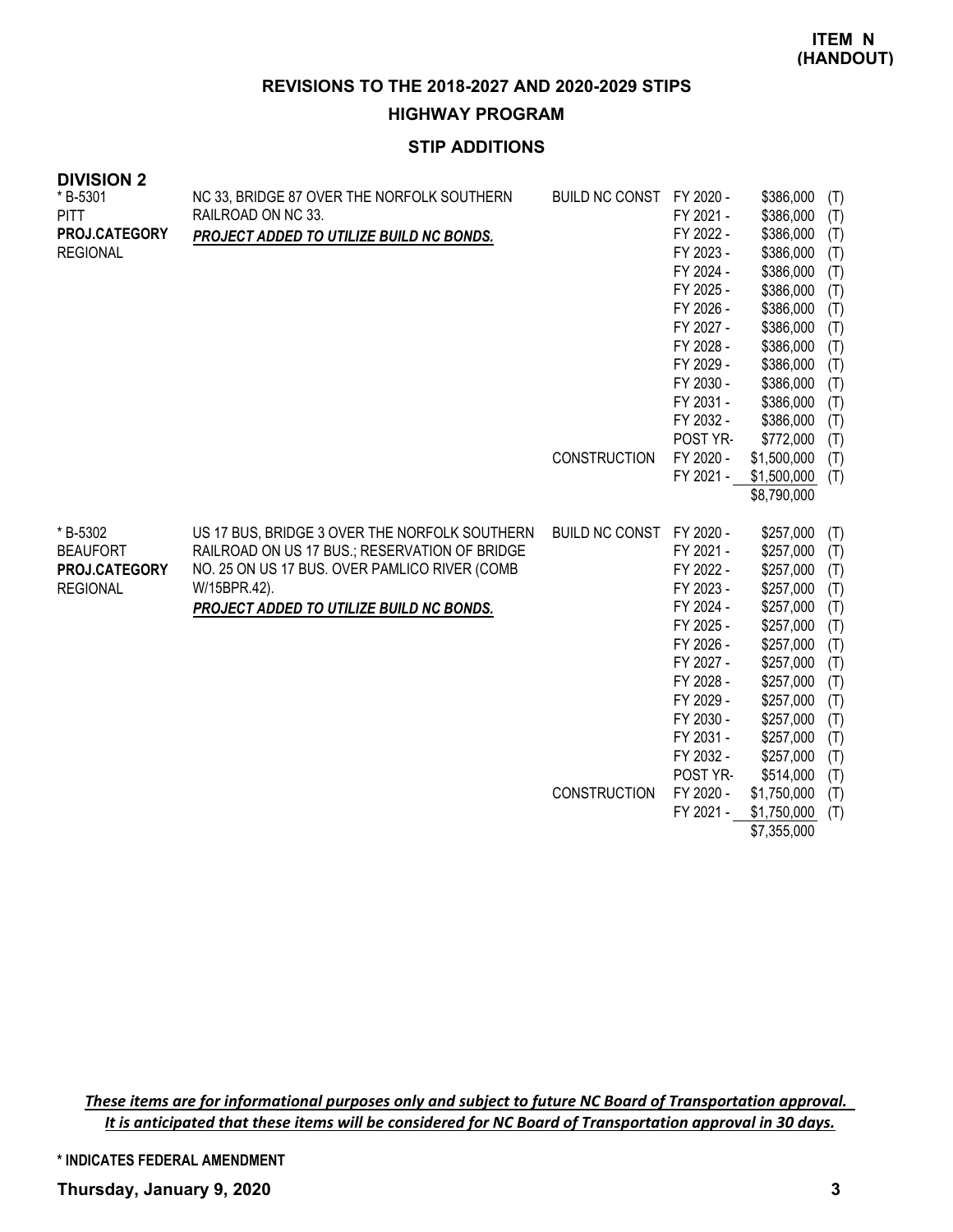**HIGHWAY PROGRAM**

# **STIP ADDITIONS**

| <b>DIVISION 3</b>    |                                                 |                       |           |                  |  |
|----------------------|-------------------------------------------------|-----------------------|-----------|------------------|--|
| * B-5534             | NC 111, BRIDGE 82 OVER BURNT COAT CREEK ON NC   | <b>ENGINEERING</b>    | FY 2021 - | \$34,000<br>(T)  |  |
| <b>DUPLIN</b>        | 111.                                            |                       | FY 2022 - | \$34,000<br>(T)  |  |
| <b>PROJ.CATEGORY</b> | <b>PROJECT ADDED TO UTILIZE BUILD NC BONDS.</b> |                       | FY 2023 - | \$34,000<br>(T)  |  |
| <b>REGIONAL</b>      |                                                 |                       | FY 2024 - | \$34,000<br>(T)  |  |
|                      |                                                 |                       | FY 2025 - | \$34,000<br>(T)  |  |
|                      |                                                 |                       | FY 2026 - | \$34,000<br>(T)  |  |
|                      |                                                 |                       | FY 2027 - | \$34,000<br>(T)  |  |
|                      |                                                 |                       | FY 2028 - | \$34,000<br>(T)  |  |
|                      |                                                 |                       | FY 2029 - | \$34,000<br>(T)  |  |
|                      |                                                 |                       | FY 2030 - | \$34,000<br>(T)  |  |
|                      |                                                 |                       | FY 2031 - | \$34,000<br>(T)  |  |
|                      |                                                 |                       | FY 2032 - | \$34,000<br>(T)  |  |
|                      |                                                 |                       | POST YR-  | \$102,000<br>(T) |  |
|                      |                                                 | <b>BUILD NC CONST</b> | FY 2021 - | \$172,000<br>(T) |  |
|                      |                                                 |                       | FY 2022 - | \$172,000<br>(T) |  |
|                      |                                                 |                       | FY 2023 - | \$172,000<br>(T) |  |
|                      |                                                 |                       | FY 2024 - | \$172,000<br>(T) |  |
|                      |                                                 |                       | FY 2025 - | \$172,000<br>(T) |  |
|                      |                                                 |                       | FY 2026 - | \$172,000<br>(T) |  |
|                      |                                                 |                       | FY 2027 - | \$172,000<br>(T) |  |
|                      |                                                 |                       | FY 2028 - | \$172,000<br>(T) |  |
|                      |                                                 |                       | FY 2029 - | \$172,000<br>(T) |  |
|                      |                                                 |                       | FY 2030 - | \$172,000<br>(T) |  |
|                      |                                                 |                       | FY 2031 - | \$172,000<br>(T) |  |
|                      |                                                 |                       | FY 2032 - | \$172,000<br>(T) |  |
|                      |                                                 |                       | POST YR-  | \$516,000<br>(T) |  |
|                      |                                                 | <b>CONSTRUCTION</b>   | FY 2021 - | \$800,000<br>(T) |  |
|                      |                                                 |                       | FY 2022 - | \$800,000<br>(T) |  |

\$4,690,000

*These items are for informational purposes only and subject to future NC Board of Transportation approval. It is anticipated that these items will be considered for NC Board of Transportation approval in 30 days.*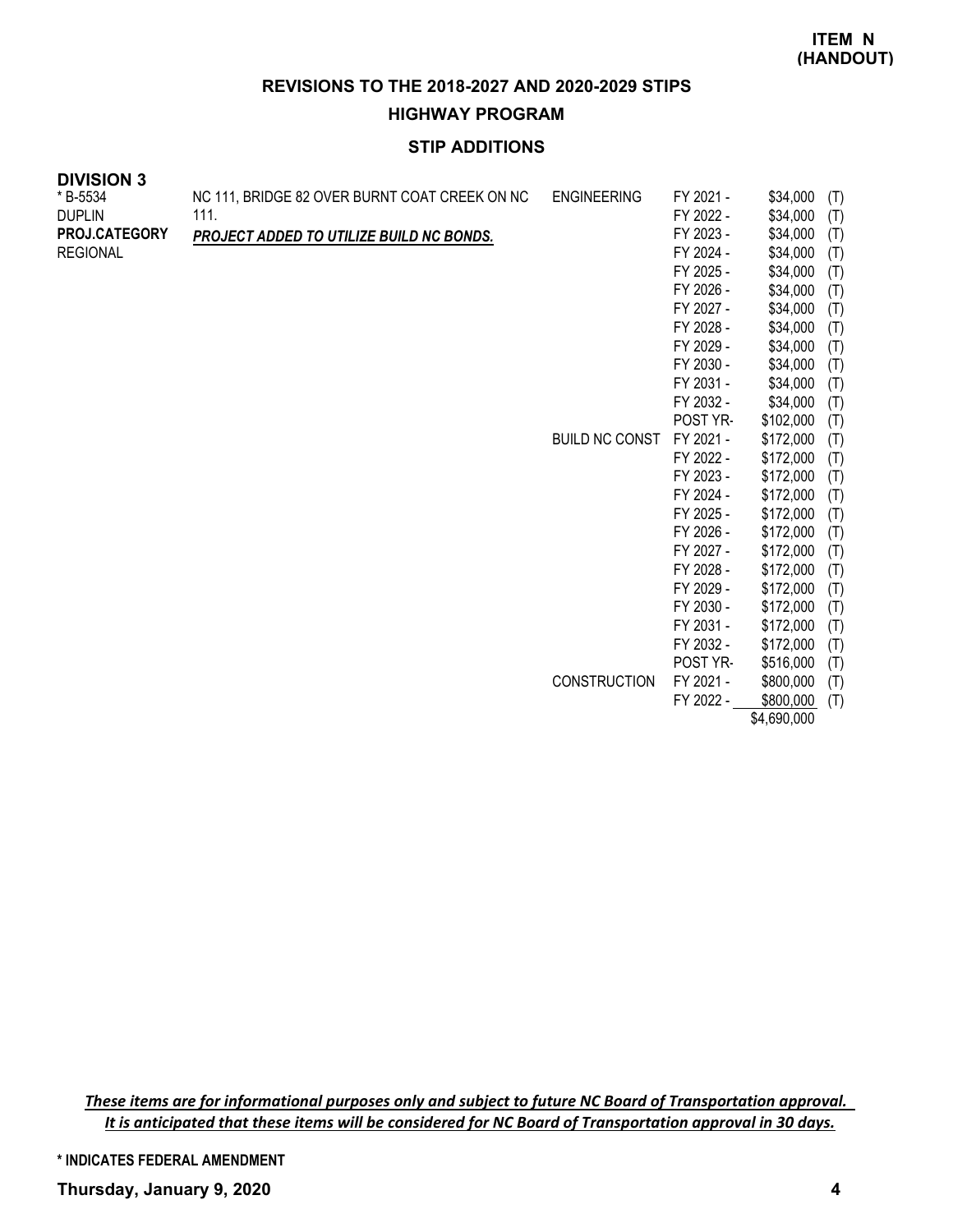**HIGHWAY PROGRAM**

# **STIP ADDITIONS**

| * B-5639        | NC 111, BRIDGE 36 OVER MAXWELL CREEK ON NC 11.  | <b>ENGINEERING</b>    | FY 2021 - | \$17,000    | (T)   |
|-----------------|-------------------------------------------------|-----------------------|-----------|-------------|-------|
| <b>DUPLIN</b>   | <b>PROJECT ADDED TO UTILIZE BUILD NC BONDS.</b> |                       | FY 2022 - | \$17,000    | (T)   |
| PROJ.CATEGORY   |                                                 |                       | FY 2023 - | \$17,000    | (T)   |
| <b>REGIONAL</b> |                                                 |                       | FY 2024 - | \$17,000    | (T)   |
|                 |                                                 |                       | FY 2025 - | \$17,000    | (T)   |
|                 |                                                 |                       | FY 2026 - | \$17,000    | (T)   |
|                 |                                                 |                       | FY 2027 - | \$17,000    | (T)   |
|                 |                                                 |                       | FY 2028 - | \$17,000    | (T)   |
|                 |                                                 |                       | FY 2029 - | \$17,000    | (T)   |
|                 |                                                 |                       | FY 2030 - | \$17,000    | (T)   |
|                 |                                                 |                       | FY 2031 - | \$17,000    | (T)   |
|                 |                                                 |                       | FY 2032 - | \$17,000    | (T)   |
|                 |                                                 |                       | POST YR-  | \$51,000    | (T)   |
|                 |                                                 | RIGHT-OF-WAY          | FY 2020 - | \$56,000    | (HFB) |
|                 |                                                 | <b>BUILD NC CONST</b> | FY 2021 - | \$172,000   | (T)   |
|                 |                                                 |                       | FY 2022 - | \$172,000   | (T)   |
|                 |                                                 |                       | FY 2023 - | \$172,000   | (T)   |
|                 |                                                 |                       | FY 2024 - | \$172,000   | (T)   |
|                 |                                                 |                       | FY 2025 - | \$172,000   | (T)   |
|                 |                                                 |                       | FY 2026 - | \$172,000   | (T)   |
|                 |                                                 |                       | FY 2027 - | \$172,000   | (T)   |
|                 |                                                 |                       | FY 2028 - | \$172,000   | (T)   |
|                 |                                                 |                       | FY 2029 - | \$172,000   | (T)   |
|                 |                                                 |                       | FY 2030 - | \$172,000   | (T)   |
|                 |                                                 |                       | FY 2031 - | \$172,000   | (T)   |
|                 |                                                 |                       | FY 2032 - | \$172,000   | (T)   |
|                 |                                                 |                       | POST YR-  | \$516,000   | (T)   |
|                 |                                                 | <b>CONSTRUCTION</b>   | FY 2021 - | \$675,000   | (T)   |
|                 |                                                 |                       | FY 2022 - | \$675,000   | (T)   |
|                 |                                                 |                       |           | \$4,241,000 |       |

*These items are for informational purposes only and subject to future NC Board of Transportation approval. It is anticipated that these items will be considered for NC Board of Transportation approval in 30 days.*

**\* INDICATES FEDERAL AMENDMENT**

**DIVISION 3**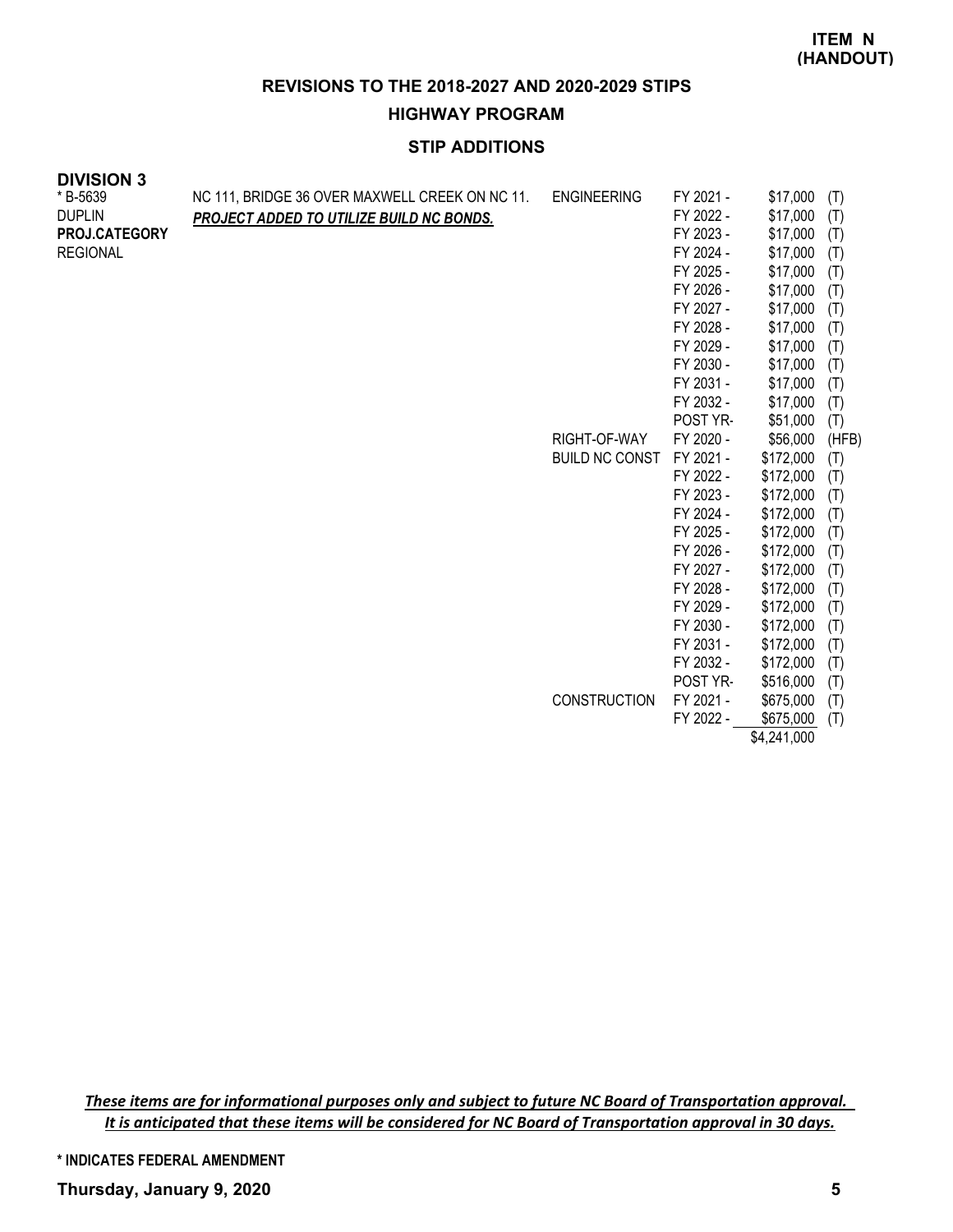#### **HIGHWAY PROGRAM**

# **STIP ADDITIONS**

| <b>DIVISION 4</b> |  |
|-------------------|--|
| * B-5662          |  |

| * B-5662        | NC 561, BRIDGE 93 OVER CONOCONNARA SWAMP ON | <b>ENGINEERING</b>    | FY 2021 - | \$26,000  | (T) |
|-----------------|---------------------------------------------|-----------------------|-----------|-----------|-----|
| <b>HALIFAX</b>  | NC 561 (COMB WITH BR-0113 & BR-0116).       |                       | FY 2022 - | \$26,000  | (T) |
| PROJ.CATEGORY   | PROJECT ADDED TO UTILIZE BUILD NC BONDS.    |                       | FY 2023 - | \$26,000  | (T) |
| <b>REGIONAL</b> |                                             |                       | FY 2024 - | \$26,000  | (T) |
|                 |                                             |                       | FY 2025 - | \$26,000  | (T) |
|                 |                                             |                       | FY 2026 - | \$26,000  | (T) |
|                 |                                             |                       | FY 2027 - | \$26,000  | (T) |
|                 |                                             |                       | FY 2028 - | \$26,000  | (T) |
|                 |                                             |                       | FY 2029 - | \$26,000  | (T) |
|                 |                                             |                       | FY 2030 - | \$26,000  | (T) |
|                 |                                             |                       | FY 2031 - | \$26,000  | (T) |
|                 |                                             |                       | FY 2032 - | \$26,000  | (T) |
|                 |                                             |                       | POST YR-  | \$78,000  | (T) |
|                 |                                             | <b>BUILD NC CONST</b> | FY 2020 - | \$172,000 | (T) |
|                 |                                             |                       | FY 2021 - | \$172,000 | (T) |
|                 |                                             |                       | FY 2022 - | \$172,000 | (T) |
|                 |                                             |                       | FY 2023 - | \$172,000 | (T) |
|                 |                                             |                       | FY 2024 - | \$172,000 | (T) |
|                 |                                             |                       | FY 2025 - | \$172,000 | (T) |
|                 |                                             |                       | FY 2026 - | \$172,000 | (T) |
|                 |                                             |                       | FY 2027 - | \$172,000 | (T) |
|                 |                                             |                       | FY 2028 - | \$172,000 | (T) |
|                 |                                             |                       | FY 2029 - | \$172,000 | (T) |
|                 |                                             |                       | FY 2030 - | \$172,000 | (T) |
|                 |                                             |                       | FY 2031 - | \$172,000 | (T) |
|                 |                                             |                       | FY 2032 - | \$172,000 | (T) |
|                 |                                             |                       | POST YR-  | \$344,000 | (T) |
|                 |                                             | <b>CONSTRUCTION</b>   | FY 2020 - | \$725,000 | (T) |
|                 |                                             |                       | FY 2021 - | \$725,000 | (T) |

\$4,420,000

*These items are for informational purposes only and subject to future NC Board of Transportation approval. It is anticipated that these items will be considered for NC Board of Transportation approval in 30 days.*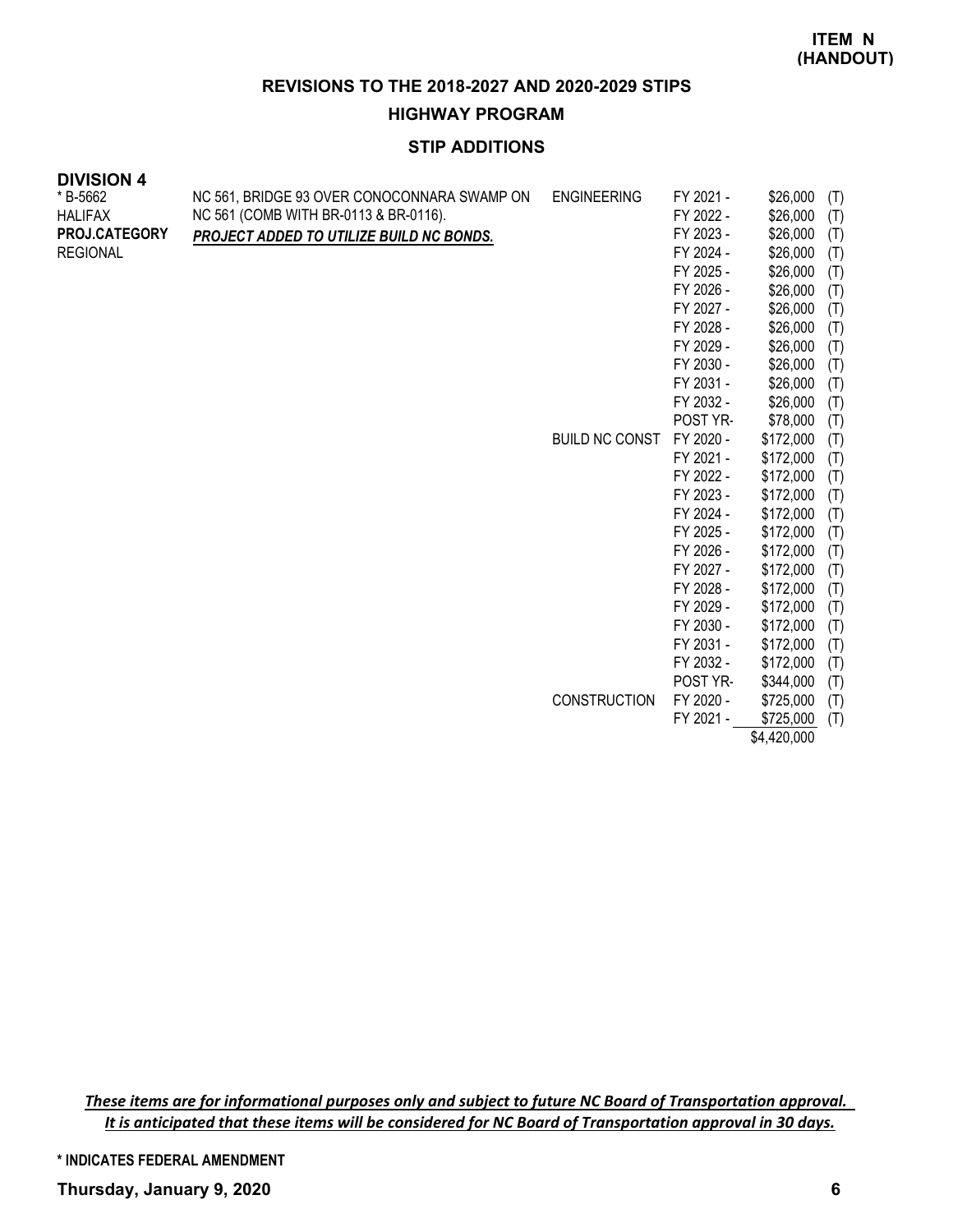**HIGHWAY PROGRAM**

# **STIP ADDITIONS**

| <b>DIVISION 4</b> |  |
|-------------------|--|
| * B-5666          |  |

| * B-5666        | US 117, REPLACE BRIDGE 47 OVER SEABOARD COAST | <b>ENGINEERING</b>    | FY 2021 - | \$17,000    | (T) |
|-----------------|-----------------------------------------------|-----------------------|-----------|-------------|-----|
| <b>WILSON</b>   | LINE RAILROAD ON US 117.                      |                       | FY 2022 - | \$17,000    | (T) |
| PROJ.CATEGORY   | PROJECT ADDED TO UTILIZE BUILD NC BONDS.      |                       | FY 2023 - | \$17,000    | (T) |
| <b>REGIONAL</b> |                                               |                       | FY 2024 - | \$17,000    | (T) |
|                 |                                               |                       | FY 2025 - | \$17,000    | (T) |
|                 |                                               |                       | FY 2026 - | \$17,000    | (T) |
|                 |                                               |                       | FY 2027 - | \$17,000    | (T) |
|                 |                                               |                       | FY 2028 - | \$17,000    | (T) |
|                 |                                               |                       | FY 2029 - | \$17,000    | (T) |
|                 |                                               |                       | FY 2030 - | \$17,000    | (T) |
|                 |                                               |                       | FY 2031 - | \$17,000    | (T) |
|                 |                                               |                       | FY 2032 - | \$17,000    | (T) |
|                 |                                               |                       | POST YR-  | \$51,000    | (T) |
|                 |                                               | <b>BUILD NC CONST</b> | FY 2021 - | \$172,000   | (T) |
|                 |                                               |                       | FY 2022 - | \$172,000   | (T) |
|                 |                                               |                       | FY 2023 - | \$172,000   | (T) |
|                 |                                               |                       | FY 2024 - | \$172,000   | (T) |
|                 |                                               |                       | FY 2025 - | \$172,000   | (T) |
|                 |                                               |                       | FY 2026 - | \$172,000   | (T) |
|                 |                                               |                       | FY 2027 - | \$172,000   | (T) |
|                 |                                               |                       | FY 2028 - | \$172,000   | (T) |
|                 |                                               |                       | FY 2029 - | \$172,000   | (T) |
|                 |                                               |                       | FY 2030 - | \$172,000   | (T) |
|                 |                                               |                       | FY 2031 - | \$172,000   | (T) |
|                 |                                               |                       | FY 2032 - | \$172,000   | (T) |
|                 |                                               |                       | POST YR-  | \$516,000   | (T) |
|                 |                                               | <b>CONSTRUCTION</b>   | FY 2021 - | \$775,000   | (T) |
|                 |                                               |                       | FY 2022 - | \$775,000   | (T) |
|                 |                                               |                       |           | \$4,385,000 |     |

*These items are for informational purposes only and subject to future NC Board of Transportation approval. It is anticipated that these items will be considered for NC Board of Transportation approval in 30 days.*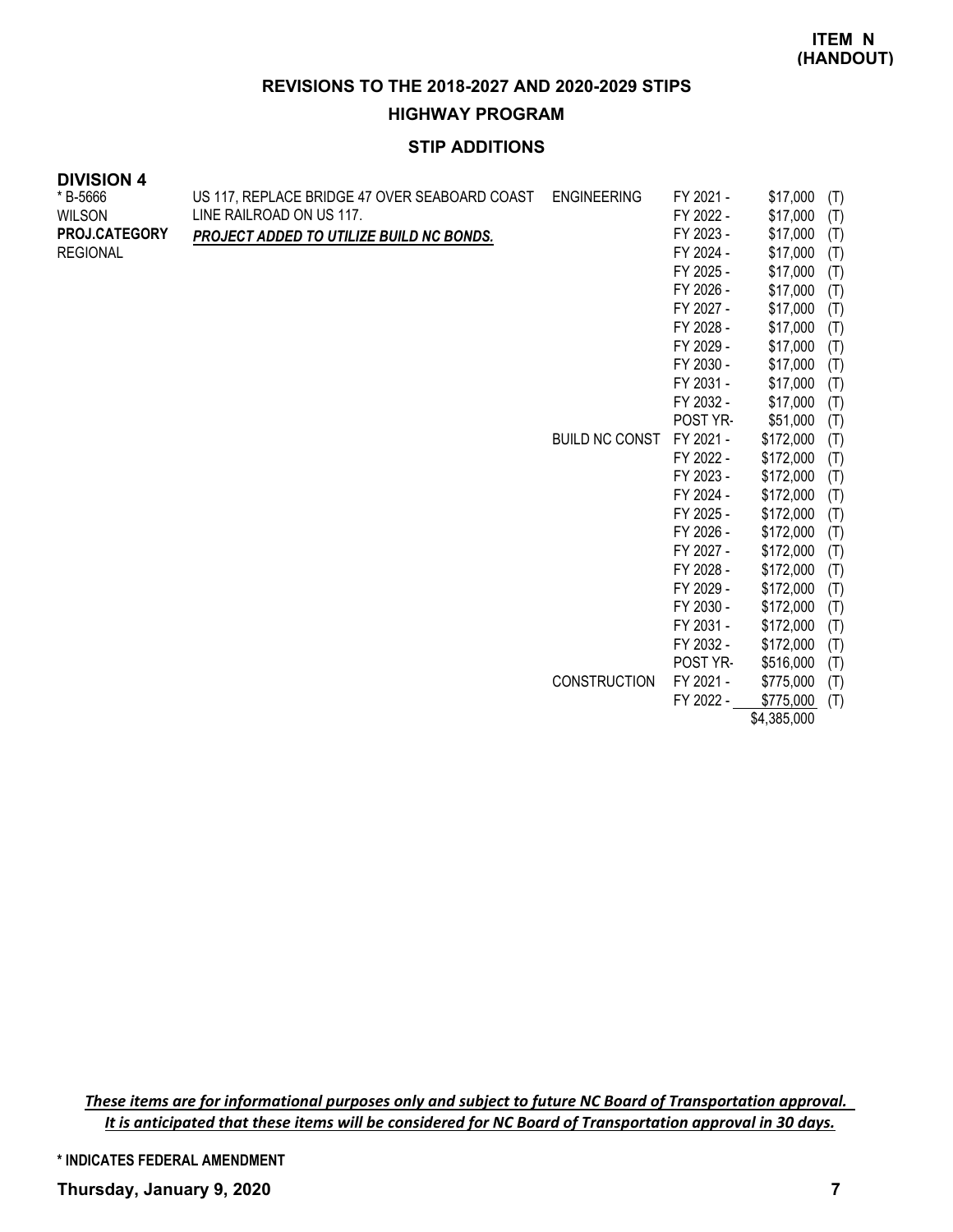#### **HIGHWAY PROGRAM**

# **STIP ADDITIONS**

| * B-5671<br><b>EDGECOMBE</b><br>PROJ.CATEGORY<br><b>REGIONAL</b> | NC 97, BRIDGE 87 OVER SWIFT CREEK ON NC 97.<br><b>PROJECT ADDED TO UTILIZE BUILD NC BONDS.</b> | <b>ENGINEERING</b><br><b>BUILD NC CONST</b> | FY 2021 -<br>FY 2022 -<br>FY 2023 -<br>FY 2024 -<br>FY 2025 -<br>FY 2026 -<br>FY 2027 -<br>FY 2028 -<br>FY 2029 -<br>FY 2030 -<br>FY 2031 -<br>FY 2032 -<br>POST YR-<br>FY 2020 -<br>FY 2021 -<br>FY 2022 -<br>FY 2023 -<br>FY 2024 -<br>FY 2025 -<br>FY 2026 -<br>FY 2027 -<br>FY 2028 -<br>FY 2029 -<br>FY 2030 - | \$17,000<br>\$17,000<br>\$17,000<br>\$17,000<br>\$17,000<br>\$17,000<br>\$17,000<br>\$17,000<br>\$17,000<br>\$17,000<br>\$17,000<br>\$17,000<br>\$51,000<br>\$86,000<br>\$86,000<br>\$86,000<br>\$86,000<br>\$86,000<br>\$86,000<br>\$86,000<br>\$86,000<br>\$86,000<br>\$86,000<br>\$86,000 | (T)<br>(T)<br>(T)<br>(T)<br>(T)<br>(T)<br>(T)<br>(T)<br>(T)<br>(T)<br>(T)<br>(T)<br>(T)<br>(T)<br>(T)<br>(T)<br>(T)<br>(T)<br>(T)<br>(T)<br>(T)<br>(T)<br>(T)<br>(T) |
|------------------------------------------------------------------|------------------------------------------------------------------------------------------------|---------------------------------------------|---------------------------------------------------------------------------------------------------------------------------------------------------------------------------------------------------------------------------------------------------------------------------------------------------------------------|----------------------------------------------------------------------------------------------------------------------------------------------------------------------------------------------------------------------------------------------------------------------------------------------|----------------------------------------------------------------------------------------------------------------------------------------------------------------------|
|                                                                  |                                                                                                |                                             | FY 2031 -<br>FY 2032 -                                                                                                                                                                                                                                                                                              | \$86,000<br>\$86,000                                                                                                                                                                                                                                                                         | (T)<br>(T)                                                                                                                                                           |
|                                                                  |                                                                                                | <b>CONSTRUCTION</b>                         | POST YR-<br>FY 2020 -                                                                                                                                                                                                                                                                                               | \$172,000<br>\$725,000                                                                                                                                                                                                                                                                       | (T)<br>(T)                                                                                                                                                           |

*These items are for informational purposes only and subject to future NC Board of Transportation approval. It is anticipated that these items will be considered for NC Board of Transportation approval in 30 days.*

**\* INDICATES FEDERAL AMENDMENT**

**DIVISION 4**

FY 2021 - \$725,000 (T) \$2,995,000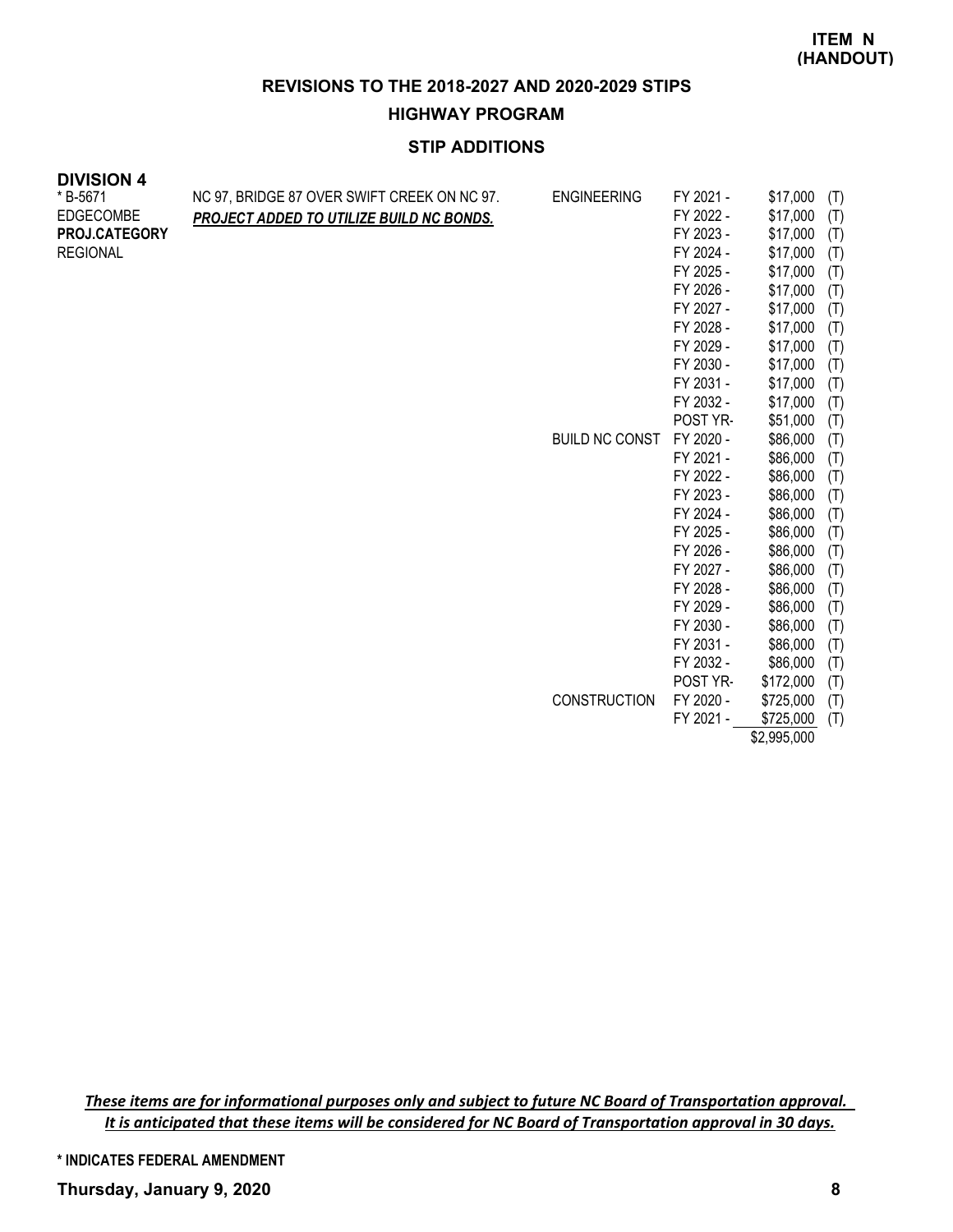#### **HIGHWAY PROGRAM**

# **STIP ADDITIONS**

| <b>DIVISION 4</b> |  |
|-------------------|--|
|-------------------|--|

| ד ווטוטואוט<br>* BR-0036<br><b>NASH</b><br>PROJ.CATEGORY<br><b>REGIONAL</b> | NC 33, BRIDGE 630041 ON NC 33 OVER I-95.<br>PROJECT ADDED TO UTILIZE BUILD NC BONDS. | <b>ENGINEERING</b>    | FY 2021 -<br>FY 2022 -<br>FY 2023 -<br>FY 2024 -<br>FY 2025 -<br>FY 2026 -<br>FY 2027 -<br>FY 2028 -<br>FY 2029 -<br>FY 2030 -<br>FY 2031 -<br>FY 2032 -<br>POST YR- | \$26,000<br>\$26,000<br>\$26,000<br>\$26,000<br>\$26,000<br>\$26,000<br>\$26,000<br>\$26,000<br>\$26,000<br>\$26,000<br>\$26,000<br>\$26,000<br>\$78,000 | (T)<br>(T)<br>(T)<br>(T)<br>(T)<br>(T)<br>(T)<br>(T)<br>(T)<br>(T)<br>(T)<br>(T)<br>(T) |
|-----------------------------------------------------------------------------|--------------------------------------------------------------------------------------|-----------------------|----------------------------------------------------------------------------------------------------------------------------------------------------------------------|----------------------------------------------------------------------------------------------------------------------------------------------------------|-----------------------------------------------------------------------------------------|
|                                                                             |                                                                                      | <b>BUILD NC CONST</b> | FY 2020 -                                                                                                                                                            | \$300,000                                                                                                                                                | (T)                                                                                     |
|                                                                             |                                                                                      |                       | FY 2021 -                                                                                                                                                            | \$300,000                                                                                                                                                | (T)                                                                                     |
|                                                                             |                                                                                      |                       | FY 2022 -                                                                                                                                                            | \$300,000                                                                                                                                                | (T)                                                                                     |
|                                                                             |                                                                                      |                       | FY 2023 -                                                                                                                                                            | \$300,000                                                                                                                                                | (T)                                                                                     |
|                                                                             |                                                                                      |                       | FY 2024 -                                                                                                                                                            | \$300,000                                                                                                                                                | (T)                                                                                     |
|                                                                             |                                                                                      |                       | FY 2025 -                                                                                                                                                            | \$300,000                                                                                                                                                | (T)                                                                                     |
|                                                                             |                                                                                      |                       | FY 2026 -                                                                                                                                                            | \$300,000                                                                                                                                                | (T)                                                                                     |
|                                                                             |                                                                                      |                       | FY 2027 -                                                                                                                                                            | \$300,000                                                                                                                                                | (T)                                                                                     |
|                                                                             |                                                                                      |                       | FY 2028 -                                                                                                                                                            | \$300,000                                                                                                                                                | (T)                                                                                     |
|                                                                             |                                                                                      |                       | FY 2029 -                                                                                                                                                            | \$300,000                                                                                                                                                | (T)                                                                                     |
|                                                                             |                                                                                      |                       | FY 2030 -                                                                                                                                                            | \$300,000                                                                                                                                                | (T)                                                                                     |
|                                                                             |                                                                                      |                       | FY 2031 -                                                                                                                                                            | \$300,000                                                                                                                                                | (T)                                                                                     |
|                                                                             |                                                                                      |                       | FY 2032 -                                                                                                                                                            | \$300,000                                                                                                                                                | (T)                                                                                     |
|                                                                             |                                                                                      |                       | POST YR-                                                                                                                                                             | \$600,000                                                                                                                                                | (T)                                                                                     |
|                                                                             |                                                                                      | <b>CONSTRUCTION</b>   | FY 2020 -                                                                                                                                                            | \$1,100,000                                                                                                                                              | (T)                                                                                     |
|                                                                             |                                                                                      |                       | FY 2021 -                                                                                                                                                            | \$1,100,000                                                                                                                                              | (T)                                                                                     |

\$7,090,000

*These items are for informational purposes only and subject to future NC Board of Transportation approval. It is anticipated that these items will be considered for NC Board of Transportation approval in 30 days.*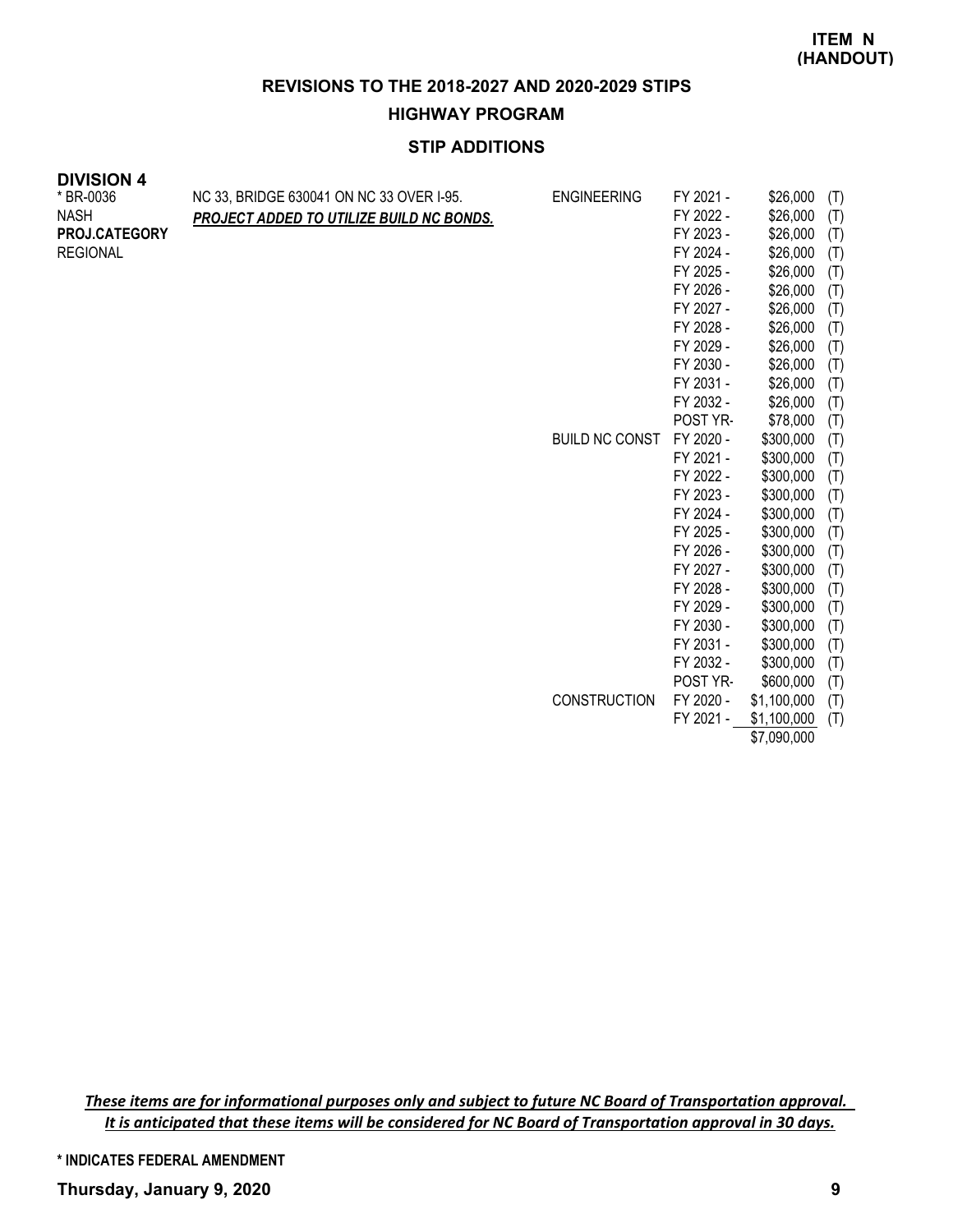#### **HIGHWAY PROGRAM**

# **STIP ADDITIONS**

| <b>DIVISION 4</b><br>* BR-0039<br><b>NASH</b> | SR 1510, BRIDGE 224 ON SR 1510 OVER I-95.<br>PROJECT ADDED TO UTILIZE BUILD NC BONDS. |
|-----------------------------------------------|---------------------------------------------------------------------------------------|
| <b>PROJ.CATEGORY</b><br><b>DIVISION</b>       |                                                                                       |
|                                               |                                                                                       |
|                                               |                                                                                       |
|                                               |                                                                                       |

| ENGINEERING           | FY 2021 - | \$26,000    | (T) |
|-----------------------|-----------|-------------|-----|
|                       | FY 2022 - | \$26,000    | (T) |
|                       | FY 2023 - | \$26,000    | (T) |
|                       | FY 2024 - | \$26,000    | (T) |
|                       | FY 2025 - | \$26,000    | (T) |
|                       | FY 2026 - | \$26,000    | (T) |
|                       | FY 2027 - | \$26,000    | (T) |
|                       | FY 2028 - | \$26,000    | (T) |
|                       | FY 2029 - | \$26,000    | (T) |
|                       | FY 2030 - | \$26,000    | (T) |
|                       | FY 2031 - | \$26,000    | (T) |
|                       | FY 2032 - | \$26,000    | (T) |
|                       | POST YR-  | \$78,000    | (T) |
| <b>BUILD NC CONST</b> | FY 2020 - | \$300,000   | (T) |
|                       | FY 2021 - | \$300,000   | (T) |
|                       | FY 2022 - | \$300,000   | (T) |
|                       | FY 2023 - | \$300,000   | (T) |
|                       | FY 2024 - | \$300,000   | (T) |
|                       | FY 2025 - | \$300,000   | (T) |
|                       | FY 2026 - | \$300,000   | (T) |
|                       | FY 2027 - | \$300,000   | (T) |
|                       | FY 2028 - | \$300,000   | (T) |
|                       | FY 2029 - | \$300,000   | (T) |
|                       | FY 2030 - | \$300,000   | (T) |
|                       | FY 2031 - | \$300,000   | (T) |
|                       | FY 2032 - | \$300,000   | (T) |
|                       | POST YR-  | \$600,000   | (T) |
| <b>CONSTRUCTION</b>   | FY 2020 - | \$962,000   | (T) |
|                       | FY 2021 - | \$963,000   | (T) |
|                       |           | \$6,815,000 |     |

*These items are for informational purposes only and subject to future NC Board of Transportation approval. It is anticipated that these items will be considered for NC Board of Transportation approval in 30 days.*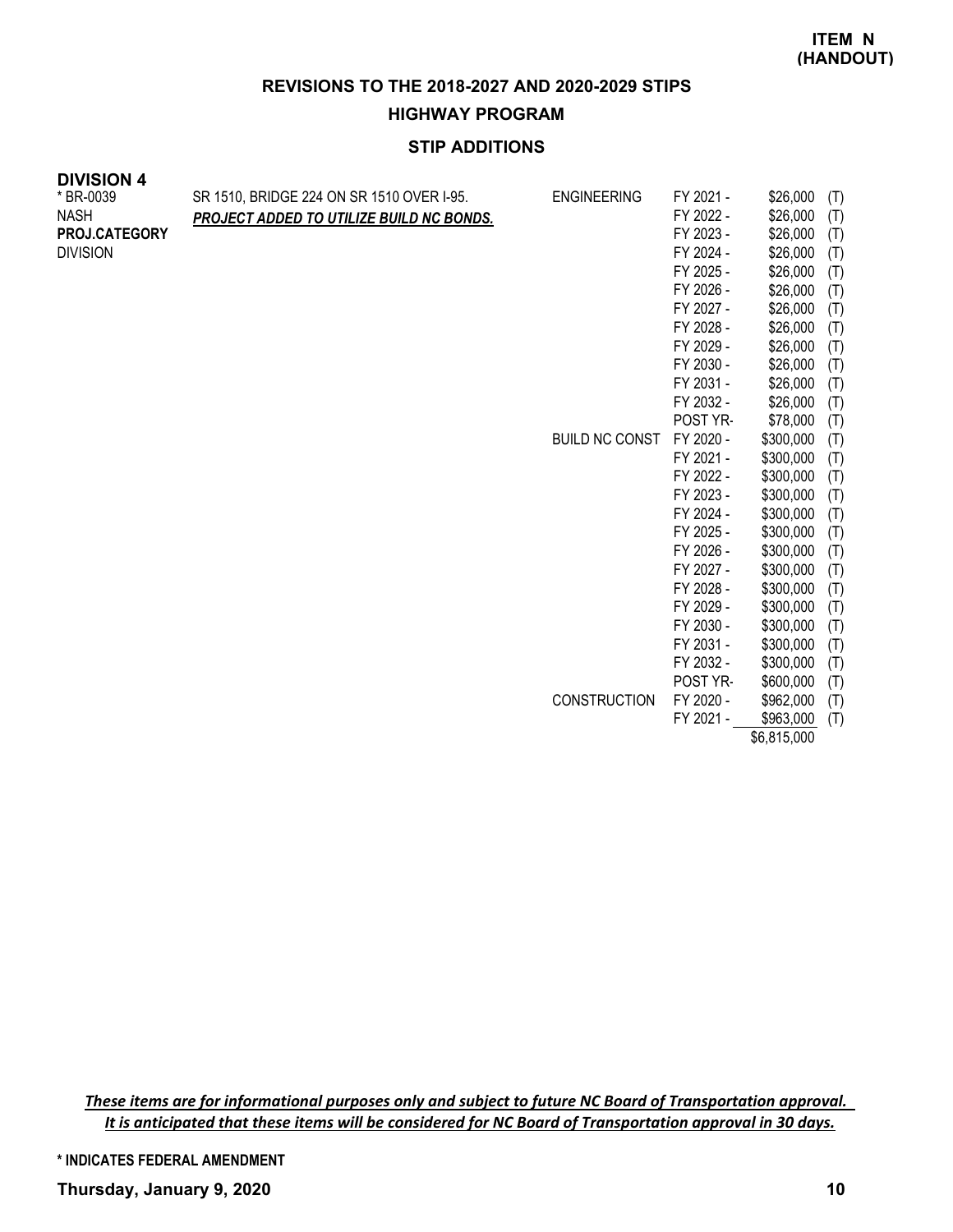**HIGHWAY PROGRAM**

# **STIP ADDITIONS**

| <b>DIVISION 6</b> |                                                |                       |           |           |     |
|-------------------|------------------------------------------------|-----------------------|-----------|-----------|-----|
| * BR-0014         | NC 242, BRIDGE 250025 OVER BEAVER DAM CREEK ON | <b>ENGINEERING</b>    | FY 2021 - | \$17,000  | (T) |
| <b>CUMBERLAND</b> | NC 242.                                        |                       | FY 2022 - | \$17,000  | (T) |
| PROJ.CATEGORY     | PROJECT ADDED TO UTILIZE BUILD NC BONDS.       |                       | FY 2023 - | \$17,000  | (T) |
| <b>REGIONAL</b>   |                                                |                       | FY 2024 - | \$17,000  | (T) |
|                   |                                                |                       | FY 2025 - | \$17,000  | (T) |
|                   |                                                |                       | FY 2026 - | \$17,000  | (T) |
|                   |                                                |                       | FY 2027 - | \$17,000  | (T) |
|                   |                                                |                       | FY 2028 - | \$17,000  | (T) |
|                   |                                                |                       | FY 2029 - | \$17,000  | (T) |
|                   |                                                |                       | FY 2030 - | \$17,000  | (T) |
|                   |                                                |                       | FY 2031 - | \$17,000  | (T) |
|                   |                                                |                       | FY 2032 - | \$17,000  | (T) |
|                   |                                                |                       | POST YR-  | \$51,000  | (T) |
|                   |                                                | <b>BUILD NC CONST</b> | FY 2020 - | \$172,000 | (T) |
|                   |                                                |                       | FY 2021 - | \$172,000 | (T) |
|                   |                                                |                       | FY 2022 - | \$172,000 | (T) |
|                   |                                                |                       | FY 2023 - | \$172,000 | (T) |
|                   |                                                |                       | FY 2024 - | \$172,000 | (T) |
|                   |                                                |                       | FY 2025 - | \$172,000 | (T) |
|                   |                                                |                       | FY 2026 - | \$172,000 | (T) |
|                   |                                                |                       | FY 2027 - | \$172,000 | (T) |
|                   |                                                |                       | FY 2028 - | \$172,000 | (T) |
|                   |                                                |                       | FY 2029 - | \$172,000 | (T) |
|                   |                                                |                       | FY 2030 - | \$172,000 | (T) |
|                   |                                                |                       | FY 2031 - | \$172,000 | (T) |
|                   |                                                |                       | FY 2032 - | \$172,000 | (T) |
|                   |                                                |                       | POST YR-  | \$344,000 | (T) |

CONSTRUCTION FY 2020 - \$700,000 (T) FY 2021 - \$700,000 (T)

\$4,235,000

*These items are for informational purposes only and subject to future NC Board of Transportation approval. It is anticipated that these items will be considered for NC Board of Transportation approval in 30 days.*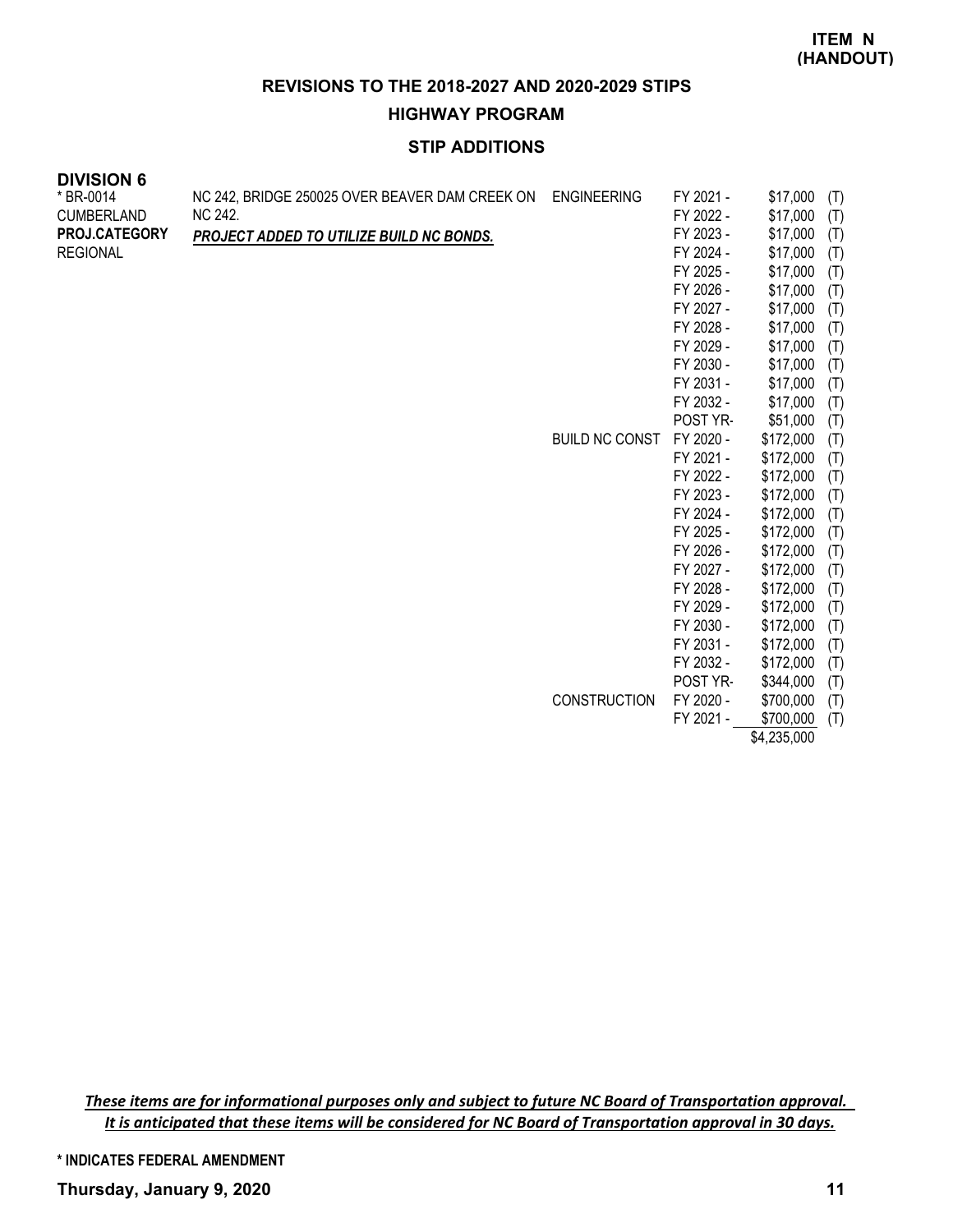**HIGHWAY PROGRAM**

# **STIP ADDITIONS**

| --------<br>* BR-0042<br>ROCKINGHAM<br>PROJ.CATEGORY | SR 2600 (MIZPAH CHURCH ROAD), REPLACE BRIDGE<br>780116 OVER US 29.<br>PROJECT ADDED TO UTILIZE BUILD NC BONDS. | <b>ENGINEERING</b>    | FY 2021 -<br>FY 2022 -<br>FY 2023 - | \$40,000<br>\$40,000<br>\$40,000 | (T)<br>(T)<br>(T) |
|------------------------------------------------------|----------------------------------------------------------------------------------------------------------------|-----------------------|-------------------------------------|----------------------------------|-------------------|
| <b>DIVISION</b>                                      |                                                                                                                |                       | FY 2024 -                           | \$40,000                         | (T)               |
|                                                      |                                                                                                                |                       | FY 2025 -                           | \$40,000                         | (T)               |
|                                                      |                                                                                                                |                       | FY 2026 -                           | \$40,000                         | (T)               |
|                                                      |                                                                                                                |                       | FY 2027 -                           | \$40,000                         | (T)               |
|                                                      |                                                                                                                |                       | FY 2028 -                           | \$40,000                         | (T)               |
|                                                      |                                                                                                                |                       | FY 2029 -                           | \$40,000                         | (T)               |
|                                                      |                                                                                                                |                       | POST YR-                            | \$238,000                        | (T)               |
|                                                      |                                                                                                                | <b>BUILD NC CONST</b> | FY 2020 -                           | \$352,000                        | (T)               |
|                                                      |                                                                                                                |                       | FY 2021 -                           | \$352,000                        | (T)               |
|                                                      |                                                                                                                |                       | FY 2022 -                           | \$352,000                        | (T)               |
|                                                      |                                                                                                                |                       | FY 2023 -                           | \$352,000                        | (T)               |
|                                                      |                                                                                                                |                       | FY 2024 -                           | \$352,000                        | (T)               |
|                                                      |                                                                                                                |                       | FY 2025 -                           | \$352,000                        | (T)               |
|                                                      |                                                                                                                |                       | FY 2026 -                           | \$352,000                        | (T)               |
|                                                      |                                                                                                                |                       | FY 2027 -                           | \$352,000                        | (T)               |
|                                                      |                                                                                                                |                       | FY 2028 -                           | \$352,000                        | (T)               |
|                                                      |                                                                                                                |                       | FY 2029 -                           | \$352,000                        | (T)               |
|                                                      |                                                                                                                |                       | POST YR-                            | \$1,759,000                      | (T)               |
|                                                      |                                                                                                                | <b>CONSTRUCTION</b>   | FY 2020 -                           | \$4,125,000                      | (T)               |
|                                                      |                                                                                                                |                       |                                     | \$10,002,000                     |                   |

*These items are for informational purposes only and subject to future NC Board of Transportation approval. It is anticipated that these items will be considered for NC Board of Transportation approval in 30 days.*

**\* INDICATES FEDERAL AMENDMENT**

**DIVISION 7**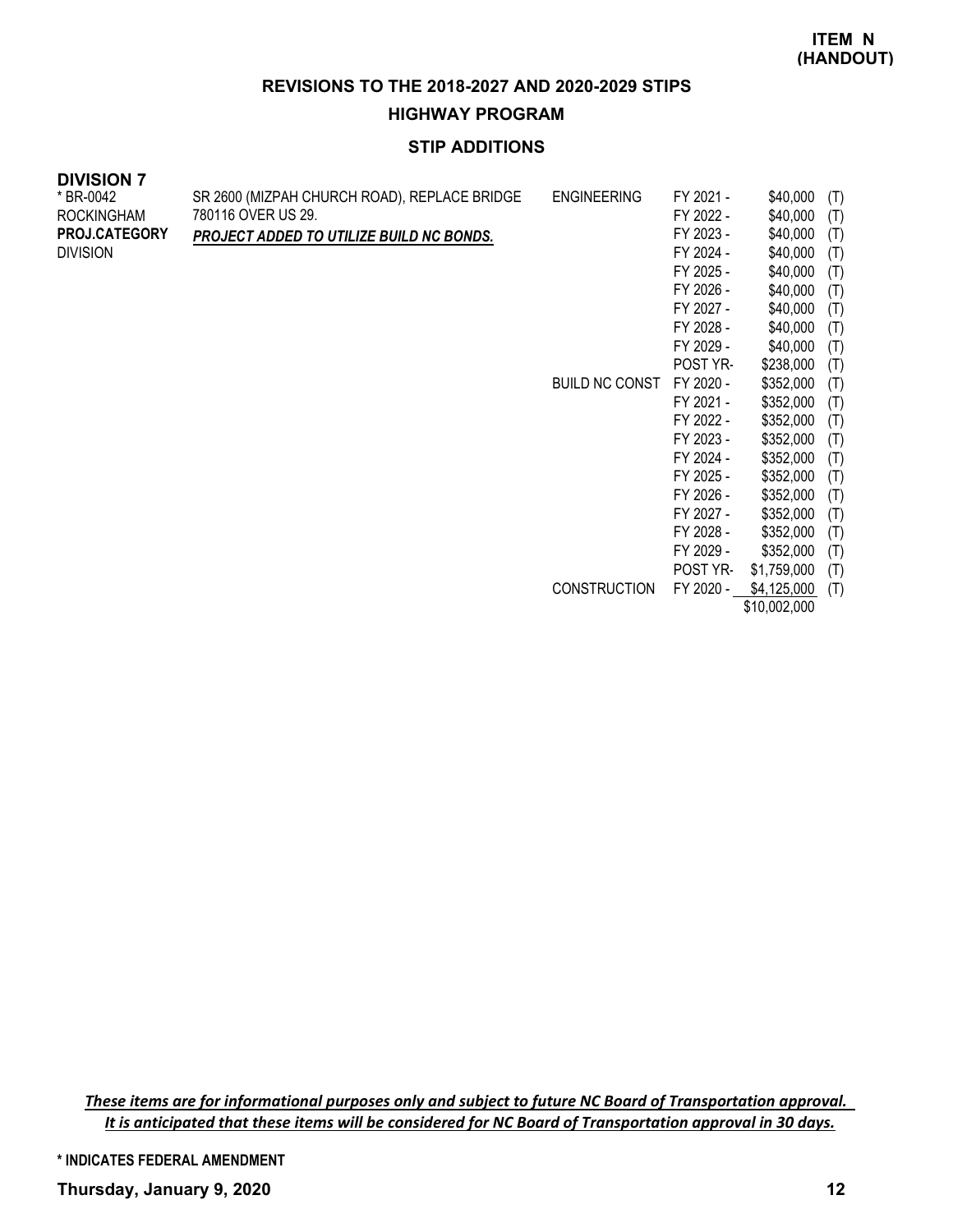**HIGHWAY PROGRAM**

# **STIP ADDITIONS**

| * BR-0044<br>ROCKINGHAM | NC 14 / NC 87, REPLACE BRIDGE 780168 OVER SMITH<br>RIVER. | <b>ENGINEERING</b>    | FY 2021 -<br>FY 2022 - | \$47,000<br>\$47,000 | (T)<br>(T) |
|-------------------------|-----------------------------------------------------------|-----------------------|------------------------|----------------------|------------|
| <b>PROJ.CATEGORY</b>    | PROJECT ADDED TO UTILIZE BUILD NC BONDS.                  |                       | FY 2023 -              | \$47,000             | (T)        |
| REGIONAL                |                                                           |                       | FY 2024 -              | \$47,000             | (T)        |
|                         |                                                           |                       | FY 2025 -              | \$47,000             | (T)        |
|                         |                                                           |                       | FY 2026 -              | \$47,000             | (T)        |
|                         |                                                           |                       | FY 2027 -              | \$47,000             | (T)        |
|                         |                                                           |                       | FY 2028 -              | \$47,000             | (T)        |
|                         |                                                           |                       | FY 2029 -              | \$47,000             | (T)        |
|                         |                                                           |                       | <b>POST YR-</b>        | \$281,000            | (T)        |
|                         |                                                           | <b>BUILD NC CONST</b> | FY 2020 -              | \$626,000            | (T)        |
|                         |                                                           |                       | FY 2021 -              | \$3,132,000          | (T)        |
|                         |                                                           |                       | FY 2022 -              | \$626,000            | (T)        |
|                         |                                                           |                       | FY 2023 -              | \$626,000            | (T)        |
|                         |                                                           |                       | FY 2024 -              | \$626,000            | (T)        |
|                         |                                                           |                       | FY 2025 -              | \$626,000            | (T)        |
|                         |                                                           |                       | FY 2026 -              | \$626,000            | (T)        |
|                         |                                                           |                       | FY 2027 -              | \$626,000            | (T)        |
|                         |                                                           |                       | FY 2028 -              | \$626,000            | (T)        |
|                         |                                                           |                       | FY 2029 -              | \$626,000            | (T)        |
|                         |                                                           |                       | POST YR-               | \$626,000            | (T)        |
|                         |                                                           | <b>CONSTRUCTION</b>   | FY 2020 -              | \$3,688,000          | (T)        |
|                         |                                                           |                       | FY 2021 -              | \$3,687,000          | (T)        |
|                         |                                                           |                       |                        | \$17,471,000         |            |

*These items are for informational purposes only and subject to future NC Board of Transportation approval. It is anticipated that these items will be considered for NC Board of Transportation approval in 30 days.*

**\* INDICATES FEDERAL AMENDMENT**

**DIVISION 7**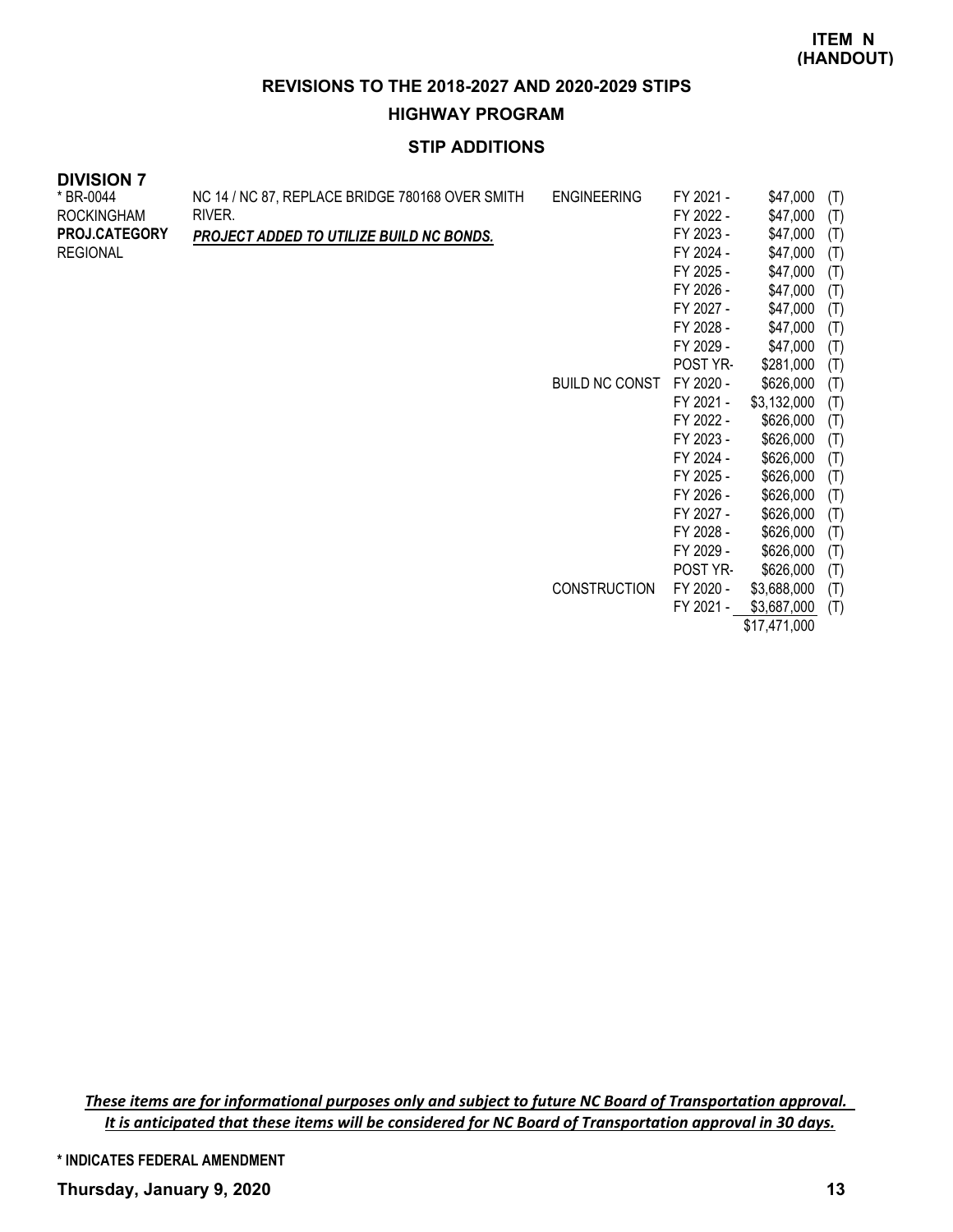**HIGHWAY PROGRAM**

# **STIP ADDITIONS**

| <b>DIVISION 8</b>              |                                              |                       |           |                            |     |
|--------------------------------|----------------------------------------------|-----------------------|-----------|----------------------------|-----|
| * BR-0035                      | NC 22, REPLACE BRIDGE 62 OVER NICKS CREEK.IN | <b>ENGINEERING</b>    | FY 2021 - | \$31,000                   | (T) |
| <b>MOORE</b>                   | CARTHAGE.                                    |                       | FY 2022 - | \$31,000                   | (T) |
| PROJ.CATEGORY                  | PROJECT ADDED TO UTILIZE BUILD NC BONDS.     |                       | FY 2023 - | \$31,000                   | (T) |
| <b>REGIONAL</b>                |                                              |                       | FY 2024 - | \$31,000                   | (T) |
|                                |                                              |                       | FY 2025 - | \$31,000                   | (T) |
|                                |                                              |                       | FY 2026 - | \$31,000                   | (T) |
|                                |                                              |                       | FY 2027 - | \$31,000                   | (T) |
|                                |                                              |                       | FY 2028 - | \$31,000                   | (T) |
|                                |                                              |                       | FY 2029 - | \$31,000                   | (T) |
|                                |                                              |                       | POST YR-  | \$188,000                  | (T) |
|                                |                                              | <b>BUILD NC CONST</b> | FY 2021 - | \$103,000                  | (T) |
|                                |                                              |                       | FY 2022 - | \$103,000                  | (T) |
|                                |                                              |                       | FY 2023 - | \$103,000                  | (T) |
|                                |                                              |                       | FY 2024 - | \$103,000                  | (T) |
|                                |                                              |                       | FY 2025 - | \$103,000                  | (T) |
|                                |                                              |                       | FY 2026 - | \$103,000                  | (T) |
|                                |                                              |                       | FY 2027 - | \$103,000                  | (T) |
|                                |                                              |                       | FY 2028 - | \$103,000                  | (T) |
|                                |                                              |                       | FY 2029 - | \$103,000                  | (T) |
|                                |                                              |                       | POST YR-  | \$618,000                  | (T) |
|                                |                                              | <b>CONSTRUCTION</b>   | FY 2021 - | \$1,200,000                | (T) |
|                                |                                              |                       |           | \$3,212,000                |     |
|                                |                                              |                       |           |                            |     |
| <b>DIVISION 9</b><br>* BR-0047 | SR 1105 (MEADOWBROOK DRIVE), REPLACE BRIDGE  | <b>ENGINEERING</b>    | FY 2021 - | \$45,000                   | (T) |
| <b>STOKES</b>                  | 840010 OVER US 52 IN KING.                   |                       | FY 2022 - | \$45,000                   | (T) |
| PROJ.CATEGORY                  | PROJECT ADDED TO UTILIZE BUILD NC BONDS.     |                       | FY 2023 - | \$45,000                   | (T) |
| <b>DIVISION</b>                |                                              |                       | FY 2024 - | \$45,000                   | (T) |
|                                |                                              |                       | FY 2025 - | \$45,000                   | (T) |
|                                |                                              |                       | FY 2026 - | \$45,000                   | (T) |
|                                |                                              |                       | FY 2027 - | \$45,000                   | (T) |
|                                |                                              |                       | FY 2028 - | \$45,000                   | (T) |
|                                |                                              |                       | FY 2029 - | \$45,000                   | (T) |
|                                |                                              |                       | POST YR-  | \$271,000                  | (T) |
|                                |                                              | <b>BUILD NC CONST</b> | FY 2020 - | \$275,000                  | (T) |
|                                |                                              |                       | FY 2021 - | \$275,000                  | (T) |
|                                |                                              |                       | FY 2022 - | $$275,000$ (T)             |     |
|                                |                                              |                       | FY 2023 - | \$275,000                  | (T) |
|                                |                                              |                       | FY 2024 - | \$275,000                  | (T) |
|                                |                                              |                       | FY 2025 - | \$275,000                  | (T) |
|                                |                                              |                       | FY 2026 - | \$275,000                  | (T) |
|                                |                                              |                       | FY 2027 - | \$275,000                  | (T) |
|                                |                                              |                       | FY 2028 - | \$275,000                  | (T) |
|                                |                                              |                       | FY 2029 - | \$275,000                  | (T) |
|                                |                                              |                       | POST YR-  |                            |     |
|                                |                                              |                       |           | \$1,373,000                | (T) |
|                                |                                              | CONSTRUCTION          | FY 2020 - | \$3,200,000<br>\$7,999,000 | (T) |

*These items are for informational purposes only and subject to future NC Board of Transportation approval. It is anticipated that these items will be considered for NC Board of Transportation approval in 30 days.*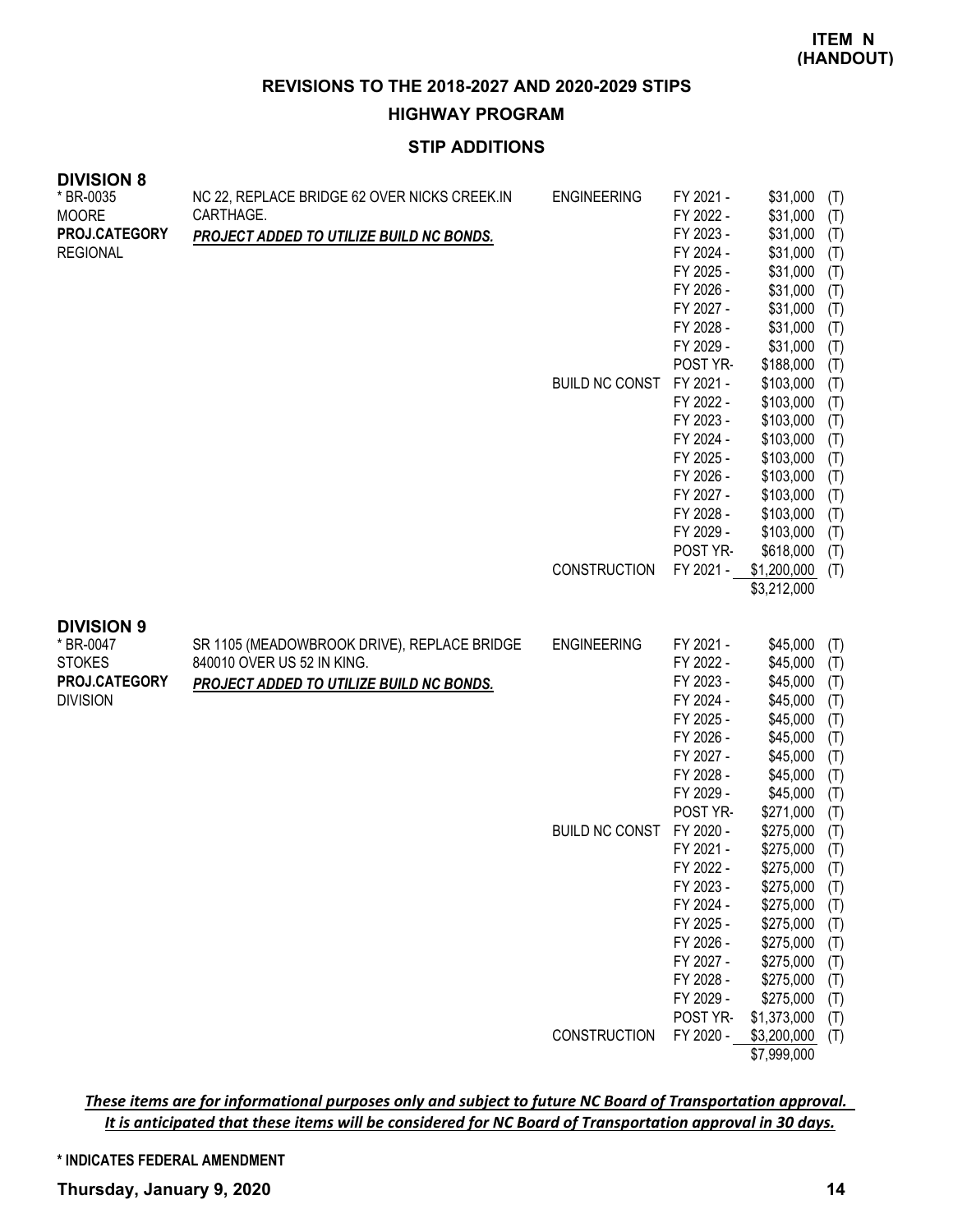**HIGHWAY PROGRAM**

# **STIP ADDITIONS**

| <b>DIVISION 10</b> |                                                  |                       |           |           |     |
|--------------------|--------------------------------------------------|-----------------------|-----------|-----------|-----|
| * B-5810           | NC 24 NC 27, BRIDGE 22 OVER ROCKY RIVER ON NC 24 | <b>ENGINEERING</b>    | FY 2021 - | \$52,000  | (T) |
| <b>CABARRUS</b>    | AND NC 27                                        |                       | FY 2022 - | \$52,000  | (T) |
| PROJ.CATEGORY      | PROJECT ADDED TO UTILIZE BUILD NC BONDS          |                       | FY 2023 - | \$52,000  | (T) |
| <b>REGIONAL</b>    |                                                  |                       | FY 2024 - | \$52,000  | (T) |
|                    |                                                  |                       | FY 2025 - | \$52,000  | (T) |
|                    |                                                  |                       | FY 2026 - | \$52,000  | (T) |
|                    |                                                  |                       | FY 2027 - | \$52,000  | (T) |
|                    |                                                  |                       | FY 2028 - | \$52,000  | (T) |
|                    |                                                  |                       | FY 2029 - | \$52,000  | (T) |
|                    |                                                  |                       | FY 2030 - | \$52,000  | (T) |
|                    |                                                  |                       | FY 2031 - | \$52,000  | (T) |
|                    |                                                  |                       | FY 2032 - | \$52,000  | (T) |
|                    |                                                  |                       | POST YR-  | \$156,000 | (T) |
|                    |                                                  | <b>BUILD NC CONST</b> | FY 2021 - | \$343,000 | (T) |
|                    |                                                  |                       | FY 2022 - | \$343,000 | (T) |
|                    |                                                  |                       | FY 2023 - | \$343,000 | (T) |
|                    |                                                  |                       | FY 2024 - | \$343,000 | (T) |
|                    |                                                  |                       | FY 2025 - | \$343,000 | (T) |
|                    |                                                  |                       | FY 2026 - | \$343,000 | (T) |
|                    |                                                  |                       | FY 2027 - | \$343,000 | (T) |
|                    |                                                  |                       | FY 2028 - | \$343,000 | (T) |
|                    |                                                  |                       | FY 2029 - | \$343,000 | (T) |
|                    |                                                  |                       | FY 2030 - | \$343,000 | (T) |
|                    |                                                  |                       | FY 2031 - | \$343,000 | (T) |

FY 2032 - \$343,000 (T) POST YR- \$1,029,000 (T) CONSTRUCTION FY 2021 - \$1,100,000 (T) FY 2022 - \$1,100,000 (T)

\$8,125,000

*These items are for informational purposes only and subject to future NC Board of Transportation approval. It is anticipated that these items will be considered for NC Board of Transportation approval in 30 days.*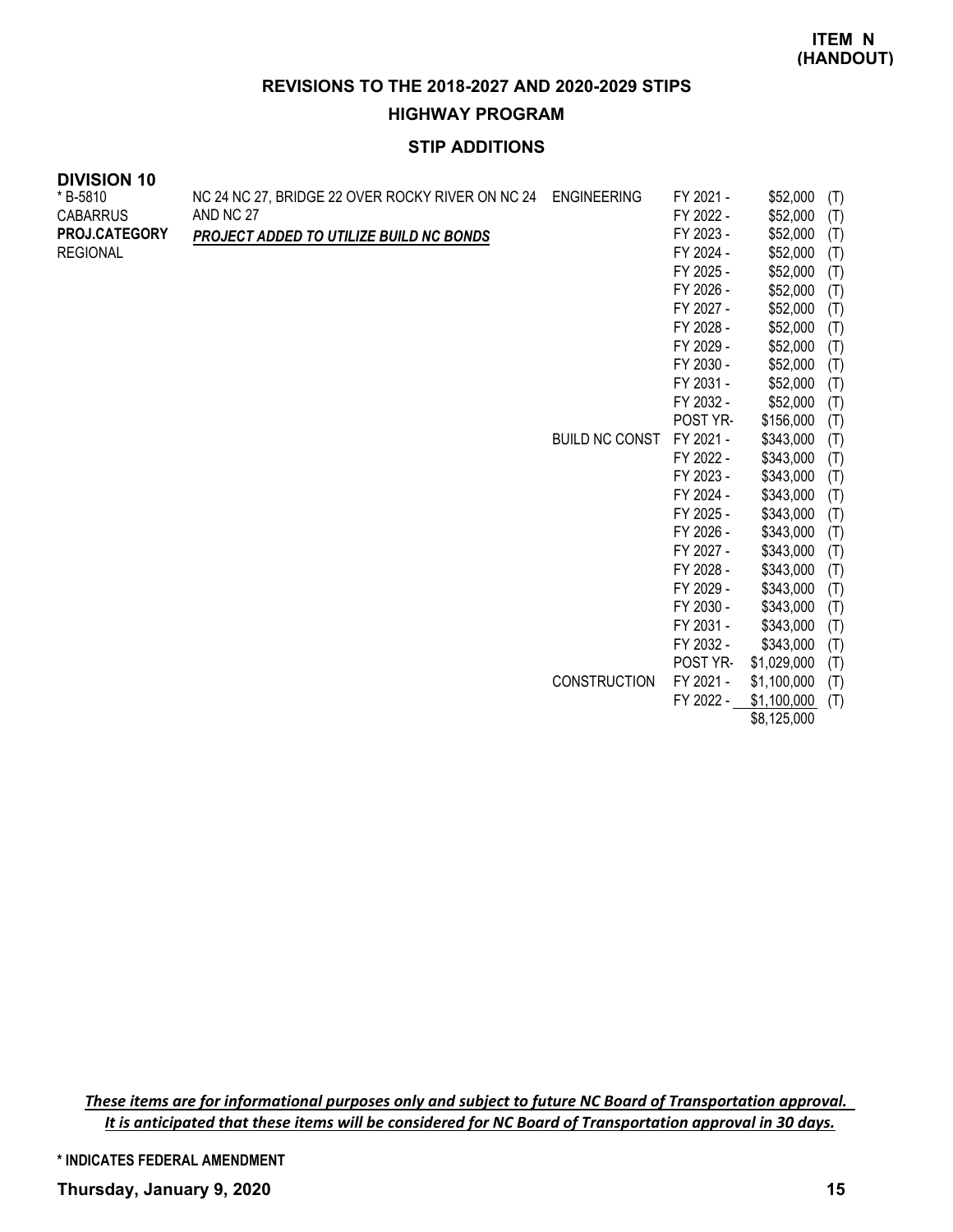**HIGHWAY PROGRAM**

# **STIP ADDITIONS**

| <b>DIVISION 10</b> |                                               |                       |           |           |     |
|--------------------|-----------------------------------------------|-----------------------|-----------|-----------|-----|
| * B-5813           | NC 73, BRIDGE 132 OVER DUTCH BUFFALO CREEK ON | <b>ENGINEERING</b>    | FY 2021 - | \$26,000  | (T) |
| <b>CABARRUS</b>    | <b>NC 73</b>                                  |                       | FY 2022 - | \$26,000  | (T) |
| PROJ.CATEGORY      | PROJECT ADDED TO UTILIZE BUILD NC BONDS       |                       | FY 2023 - | \$26,000  | (T) |
| <b>REGIONAL</b>    |                                               |                       | FY 2024 - | \$26,000  | (T) |
|                    |                                               |                       | FY 2025 - | \$26,000  | (T) |
|                    |                                               |                       | FY 2026 - | \$26,000  | (T) |
|                    |                                               |                       | FY 2027 - | \$26,000  | (T) |
|                    |                                               |                       | FY 2028 - | \$26,000  | (T) |
|                    |                                               |                       | FY 2029 - | \$26,000  | (T) |
|                    |                                               |                       | FY 2030 - | \$26,000  | (T) |
|                    |                                               |                       | FY 2031 - | \$26,000  | (T) |
|                    |                                               |                       | FY 2032 - | \$26,000  | (T) |
|                    |                                               |                       | POST YR-  | \$78,000  | (T) |
|                    |                                               | <b>BUILD NC CONST</b> | FY 2021 - | \$215,000 | (T) |
|                    |                                               |                       | FY 2022 - | \$215,000 | (T) |
|                    |                                               |                       | FY 2023 - | \$215,000 | (T) |
|                    |                                               |                       | FY 2024 - | \$215,000 | (T) |
|                    |                                               |                       | FY 2025 - | \$215,000 | (T) |
|                    |                                               |                       | FY 2026 - | \$215,000 | (T) |
|                    |                                               |                       | FY 2027 - | \$215,000 | (T) |
|                    |                                               |                       | FY 2028 - | \$215,000 | (T) |
|                    |                                               |                       | FY 2029 - | \$215,000 | (T) |
|                    |                                               |                       | FY 2030 - | \$215,000 | (T) |
|                    |                                               |                       | FY 2031 - | \$215,000 | (T) |
|                    |                                               |                       | FY 2032 - | \$215,000 | (T) |
|                    |                                               |                       | POST YR-  | \$645,000 | (T) |
|                    |                                               | <b>CONSTRUCTION</b>   | FY 2021 - | \$900,000 | (T) |
|                    |                                               |                       | FY 2022 - | \$900,000 | (T) |

\$5,415,000

*These items are for informational purposes only and subject to future NC Board of Transportation approval. It is anticipated that these items will be considered for NC Board of Transportation approval in 30 days.*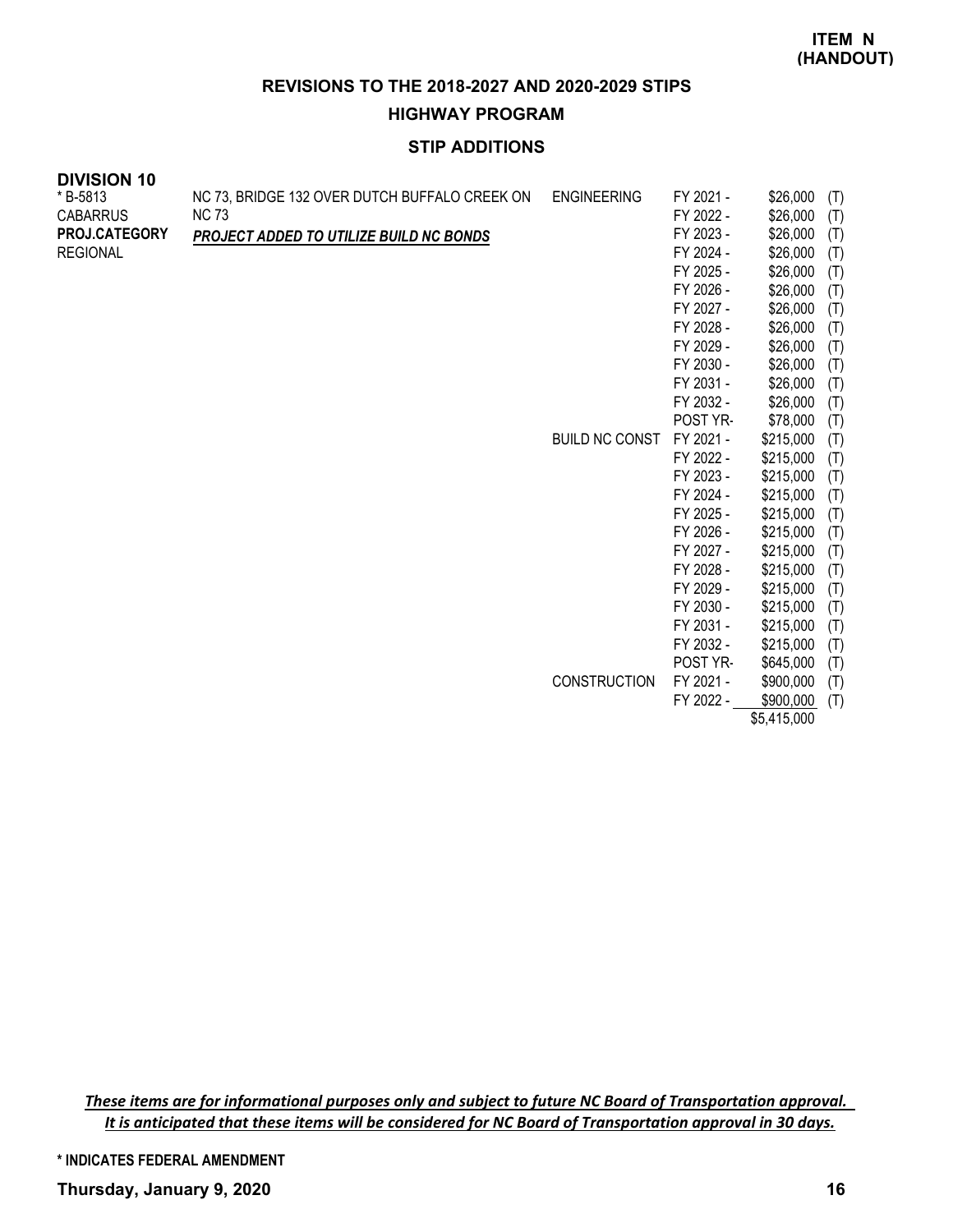**HIGHWAY PROGRAM**

# **STIP ADDITIONS**

| <b>DIVISION 11</b> |                                                 |                       |           |                  |
|--------------------|-------------------------------------------------|-----------------------|-----------|------------------|
| * BR-0002          | NC 194, BRIDGE 040008 ON NC 194 OVER NORTH FORK | <b>ENGINEERING</b>    | FY 2021 - | \$42,000<br>(T)  |
| <b>ASHE</b>        | <b>NEW RIVER</b>                                |                       | FY 2022 - | \$42,000<br>(T)  |
| PROJ.CATEGORY      | PROJECT ADDED TO UTILIZE BUILD NC BONDS         |                       | FY 2023 - | \$42,000<br>(T)  |
| <b>REGIONAL</b>    |                                                 |                       | FY 2024 - | \$42,000<br>(T)  |
|                    |                                                 |                       | FY 2025 - | \$42,000<br>(T)  |
|                    |                                                 |                       | FY 2026 - | \$42,000<br>(T)  |
|                    |                                                 |                       | FY 2027 - | \$42,000<br>(T)  |
|                    |                                                 |                       | FY 2028 - | \$42,000<br>(T)  |
|                    |                                                 |                       | FY 2029 - | \$42,000<br>(T)  |
|                    |                                                 |                       | FY 2030 - | \$42,000<br>(T)  |
|                    |                                                 |                       | FY 2031 - | \$42,000<br>(T)  |
|                    |                                                 |                       | FY 2032 - | \$42,000<br>(T)  |
|                    |                                                 |                       | POST YR-  | \$126,000<br>(T) |
|                    |                                                 | <b>BUILD NC CONST</b> | FY 2020 - | \$257,000<br>(T) |
|                    |                                                 |                       | FY 2021 - | \$257,000<br>(T) |
|                    |                                                 |                       | FY 2022 - | \$257,000<br>(T) |
|                    |                                                 |                       | FY 2023 - | \$257,000<br>(T) |
|                    |                                                 |                       | FY 2024 - | \$257,000<br>(T) |
|                    |                                                 |                       | FY 2025 - | \$257,000<br>(T) |
|                    |                                                 |                       | FY 2026 - | \$257,000<br>(T) |
|                    |                                                 |                       | FY 2027 - | \$257,000<br>(T) |
|                    |                                                 |                       | FY 2028 - | \$257,000<br>(T) |
|                    |                                                 |                       | FY 2029 - | \$257,000<br>(T) |
|                    |                                                 |                       | FY 2030 - | \$257,000<br>(T) |
|                    |                                                 |                       | FY 2031 - | \$257,000<br>(T) |
|                    |                                                 |                       | FY 2032 - | \$257,000<br>(T) |

POST YR- \$514,000 (T) CONSTRUCTION FY 2020 - \$1,250,000 (T) FY 2021 - \$1,250,000 (T)

\$6,985,000

*These items are for informational purposes only and subject to future NC Board of Transportation approval. It is anticipated that these items will be considered for NC Board of Transportation approval in 30 days.*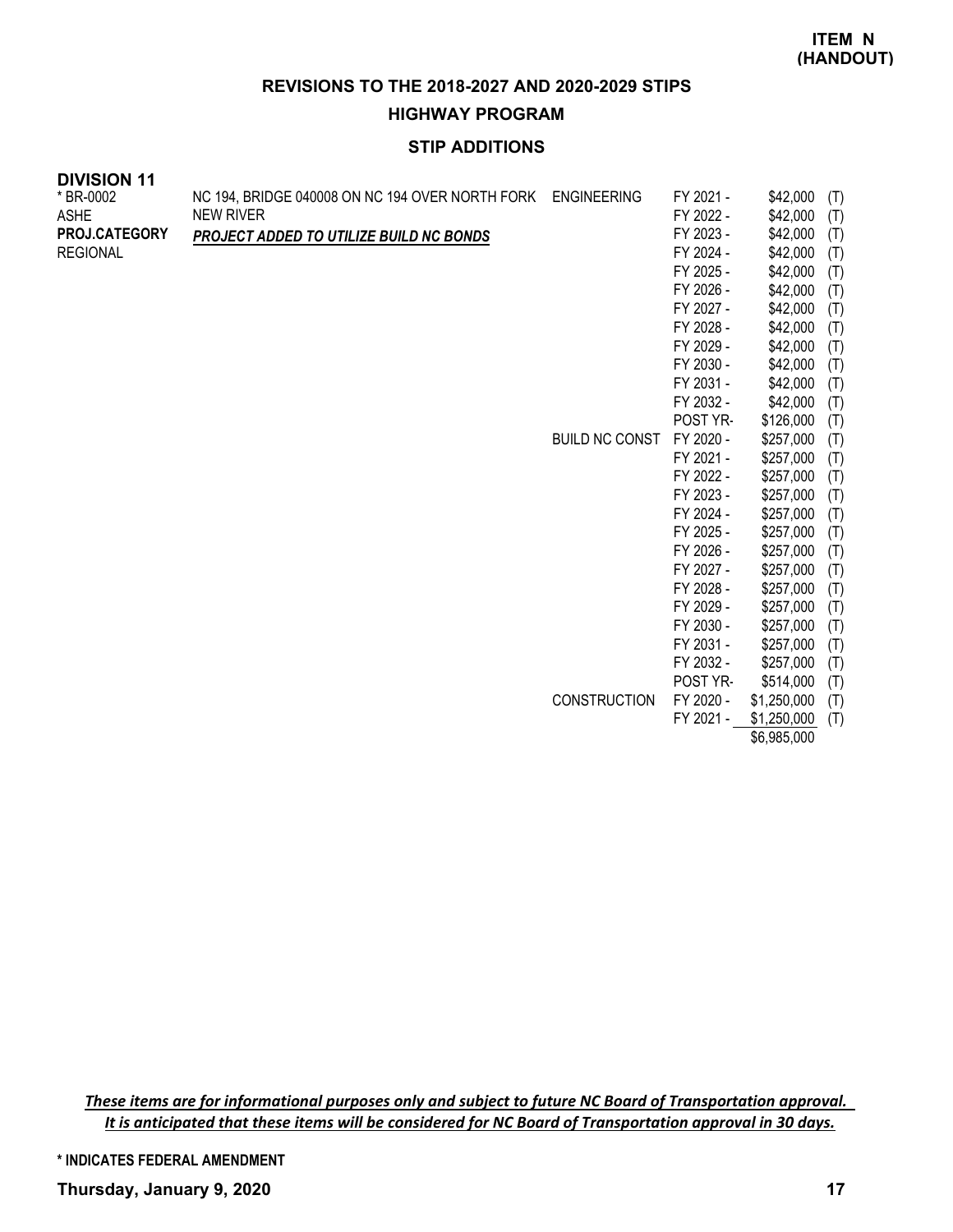**HIGHWAY PROGRAM**

# **STIP ADDITIONS**

| <b>DIVISION 11</b><br>* BR-0048 | NC 268, BRIDGE 850103 ON NC 268 OVER MITCHELL             | <b>ENGINEERING</b>    | FY 2021 - | \$32,000              | (T)   |
|---------------------------------|-----------------------------------------------------------|-----------------------|-----------|-----------------------|-------|
| <b>SURRY</b>                    | <b>RIVER</b>                                              |                       | FY 2022 - | \$32,000              | (T)   |
| PROJ.CATEGORY                   | PROJECT ADDED TO UTILIZE BUILD NC BONDS                   |                       | FY 2023 - | \$32,000              | (T)   |
| <b>REGIONAL</b>                 |                                                           |                       | FY 2024 - | \$32,000              | (T)   |
|                                 |                                                           |                       | FY 2025 - | \$32,000              | (T)   |
|                                 |                                                           |                       | FY 2026 - | \$32,000              | (T)   |
|                                 |                                                           |                       | FY 2027 - | \$32,000              | (T)   |
|                                 |                                                           |                       | FY 2028 - | \$32,000              | (T)   |
|                                 |                                                           |                       | FY 2029 - | \$32,000              | (T)   |
|                                 |                                                           |                       | FY 2030 - | \$32,000              | (T)   |
|                                 |                                                           |                       | FY 2031 - | \$32,000              | (T)   |
|                                 |                                                           |                       | FY 2032 - | \$32,000              | (T)   |
|                                 |                                                           |                       | POST YR-  | \$96,000              | (T)   |
|                                 |                                                           | <b>BUILD NC CONST</b> | FY 2021 - | \$172,000             | (T)   |
|                                 |                                                           |                       | FY 2022 - | \$172,000             | (T)   |
|                                 |                                                           |                       | FY 2023 - | \$172,000             | (T)   |
|                                 |                                                           |                       | FY 2024 - | \$172,000             | (T)   |
|                                 |                                                           |                       | FY 2025 - | \$172,000             | (T)   |
|                                 |                                                           |                       | FY 2026 - | \$172,000             | (T)   |
|                                 |                                                           |                       | FY 2027 - | \$172,000             | (T)   |
|                                 |                                                           |                       | FY 2028 - | \$172,000             | (T)   |
|                                 |                                                           |                       | FY 2029 - | \$172,000             | (T)   |
|                                 |                                                           |                       | FY 2030 - | \$172,000             | (T)   |
|                                 |                                                           |                       | FY 2031 - | \$172,000             | (T)   |
|                                 |                                                           |                       | FY 2032 - | \$172,000             | (T)   |
|                                 |                                                           |                       | POST YR-  | \$516,000             | (T)   |
|                                 |                                                           | <b>CONSTRUCTION</b>   | FY 2021 - | \$725,000             | (T)   |
|                                 |                                                           |                       | FY 2022 - | \$725,000             | (T)   |
|                                 |                                                           |                       |           | \$4,510,000           |       |
| <b>DIVISION 13</b>              |                                                           |                       |           |                       |       |
| * R-5967                        | SR 1687 (GOAT FARM ROAD), IMPROVE EXISTING SR             | <b>CONSTRUCTION</b>   |           | FY 2020 - \$1,500,000 | (APD) |
| <b>BURKE</b>                    | 1687 (GOAT FARM ROAD) ACCESS ROAD INTO THE                |                       |           | \$1,500,000           |       |
| PROJ.CATEGORY                   | PROPOSED INDUSTRIAL PARK.                                 |                       |           |                       |       |
| <b>EXEMPT</b>                   | ADD NEW APPALACHIAN REGIONAL COMMISSION<br><b>PROJECT</b> |                       |           |                       |       |

*These items are for informational purposes only and subject to future NC Board of Transportation approval. It is anticipated that these items will be considered for NC Board of Transportation approval in 30 days.*

**\* INDICATES FEDERAL AMENDMENT**

**Thursday, January 9, 2020 18**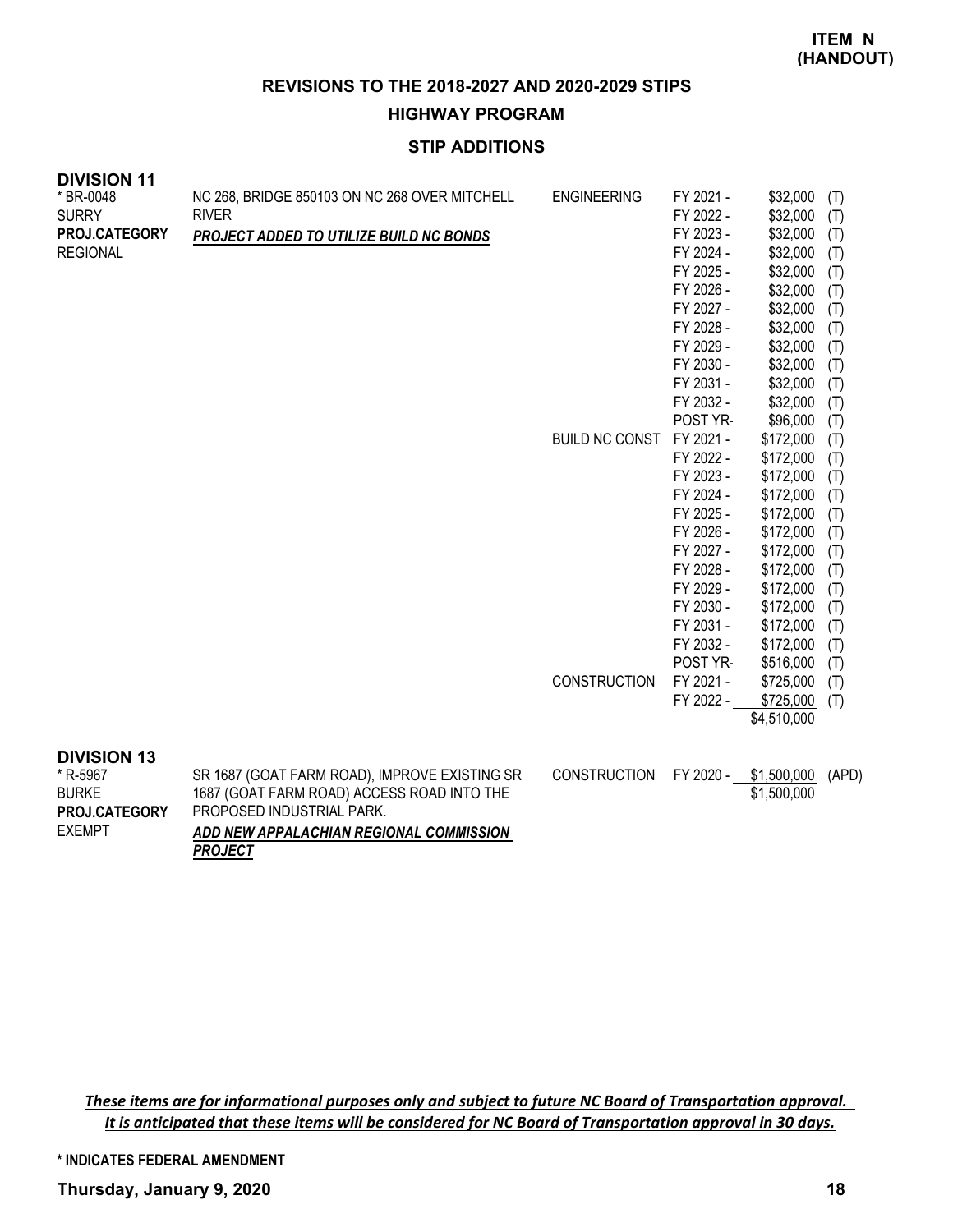**HIGHWAY PROGRAM**

# **STIP MODIFICATIONS**

| <b>DIVISION 1</b><br>I-6028C<br><b>MARTIN</b><br>PROJ.CATEGORY<br><b>STATEWIDE</b> | US 64 (FUTURE I-87), NC 125 TO US 13/17 AND US 64<br>INTERCHANGE.<br>TO BALANCE FUNDING, DELAY CONSTRUCTION FROM<br>FY 20 TO FY 21.                                | <b>CONSTRUCTION</b>                         | FY 2021 -                                                                                                                                                                                                                                                                                                                                     | \$5,242,000<br>\$5,242,000                                                                                                                                                                                                                                                                                                                                               | (NHPIM)                                                                                                                                                                            |
|------------------------------------------------------------------------------------|--------------------------------------------------------------------------------------------------------------------------------------------------------------------|---------------------------------------------|-----------------------------------------------------------------------------------------------------------------------------------------------------------------------------------------------------------------------------------------------------------------------------------------------------------------------------------------------|--------------------------------------------------------------------------------------------------------------------------------------------------------------------------------------------------------------------------------------------------------------------------------------------------------------------------------------------------------------------------|------------------------------------------------------------------------------------------------------------------------------------------------------------------------------------|
| <b>DIVISION 2</b><br>* B-4863<br>CARTERET<br>PROJ.CATEGORY<br><b>DIVISION</b>      | SR 1335 (ISLAND ROAD), REPLACE LIFT SPAN ON<br>BRIDGE 150073 AND BRIDGE 150096 OVER THE<br>STRAITS AT HARKERS ISLAND.<br><b>PROJECT TO UTILIZE BUILD NC BONDS.</b> | <b>ENGINEERING</b><br><b>BUILD NC CONST</b> | FY 2021 -<br>FY 2022 -<br>FY 2023 -<br>FY 2024 -<br>FY 2025 -<br>FY 2026 -<br>FY 2027 -<br>FY 2028 -<br>FY 2029 -<br>FY 2030 -<br>FY 2031 -<br>FY 2032 -<br>POST YR-<br>FY 2020 -<br>FY 2021 -<br>FY 2022 -<br>FY 2023 -<br>FY 2024 -<br>FY 2025 -<br>FY 2026 -<br>FY 2027 -<br>FY 2028 -<br>FY 2029 -<br>FY 2030 -<br>FY 2031 -<br>FY 2032 - | \$257,000<br>\$257,000<br>\$257,000<br>\$257,000<br>\$257,000<br>\$257,000<br>\$257,000<br>\$257,000<br>\$257,000<br>\$257,000<br>\$257,000<br>\$257,000<br>\$771,000<br>\$1,716,000<br>\$1,716,000<br>\$1,716,000<br>\$1,716,000<br>\$1,716,000<br>\$1,716,000<br>\$1,716,000<br>\$1,716,000<br>\$1,716,000<br>\$1,716,000<br>\$1,716,000<br>\$1,716,000<br>\$1,716,000 | (T)<br>(T)<br>(T)<br>(T)<br>(T)<br>(T)<br>(T)<br>(T)<br>(T)<br>(T)<br>(T)<br>(T)<br>(T)<br>(T)<br>(T)<br>(T)<br>(T)<br>(T)<br>(T)<br>(T)<br>(T)<br>(T)<br>(T)<br>(T)<br>(T)<br>(T) |
|                                                                                    |                                                                                                                                                                    | CONSTRUCTION                                | POST YR-<br>FY 2020 -<br>FY 2021 -<br>FY 2022 -                                                                                                                                                                                                                                                                                               | \$3,432,000<br>\$5,466,000<br>\$5,467,000<br>\$5,467,000<br>\$45,995,000                                                                                                                                                                                                                                                                                                 | (T)<br>(T)<br>(T)<br>(T)                                                                                                                                                           |

*These items are for informational purposes only and subject to future NC Board of Transportation approval. It is anticipated that these items will be considered for NC Board of Transportation approval in 30 days.*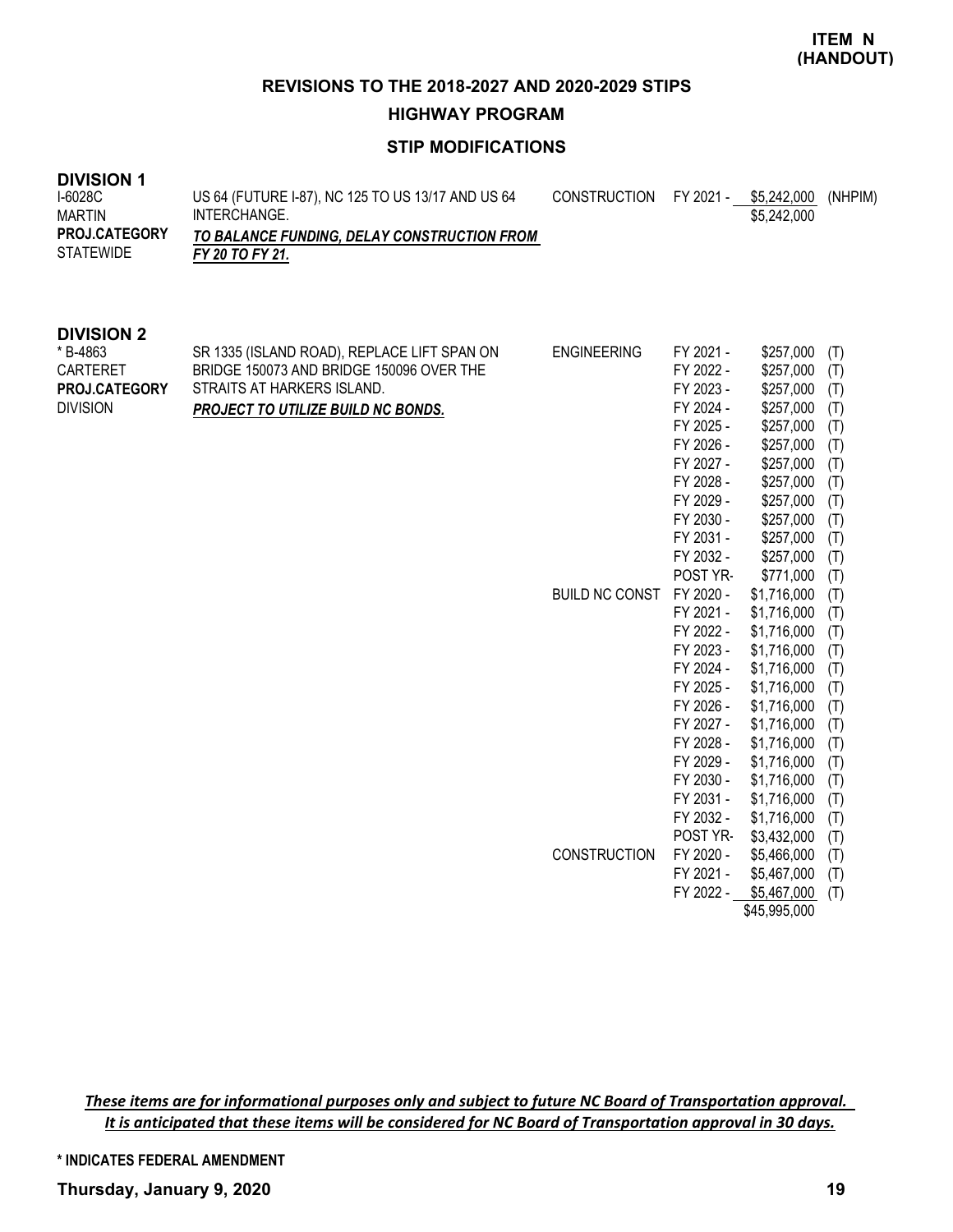### **HIGHWAY PROGRAM**

# **STIP MODIFICATIONS**

| <b>DIVISIUN Z</b><br>* R-2513A<br><b>CRAVEN</b><br>PROJ.CATEGORY<br><b>DIVISION</b> | US 17, NC 43 TO SR 1438 (SPRUILL TOWN ROAD).<br>PROJECT TO UTILIZE BUILD NC BONDS. | <b>ENGINEERING</b><br><b>BUILD NC ROW</b> | FY 2021 -<br>FY 2022 -<br>FY 2023 -<br>FY 2024 -<br>FY 2025 -<br>FY 2026 -<br>FY 2027 -<br>FY 2028 -<br>FY 2029 -<br>FY 2030 -<br>FY 2031 -<br>FY 2032 -<br>POST YR-<br>FY 2020 -<br>FY 2021 -<br>FY 2022 -<br>FY 2023 -<br>FY 2024 -<br>FY 2025 -<br>FY 2026 -<br>FY 2027 -<br>FY 2028 -<br>FY 2029 -<br>FY 2030 -<br>FY 2031 -<br>FY 2032 - | \$120,000<br>\$120,000<br>\$120,000<br>\$120,000<br>\$120,000<br>\$120,000<br>\$120,000<br>\$120,000<br>\$120,000<br>\$120,000<br>\$120,000<br>\$120,000<br>\$360,000<br>\$172,000<br>\$172,000<br>\$172,000<br>\$172,000<br>\$172,000<br>\$172,000<br>\$172,000<br>\$172,000<br>\$172,000<br>\$172,000<br>\$172,000<br>\$172,000<br>\$172,000 | (T)<br>(T)<br>(T)<br>(T)<br>(T)<br>(T)<br>(T)<br>(T)<br>(T)<br>(T)<br>(T)<br>(T)<br>(T)<br>(T)<br>(T)<br>(T)<br>(T)<br>(T)<br>(T)<br>(T)<br>(T)<br>(T)<br>(T)<br>(T)<br>(T)<br>(T) |
|-------------------------------------------------------------------------------------|------------------------------------------------------------------------------------|-------------------------------------------|-----------------------------------------------------------------------------------------------------------------------------------------------------------------------------------------------------------------------------------------------------------------------------------------------------------------------------------------------|------------------------------------------------------------------------------------------------------------------------------------------------------------------------------------------------------------------------------------------------------------------------------------------------------------------------------------------------|------------------------------------------------------------------------------------------------------------------------------------------------------------------------------------|
|                                                                                     |                                                                                    | RIGHT-OF-WAY                              | POST YR-<br>FY 2020 -                                                                                                                                                                                                                                                                                                                         | \$344,000<br>\$400,000                                                                                                                                                                                                                                                                                                                         | (T)<br>(T)                                                                                                                                                                         |
|                                                                                     |                                                                                    |                                           | FY 2021 -                                                                                                                                                                                                                                                                                                                                     | \$2,200,000                                                                                                                                                                                                                                                                                                                                    | (T)                                                                                                                                                                                |
|                                                                                     |                                                                                    | <b>UTILITIES</b>                          | FY 2020 -                                                                                                                                                                                                                                                                                                                                     | \$300,000                                                                                                                                                                                                                                                                                                                                      | (T)                                                                                                                                                                                |
|                                                                                     |                                                                                    |                                           | FY 2021 -                                                                                                                                                                                                                                                                                                                                     | \$300,000                                                                                                                                                                                                                                                                                                                                      | (T)                                                                                                                                                                                |
|                                                                                     |                                                                                    | <b>CONSTRUCTION</b>                       | FY 2024 -<br>FY 2025 -                                                                                                                                                                                                                                                                                                                        | \$3,075,000<br>\$3,075,000                                                                                                                                                                                                                                                                                                                     | (T)<br>(T)                                                                                                                                                                         |

FY 2026 - \$3,075,000 (T) FY 2027 - \$3,075,000 (T) \$19,880,000

*These items are for informational purposes only and subject to future NC Board of Transportation approval. It is anticipated that these items will be considered for NC Board of Transportation approval in 30 days.*

**DIVICION 2**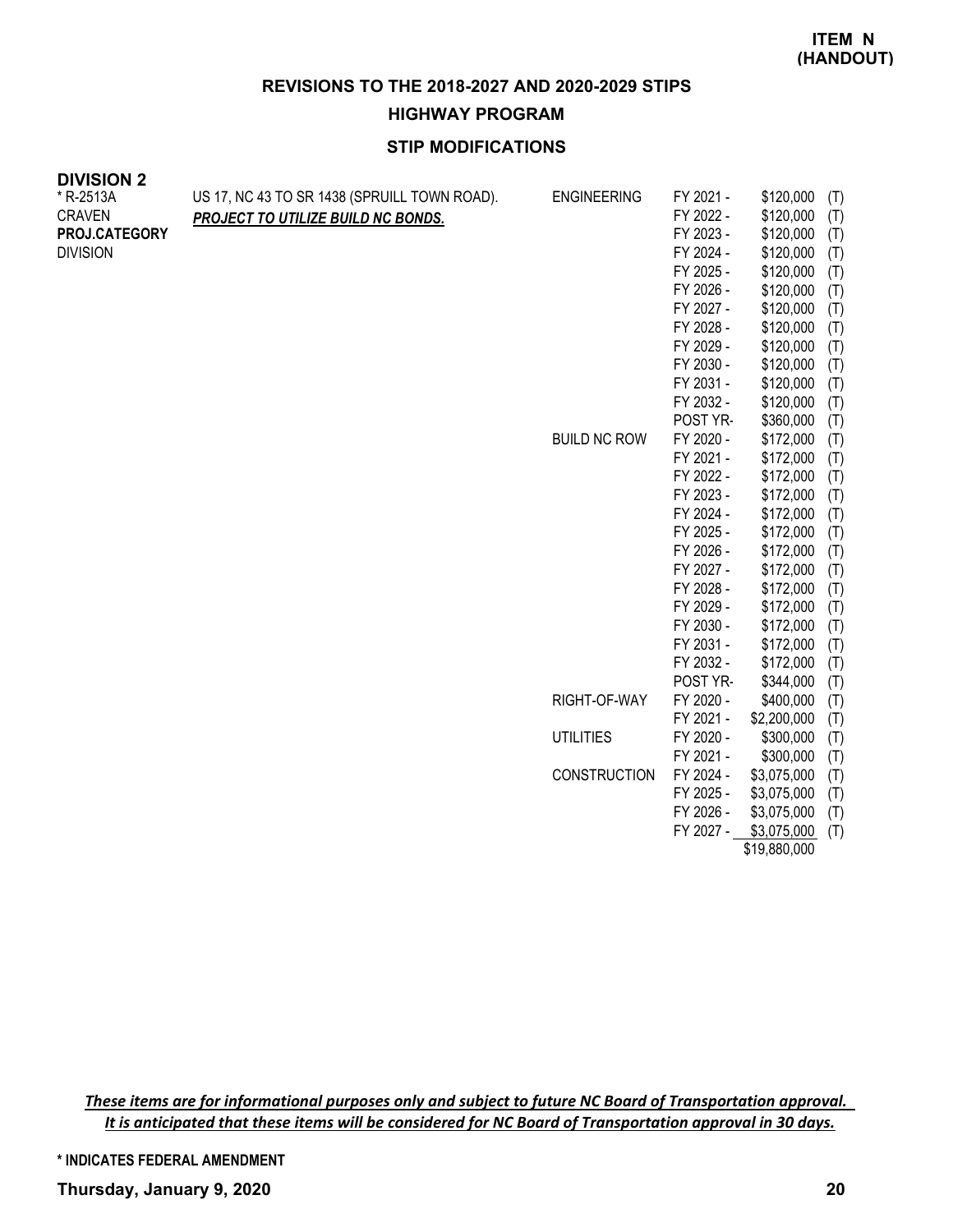### **HIGHWAY PROGRAM**

# **STIP MODIFICATIONS**

| <b>DIVISION 2</b> |                                         |                       |                        |                            |            |
|-------------------|-----------------------------------------|-----------------------|------------------------|----------------------------|------------|
| * R-3403B         | US 17, SR 1433 (ANTIOCH ROAD) TO NC 43. | <b>ENGINEERING</b>    | FY 2021 -              | \$197,000                  | (T)        |
| <b>CRAVEN</b>     | PROJECT TO UTILIZE BUILD NC BONDS.      |                       | FY 2022 -              | \$197,000                  | (T)        |
| PROJ.CATEGORY     |                                         |                       | FY 2023 -              | \$197,000                  | (T)        |
| <b>REGIONAL</b>   |                                         |                       | FY 2024 -              | \$197,000                  | (T)        |
|                   |                                         |                       | FY 2025 -              | \$197,000                  | (T)        |
|                   |                                         |                       | FY 2026 -              | \$197,000                  | (T)        |
|                   |                                         |                       | FY 2027 -              | \$197,000                  | (T)        |
|                   |                                         |                       | FY 2028 -              | \$197,000                  | (T)        |
|                   |                                         |                       | FY 2029 -              | \$197,000                  | (T)        |
|                   |                                         |                       | FY 2030 -              | \$197,000                  | (T)        |
|                   |                                         |                       | FY 2031 -              | \$197,000                  | (T)        |
|                   |                                         |                       | FY 2032 -              | \$197,000                  | (T)        |
|                   |                                         |                       | POST YR-               | \$591,000                  | (T)        |
|                   |                                         | <b>BUILD NC ROW</b>   | FY 2020 -              | \$386,000                  | (T)        |
|                   |                                         |                       | FY 2021 -              | \$386,000                  | (T)        |
|                   |                                         |                       | FY 2022 -              | \$386,000                  | (T)        |
|                   |                                         |                       | FY 2023 -              | \$386,000                  | (T)        |
|                   |                                         |                       | FY 2024 -              | \$386,000                  | (T)        |
|                   |                                         |                       | FY 2025 -              | \$386,000                  | (T)        |
|                   |                                         |                       | FY 2026 -              | \$386,000                  | (T)        |
|                   |                                         |                       | FY 2027 -              | \$386,000                  | (T)        |
|                   |                                         |                       | FY 2028 -              | \$386,000                  | (T)        |
|                   |                                         |                       | FY 2029 -              | \$386,000                  | (T)        |
|                   |                                         |                       | FY 2030 -              | \$386,000                  | (T)        |
|                   |                                         |                       | FY 2031 -              | \$386,000                  | (T)        |
|                   |                                         |                       | FY 2032 -              | \$386,000                  | (T)        |
|                   |                                         |                       | POST YR-               | \$772,000                  | (T)        |
|                   |                                         | RIGHT-OF-WAY          | FY 2020 -              | \$1,150,000                | (T)        |
|                   |                                         |                       | FY 2021 -              | \$1,150,000                | (T)        |
|                   |                                         | <b>UTILITIES</b>      | FY 2020 -              | \$450,000                  | (T)        |
|                   |                                         |                       | FY 2021 -              | \$450,000                  | (T)        |
|                   |                                         | <b>BUILD NC CONST</b> | FY 2024 -              | \$1,373,000                | (T)        |
|                   |                                         |                       | FY 2025 -              | \$1,373,000                | (T)        |
|                   |                                         |                       | FY 2026 -<br>FY 2027 - | \$1,373,000<br>\$1,373,000 | (T)        |
|                   |                                         |                       | FY 2028 -              | \$1,373,000                | (T)        |
|                   |                                         |                       | FY 2029 -              | $$1,373,000$ (T)           | (T)        |
|                   |                                         |                       | FY 2030 -              | \$1,373,000                |            |
|                   |                                         |                       | FY 2031 -              | \$1,373,000                | (T)<br>(T) |
|                   |                                         |                       | FY 2032 -              | \$1,373,000                | (T)        |
|                   |                                         |                       | POST YR-               | \$8,238,000                | (T)        |
|                   |                                         | CONSTRUCTION          | FY 2024 -              | \$1,585,000                | (T)        |
|                   |                                         |                       | FY 2025 -              | \$10,039,000               | (T)        |
|                   |                                         |                       | FY 2026 -              | \$10,039,000               | (T)        |
|                   |                                         |                       |                        | FY 2027 - \$10,038,000     | (T)        |
|                   |                                         |                       |                        | \$64,241,000               |            |
|                   |                                         |                       |                        |                            |            |

*These items are for informational purposes only and subject to future NC Board of Transportation approval. It is anticipated that these items will be considered for NC Board of Transportation approval in 30 days.*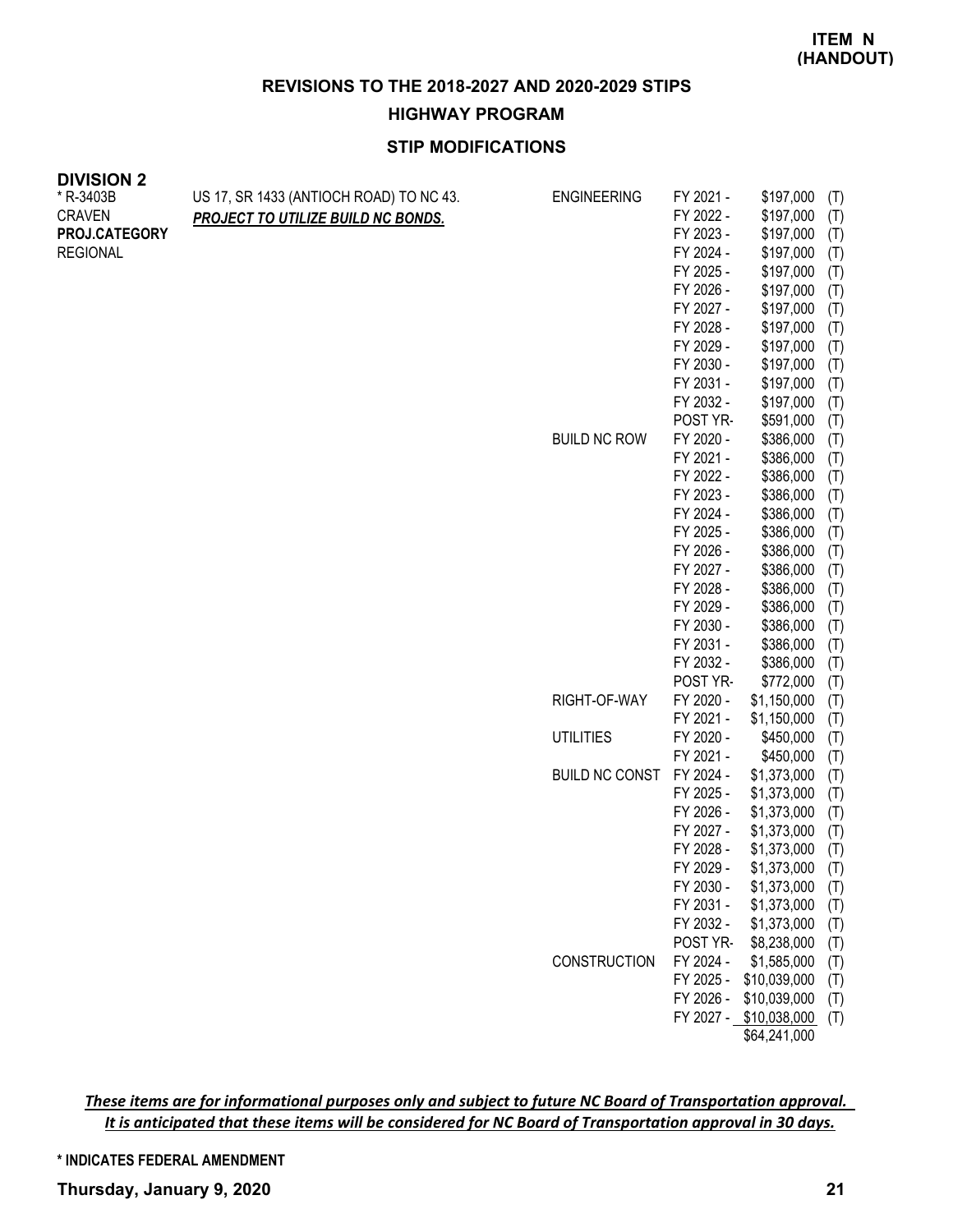**HIGHWAY PROGRAM**

# **STIP MODIFICATIONS**

| * R-4463A       | NC 43 CONNECTOR, US 17 BUSINESS TO SOUTH OF        | <b>ENGINEERING</b>    | FY 2020 - | \$76,000     | (T) |
|-----------------|----------------------------------------------------|-----------------------|-----------|--------------|-----|
| <b>CRAVEN</b>   | US17/US 70.                                        |                       | FY 2021 - | \$76,000     | (T) |
| PROJ.CATEGORY   | <b>COST INCREASE EXCEEDING \$2 MILLION AND 25%</b> |                       | FY 2022 - | \$76,000     | (T) |
| <b>REGIONAL</b> | <b>THRESHOLDS.</b>                                 |                       | FY 2023 - | \$76,000     | (T) |
|                 |                                                    |                       | FY 2024 - | \$76,000     | (T) |
|                 |                                                    |                       | FY 2025 - | \$76,000     | (T) |
|                 |                                                    |                       | FY 2026 - | \$76,000     | (T) |
|                 |                                                    |                       | FY 2027 - | \$76,000     | (T) |
|                 |                                                    |                       | FY 2028 - | \$76,000     | (T) |
|                 |                                                    |                       | FY 2029 - | \$76,000     | (T) |
|                 |                                                    |                       | FY 2030 - | \$76,000     | (T) |
|                 |                                                    |                       | FY 2031 - | \$76,000     | (T) |
|                 |                                                    |                       | FY 2032 - | \$76,000     | (T) |
|                 |                                                    |                       | POST YR-  | \$152,000    | (T) |
|                 |                                                    | <b>BUILD NC ROW</b>   | FY 2020 - | \$85,000     | (T) |
|                 |                                                    |                       | FY 2021 - | \$85,000     | (T) |
|                 |                                                    |                       | FY 2022 - | \$85,000     | (T) |
|                 |                                                    |                       | FY 2023 - | \$85,000     | (T) |
|                 |                                                    |                       | FY 2024 - | \$85,000     | (T) |
|                 |                                                    |                       | FY 2025 - | \$85,000     | (T) |
|                 |                                                    |                       | FY 2026 - | \$85,000     | (T) |
|                 |                                                    |                       | FY 2027 - | \$85,000     | (T) |
|                 |                                                    |                       | FY 2028 - | \$85,000     | (T) |
|                 |                                                    |                       | FY 2029 - | \$85,000     | (T) |
|                 |                                                    |                       | FY 2030 - | \$85,000     | (T) |
|                 |                                                    |                       | FY 2031 - | \$85,000     | (T) |
|                 |                                                    |                       | FY 2032 - | \$85,000     | (T) |
|                 |                                                    |                       | POST YR-  | \$170,000    | (T) |
|                 |                                                    | <b>BUILD NC CONST</b> | FY 2020 - | \$386,000    | (T) |
|                 |                                                    |                       | FY 2021 - | \$386,000    | (T) |
|                 |                                                    |                       | FY 2022 - | \$386,000    | (T) |
|                 |                                                    |                       | FY 2023 - | \$386,000    | (T) |
|                 |                                                    |                       | FY 2024 - | \$386,000    | (T) |
|                 |                                                    |                       | FY 2025 - | \$386,000    | (T) |
|                 |                                                    |                       | FY 2026 - | \$386,000    | (T) |
|                 |                                                    |                       | FY 2027 - | \$386,000    | (T) |
|                 |                                                    |                       | FY 2028 - | \$386,000    | (T) |
|                 |                                                    |                       | FY 2029 - | \$386,000    | (T) |
|                 |                                                    |                       | FY 2030 - | \$386,000    | (T) |
|                 |                                                    |                       | FY 2031 - | \$386,000    | (T) |
|                 |                                                    |                       | FY 2032 - | \$386,000    | (T) |
|                 |                                                    |                       | POST YR-  | \$772,000    | (T) |
|                 |                                                    | <b>CONSTRUCTION</b>   | FY 2020 - | \$6,666,000  | (T) |
|                 |                                                    |                       | FY 2021 - | \$6,667,000  | (T) |
|                 |                                                    |                       | FY 2022 - | \$6,667,000  | (T) |
|                 |                                                    |                       |           | \$28,205,000 |     |

*These items are for informational purposes only and subject to future NC Board of Transportation approval. It is anticipated that these items will be considered for NC Board of Transportation approval in 30 days.*

**\* INDICATES FEDERAL AMENDMENT**

**DIVISION 2**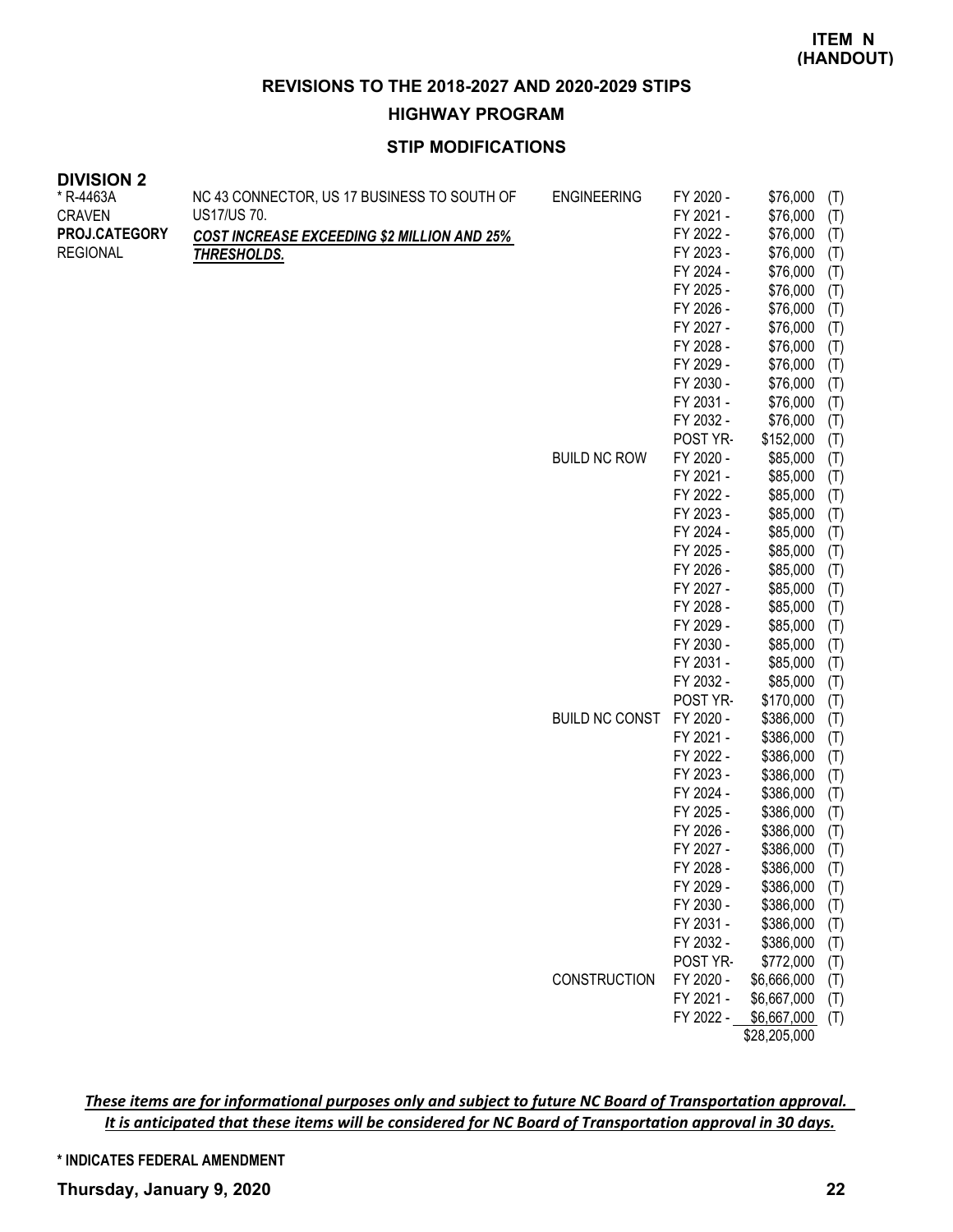**HIGHWAY PROGRAM**

# **STIP MODIFICATIONS**

| <b>DIVISION 3</b><br>EB-5600<br><b>NEW HANOVER</b><br>PROJ.CATEGORY<br><b>DIVISION</b> | SR 1219 (SOUTH 17TH STREET), HOSPITAL PLAZA TO<br>INDEPENDENCE BOULEVARD. CONSTRUCT MULTI-<br>USE PATH.<br>TO BALANCE FUNDING, DELAY CONSTRUCTION FROM<br>FY 20 TO FY 22. | <b>CONSTRUCTION</b>                         | FY 2022 -<br>FY 2022 -                                                                                                                                                                                      | \$746,000<br>\$187,000<br>\$933,000                                                                                                                                                                                                                       | (BGANY)<br>(L)                                                                                               |
|----------------------------------------------------------------------------------------|---------------------------------------------------------------------------------------------------------------------------------------------------------------------------|---------------------------------------------|-------------------------------------------------------------------------------------------------------------------------------------------------------------------------------------------------------------|-----------------------------------------------------------------------------------------------------------------------------------------------------------------------------------------------------------------------------------------------------------|--------------------------------------------------------------------------------------------------------------|
| * R-3300B<br><b>PENDER</b><br>PROJ.CATEGORY<br><b>REGIONAL</b>                         | US 17, NC 210 TO US 17 NORTH OF HAMPSTEAD.<br><b>PROJECT TO UTILIZE BUILD NC BONDS</b>                                                                                    | <b>ENGINEERING</b><br><b>BUILD NC CONST</b> | FY 2021 -<br>FY 2022 -<br>FY 2023 -<br>FY 2024 -<br>FY 2025 -<br>FY 2026 -<br>FY 2027 -<br>FY 2028 -<br>FY 2029 -<br>FY 2030 -<br>FY 2031 -<br>FY 2032 -<br>POST YR-<br>FY 2021 -<br>FY 2022 -<br>FY 2023 - | \$172,000<br>\$172,000<br>\$172,000<br>\$172,000<br>\$172,000<br>\$172,000<br>\$172,000<br>\$172,000<br>\$172,000<br>\$172,000<br>\$172,000<br>\$172,000<br>\$516,000<br>\$3,707,000<br>\$3,707,000<br>\$3,707,000                                        | (T)<br>(T)<br>(T)<br>(T)<br>(T)<br>(T)<br>(T)<br>(T)<br>(T)<br>(T)<br>(T)<br>(T)<br>(T)<br>(T)<br>(T)<br>(T) |
|                                                                                        |                                                                                                                                                                           | <b>CONSTRUCTION</b>                         | FY 2024 -<br>FY 2025 -<br>FY 2026 -<br>FY 2027 -<br>FY 2028 -<br>FY 2029 -<br>FY 2030 -<br>FY 2031 -<br>FY 2032 -                                                                                           | \$3,707,000<br>\$3,707,000<br>\$3,707,000<br>\$3,707,000<br>\$3,707,000<br>\$3,707,000<br>\$3,707,000<br>\$3,707,000<br>\$3,707,000<br>POST YR-\$11,121,000<br>FY 2021 - \$12,800,000<br>FY 2022 - \$12,800,000<br>FY 2023 - \$12,800,000<br>\$96,585,000 | (T)<br>(T)<br>(T)<br>(T)<br>(T)<br>(T)<br>(T)<br>(T)<br>(T)<br>(T)<br>(T)<br>(T)<br>(T)                      |
| * TA-6700<br><b>NEW HANOVER</b><br>PROJ.CATEGORY                                       | CAPE FEAR PUBLIC TRANSPORTATION AUTHORITY,<br><b>ADA</b><br>FUNDING ADDED AT THE REQUEST OF THE<br><b>WILMINGTON MPO</b>                                                  | <b>OPERATIONS</b>                           | FY 2020 -<br>FY 2020 -                                                                                                                                                                                      | \$150,000<br>\$30,000<br>\$180,000                                                                                                                                                                                                                        | (BGDA)<br>(L)                                                                                                |

*These items are for informational purposes only and subject to future NC Board of Transportation approval. It is anticipated that these items will be considered for NC Board of Transportation approval in 30 days.*

**\* INDICATES FEDERAL AMENDMENT**

**Thursday, January 9, 2020 23**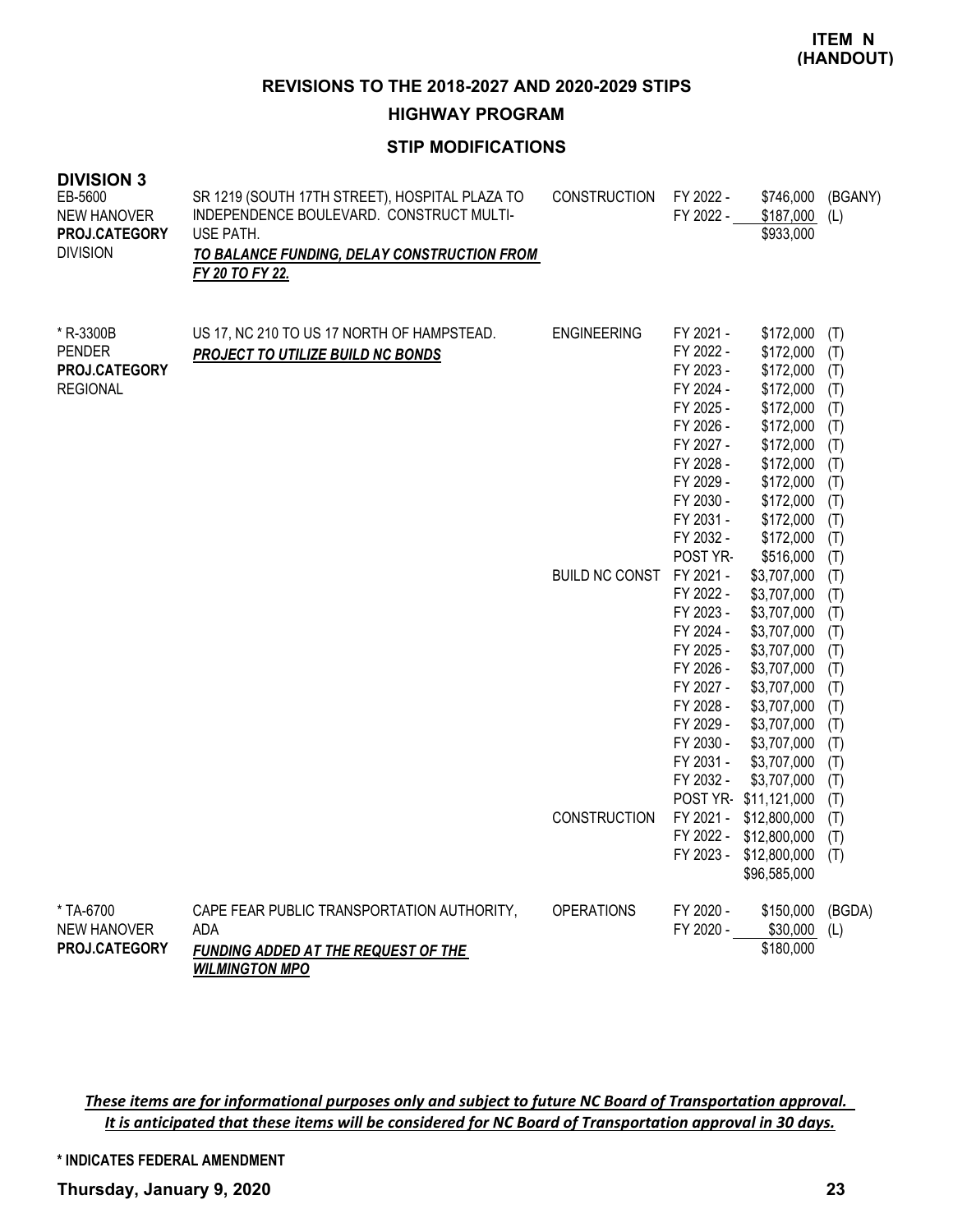**HIGHWAY PROGRAM**

# **STIP MODIFICATIONS**

| <b>DIVISION 3</b><br>* TG-6784<br><b>NEW HANOVER</b><br>PROJ.CATEGORY             | CAPE FEAR PUBLIC TRANSPORTATION AUTHORITY,<br>PREVENTIVE MAINTENANCE<br>FUNDING ADDED AT THE REQUEST OF THE<br><b>WILMINGTON MPO</b>                      | <b>OPERATIONS</b>                           | FY 2020 -<br>FY 2020 -                                                                                                                                                                                                                                                                                                                                    | \$350,000<br>\$70,000<br>\$420,000                                                                                                                                                                                                                                                                                                                            | (BGDA)<br>(L)                                                                                                                                                                             |
|-----------------------------------------------------------------------------------|-----------------------------------------------------------------------------------------------------------------------------------------------------------|---------------------------------------------|-----------------------------------------------------------------------------------------------------------------------------------------------------------------------------------------------------------------------------------------------------------------------------------------------------------------------------------------------------------|---------------------------------------------------------------------------------------------------------------------------------------------------------------------------------------------------------------------------------------------------------------------------------------------------------------------------------------------------------------|-------------------------------------------------------------------------------------------------------------------------------------------------------------------------------------------|
| <b>DIVISION 4</b><br>* U-5724<br><b>WAYNE</b><br>PROJ.CATEGORY<br><b>REGIONAL</b> | US 13 (BERKELEY BOULEVARD), REALIGNMENT OF SR<br>1709 (CENTRAL HEIGHTS ROAD) AT BERKELEY<br>BOULEVARD IN GOLDSBORO.<br>PROJECT TO UTILIZE BUILD NC BONDS. | <b>ENGINEERING</b><br><b>BUILD NC CONST</b> | FY 2021 -<br>FY 2022 -<br>FY 2023 -<br>FY 2024 -<br>FY 2025 -<br>FY 2026 -<br>FY 2027 -<br>FY 2028 -<br>FY 2029 -<br>FY 2030 -<br>FY 2031 -<br>FY 2032 -<br>POST YR-<br>FY 2020 -<br>FY 2021 -<br>FY 2022 -<br>FY 2023 -<br>FY 2024 -<br>FY 2025 -<br>FY 2026 -<br>FY 2027 -<br>FY 2028 -<br>FY 2029 -<br>FY 2030 -<br>FY 2031 -<br>FY 2032 -<br>POST YR- | \$180,000<br>\$180,000<br>\$180,000<br>\$180,000<br>\$180,000<br>\$180,000<br>\$180,000<br>\$180,000<br>\$180,000<br>\$180,000<br>\$180,000<br>\$180,000<br>\$540,000<br>\$515,000<br>\$515,000<br>\$515,000<br>\$515,000<br>\$515,000<br>\$515,000<br>\$515,000<br>\$515,000<br>\$515,000<br>\$515,000<br>\$515,000<br>\$515,000<br>\$515,000<br>\$1,030,000 | (T)<br>(T)<br>(T)<br>(T)<br>(T)<br>(T)<br>(T)<br>(T)<br>(T)<br>(T)<br>(T)<br>(T)<br>(T)<br>(T)<br>(T)<br>(T)<br>(T)<br>(T)<br>(T)<br>(T)<br>(T)<br>(T)<br>(T)<br>(T)<br>(T)<br>(T)<br>(T) |
|                                                                                   |                                                                                                                                                           | <b>CONSTRUCTION</b>                         | FY 2020 -<br>FY 2021 -                                                                                                                                                                                                                                                                                                                                    | \$4,200,000<br>\$4,200,000<br>\$18,825,000                                                                                                                                                                                                                                                                                                                    | (T)<br>(T)                                                                                                                                                                                |

*These items are for informational purposes only and subject to future NC Board of Transportation approval. It is anticipated that these items will be considered for NC Board of Transportation approval in 30 days.*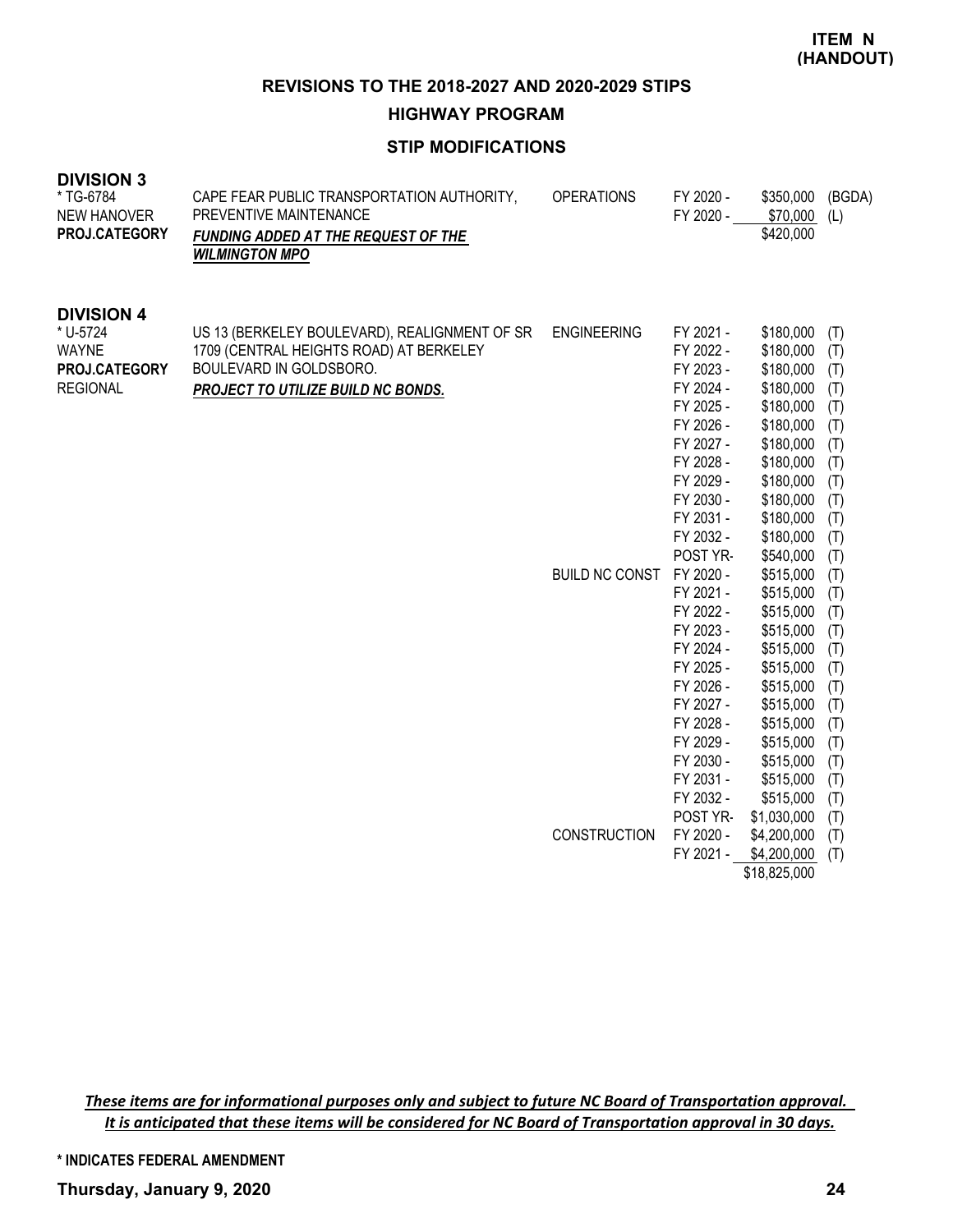**HIGHWAY PROGRAM**

# **STIP MODIFICATIONS**

| <b>DIVISION 4</b> |                                               |                       |           |             |     |
|-------------------|-----------------------------------------------|-----------------------|-----------|-------------|-----|
| * U-5996          | SR 1603 (OLD CARRIAGE ROAD), GREEN HILLS ROAD | <b>ENGINEERING</b>    | FY 2021 - | \$120,000   | (T) |
| <b>NASH</b>       | TO SR 1770 (EASTERN AVENUE). ADD CENTER TURN  |                       | FY 2022 - | \$120,000   | (T) |
| PROJ.CATEGORY     | LANE AND WIDEN US 64 BRIDGE OVER SR 1603.     |                       | FY 2023 - | \$120,000   | (T) |
| <b>DIVISION</b>   | PROJECT TO UTILIZE BUILD NC BONDS.            |                       | FY 2024 - | \$120,000   | (T) |
|                   |                                               |                       | FY 2025 - | \$120,000   | (T) |
|                   |                                               |                       | FY 2026 - | \$120,000   | (T) |
|                   |                                               |                       | FY 2027 - | \$120,000   | (T) |
|                   |                                               |                       | FY 2028 - | \$120,000   | (T) |
|                   |                                               |                       | FY 2029 - | \$120,000   | (T) |
|                   |                                               |                       | FY 2030 - | \$120,000   | (T) |
|                   |                                               |                       | FY 2031 - | \$120,000   | (T) |
|                   |                                               |                       | FY 2032 - | \$120,000   | (T) |
|                   |                                               |                       | POST YR-  | \$360,000   | (T) |
|                   |                                               | RIGHT-OF-WAY          | FY 2020 - | \$3,609,000 | (T) |
|                   |                                               | <b>UTILITIES</b>      | FY 2020 - | \$1,000,000 | (T) |
|                   |                                               | <b>BUILD NC CONST</b> | FY 2021 - | \$1,030,000 | (T) |
|                   |                                               |                       | FY 2022 - | \$1,030,000 | (T) |
|                   |                                               |                       | FY 2023 - | \$1,030,000 | (T) |
|                   |                                               |                       | FY 2024 - | \$1,030,000 | (T) |
|                   |                                               |                       | FY 2025 - | \$1,030,000 | (T) |
|                   |                                               |                       | FY 2026 - | \$1,030,000 | (T) |
|                   |                                               |                       | FY 2027 - | \$1,030,000 | (T) |
|                   |                                               |                       | FY 2028 - | \$1,030,000 | (T) |
|                   |                                               |                       | FY 2029 - | \$1,030,000 | (T) |
|                   |                                               |                       | FY 2030 - | \$1,030,000 | (T) |
|                   |                                               |                       | FY 2031 - | \$1,030,000 | (T) |
|                   |                                               |                       | FY 2032 - | \$1,030,000 | (T) |
|                   |                                               |                       | POST YR-  | \$3,090,000 | (T) |
|                   |                                               | <b>CONSTRUCTION</b>   | FY 2021 - | \$5,970,000 | (T) |
|                   |                                               |                       | FY 2022 - | \$5,970,000 | (T) |

\$33,799,000

*These items are for informational purposes only and subject to future NC Board of Transportation approval. It is anticipated that these items will be considered for NC Board of Transportation approval in 30 days.*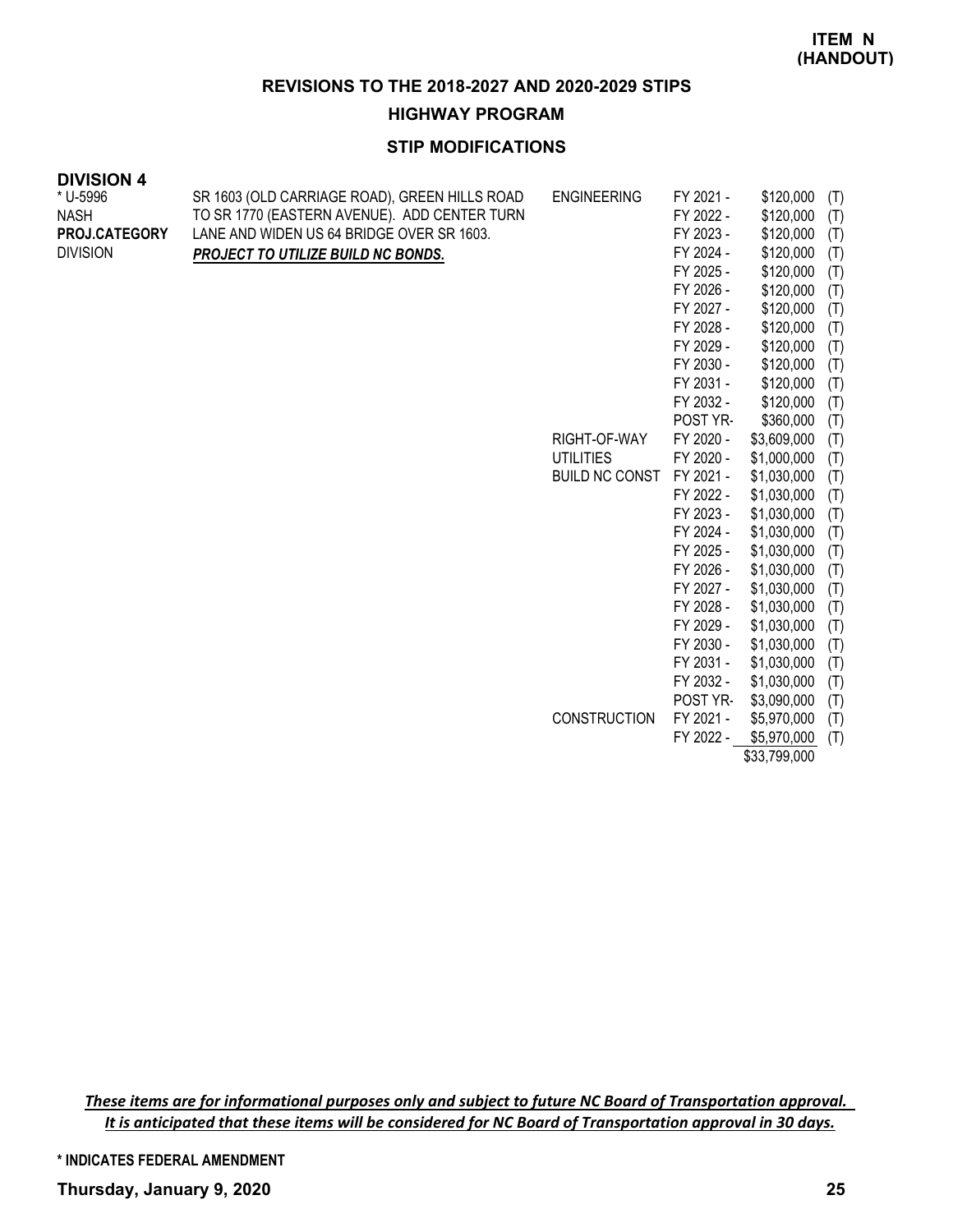**HIGHWAY PROGRAM**

# **STIP MODIFICATIONS**

| <b>DIVISION 4</b><br>* W-5600<br><b>JOHNSTON</b><br>PROJ.CATEGORY<br><b>REGIONAL</b>                           | US 70, US 70 BUSINESS TO NEUSE RIVER BRIDGE.<br>CONVERT TO FREEWAY WITH INTERCHANGES AT SR<br>1501 (SWIFT CREEK ROAD) AND SR 1919 (WILSON'S<br>MILLS ROAD).<br><b>PROJECT TO UTILIZE BUILD NC BONDS.</b>                         | <b>ENGINEERING</b><br>BUILD NC CONST | FY 2021 -<br>FY 2022 -<br>FY 2023 -<br>FY 2024 -<br>FY 2025 -<br>FY 2026 -<br>FY 2027 -<br>FY 2028 -<br>FY 2029 -<br>FY 2030 -<br>FY 2031 -<br>FY 2032 -<br>POST YR-<br>FY 2021 -<br>FY 2022 -<br>FY 2023 -<br>FY 2024 -<br>FY 2025 -<br>FY 2026 -<br>FY 2027 -<br>FY 2028 -<br>FY 2029 -<br>FY 2030 - | \$309,000<br>\$309,000<br>\$309,000<br>\$309,000<br>\$309,000<br>\$309,000<br>\$309,000<br>\$309,000<br>\$309,000<br>\$309,000<br>\$309,000<br>\$309,000<br>\$927,000<br>\$858,000<br>\$858,000<br>\$858,000<br>\$858,000<br>\$858,000<br>\$858,000<br>\$858,000<br>\$858,000<br>\$858,000<br>\$858,000 | (T)<br>(T)<br>(T)<br>(T)<br>(T)<br>(T)<br>(T)<br>(T)<br>(T)<br>(T)<br>(T)<br>(T)<br>(T)<br>(T)<br>(T)<br>(T)<br>(T)<br>(T)<br>(T)<br>(T)<br>(T)<br>(T)<br>(T) |
|----------------------------------------------------------------------------------------------------------------|----------------------------------------------------------------------------------------------------------------------------------------------------------------------------------------------------------------------------------|--------------------------------------|--------------------------------------------------------------------------------------------------------------------------------------------------------------------------------------------------------------------------------------------------------------------------------------------------------|---------------------------------------------------------------------------------------------------------------------------------------------------------------------------------------------------------------------------------------------------------------------------------------------------------|---------------------------------------------------------------------------------------------------------------------------------------------------------------|
|                                                                                                                |                                                                                                                                                                                                                                  | <b>CONSTRUCTION</b>                  | FY 2031 -<br>FY 2032 -<br>POST YR-<br>FY 2021 -<br>FY 2022 -                                                                                                                                                                                                                                           | \$858,000<br>\$858,000<br>\$2,574,000<br>\$22,333,000<br>\$22,333,000<br>FY 2023 - \$22,334,000<br>\$84,505,000                                                                                                                                                                                         | (T)<br>(T)<br>(T)<br>(T)<br>(T)<br>(T)                                                                                                                        |
| <b>DIVISION 5</b><br>* U-4727<br><b>CHATHAM</b><br><b>DURHAM</b><br>ORANGE<br>PROJ.CATEGORY<br><b>DIVISION</b> | VARIOUS, DURHAM-CHAPEL HILL-CARRBORO<br>METROPOLITAN PLANNING ORGANIZATION<br>(DCHCMPO) PLANNING ALLOCATION AND UNIFIED<br>WORK PROGRAM.<br>ADD PLANNING IN FY 20 AND FY 21 NOT PREVIOUSLY<br>PROGRAMMED, AT THE REQUEST OF MPO. | <b>PLANNING</b>                      | FY 2020 -<br>FY 2020 -<br>FY 2021 -<br>FY 2021 -                                                                                                                                                                                                                                                       | \$1,799,000<br>\$450,000<br>\$2,025,000<br>\$506,000<br>\$4,780,000                                                                                                                                                                                                                                     | (BGDA)<br>(L)<br>(BGDA)<br>(L)                                                                                                                                |

*These items are for informational purposes only and subject to future NC Board of Transportation approval. It is anticipated that these items will be considered for NC Board of Transportation approval in 30 days.*

**\* INDICATES FEDERAL AMENDMENT**

**Thursday, January 9, 2020 26**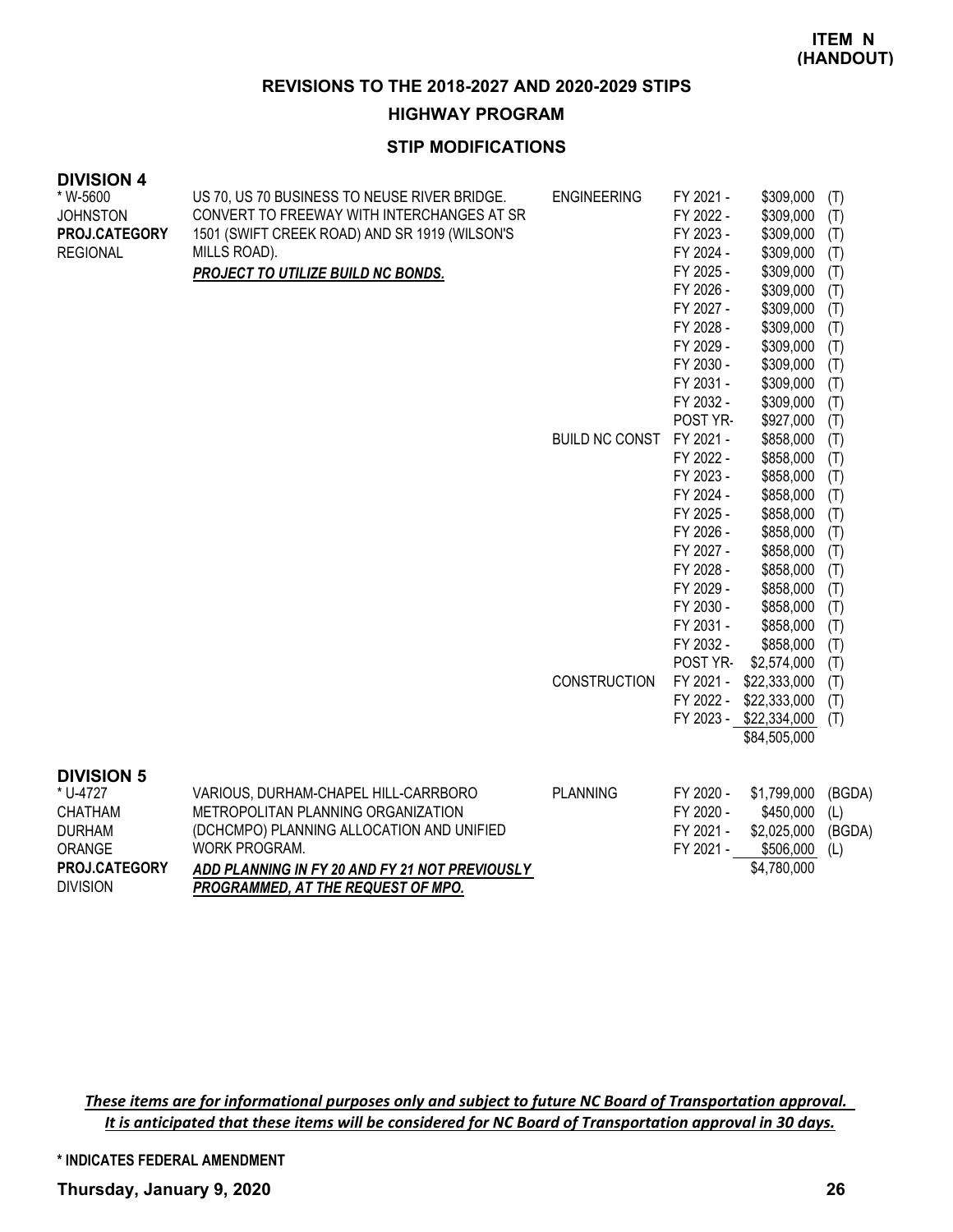**HIGHWAY PROGRAM**

# **STIP MODIFICATIONS**

| <b>DIVISION 5</b><br>U-5826<br><b>WAKE</b><br>PROJ.CATEGORY<br><b>DIVISION</b>                                                                                    | SR 2000 (FALLS OF NEUSE ROAD), I-540 TO SR 2006<br>(DURANT ROAD). ADD LANES.<br>PROJECT TO UTILIZE BUILD NC BONDS FOR<br><b>PRELIMINARY ENGINEERING.</b>                                                                                                                                                                                                | <b>ENGINEERING</b><br><b>BUILD NC CONST</b><br><b>CONSTRUCTION</b> | FY 2021 -<br>FY 2022 -<br>FY 2023 -<br>FY 2024 -<br>FY 2025 -<br>FY 2026 -<br>FY 2027 -<br>FY 2028 -<br>FY 2029 -<br>POST YR-<br>FY 2020 -<br>FY 2021 -<br>FY 2022 -<br>FY 2023 -<br>FY 2024 -<br>FY 2025 -<br>FY 2026 -<br>FY 2027 -<br>FY 2028 -<br>FY 2029 -<br>POST YR-<br>FY 2020 - | \$117,000<br>\$117,000<br>\$117,000<br>\$117,000<br>\$117,000<br>\$117,000<br>\$117,000<br>\$117,000<br>\$117,000<br>\$700,000<br>\$257,000<br>\$257,000<br>\$257,000<br>\$257,000<br>\$257,000<br>\$257,000<br>\$257,000<br>\$257,000<br>\$257,000<br>\$257,000<br>\$1,287,000<br>\$3,500,000 | (T)<br>(T)<br>(T)<br>(T)<br>(T)<br>(T)<br>(T)<br>(T)<br>(T)<br>(T)<br>(T)<br>(T)<br>(T)<br>(T)<br>(T)<br>(T)<br>(T)<br>(T)<br>(T)<br>(T)<br>(T)<br>(T) |
|-------------------------------------------------------------------------------------------------------------------------------------------------------------------|---------------------------------------------------------------------------------------------------------------------------------------------------------------------------------------------------------------------------------------------------------------------------------------------------------------------------------------------------------|--------------------------------------------------------------------|------------------------------------------------------------------------------------------------------------------------------------------------------------------------------------------------------------------------------------------------------------------------------------------|------------------------------------------------------------------------------------------------------------------------------------------------------------------------------------------------------------------------------------------------------------------------------------------------|--------------------------------------------------------------------------------------------------------------------------------------------------------|
| * U-6093<br><b>WAKE</b><br>PROJ.CATEGORY<br><b>DIVISION</b>                                                                                                       | SR 2542 (ROCK QUARRY ROAD), OLDE BIRCH ROAD TO<br>SR 2544 (SUNNYBROOK ROAD) IN RALEIGH. WIDEN TO<br>4-LANE DIVIDED FACILITY.<br>TO REFLECT CURRENT CITY DELIVERY SCHEDULE,<br>DELAY RIGHT OF WAY AND CONSTRUCTION FROM FY<br>19 TO FY 20 (18-27 STIP) / ADD RIGHT OF WAY AND<br><b>CONSTRUCTION IN FY 20 NOT PREVIOUSLY</b><br>PROGRAMMED (20-29 STIP). | RIGHT-OF-WAY<br><b>CONSTRUCTION</b>                                | FY 2020 -<br>FY 2020 -<br>FY 2020 -<br>FY 2020 -                                                                                                                                                                                                                                         | \$9,110,000<br>\$1,324,000<br>\$567,000<br>\$7,743,000<br>\$3,319,000<br>\$12,953,000                                                                                                                                                                                                          | (BGDA)<br>(L)<br>(BGDA)<br>(L)                                                                                                                         |
| * W-5705DIV<br><b>DURHAM</b><br><b>FRANKLIN</b><br><b>GRANVILLE</b><br><b>PERSON</b><br><b>VANCE</b><br><b>WAKE</b><br>WARREN<br>PROJ.CATEGORY<br><b>DIVISION</b> | VARIOUS, SAFETY IMPROVEMENTS AT VARIOUS<br>LOCATIONS.<br>ADD RIGHT-OF-WAY AND CONSTRUCTION IN FY 20<br>NOT PREVIOUSLY PROGRAMMED AT REQUEST OF<br><b>DIVISION.</b>                                                                                                                                                                                      | RIGHT-OF-WAY<br><b>CONSTRUCTION</b>                                | FY 2020 -<br>FY 2020 -                                                                                                                                                                                                                                                                   | \$30,000<br>\$180,000<br>\$210,000                                                                                                                                                                                                                                                             | (HSIP)<br>(HSIP)                                                                                                                                       |

*These items are for informational purposes only and subject to future NC Board of Transportation approval. It is anticipated that these items will be considered for NC Board of Transportation approval in 30 days.*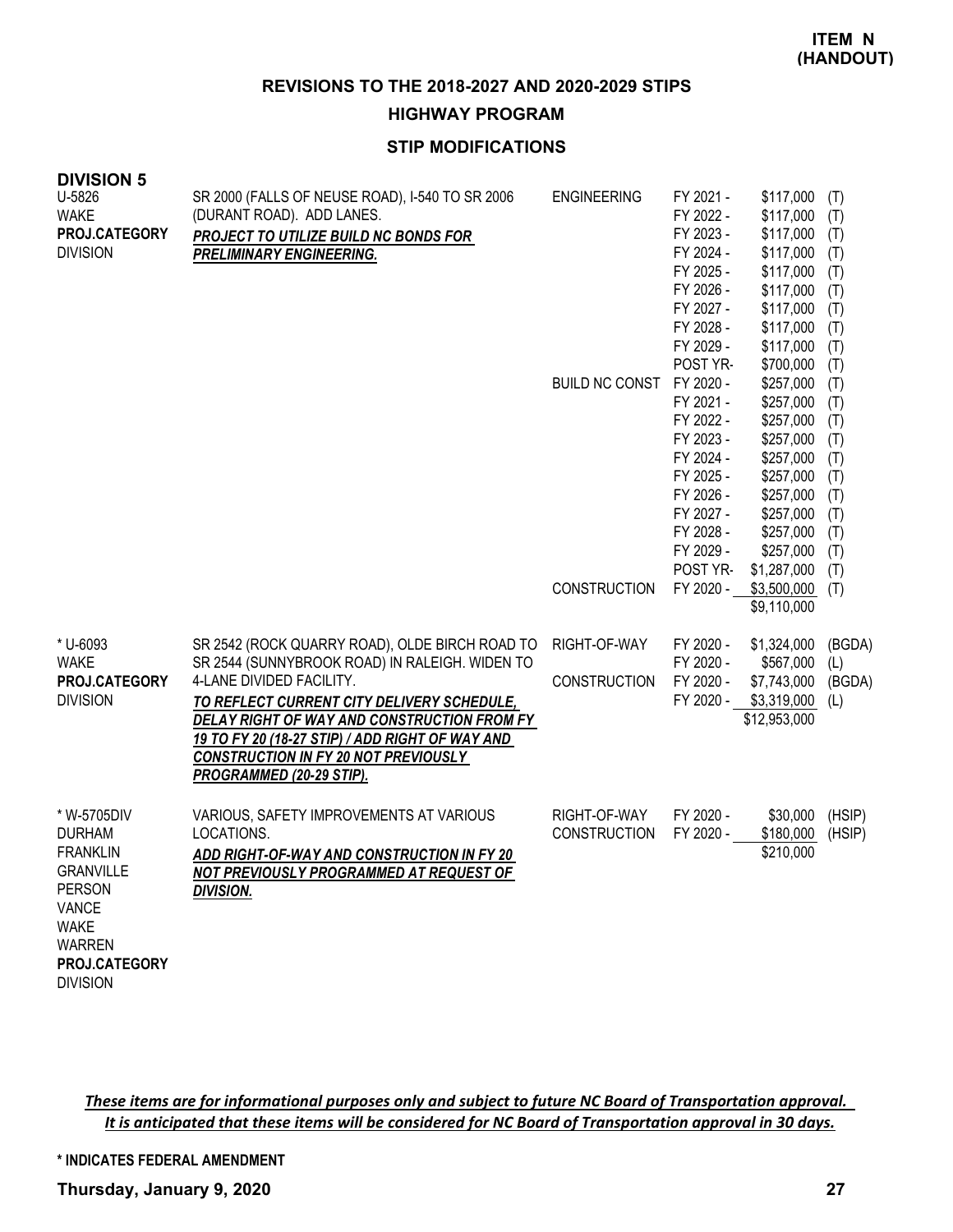### **HIGHWAY PROGRAM**

# **STIP MODIFICATIONS**

# **DIVISION 5**

| * W-5705REG          | VARIOUS, SAFETY IMPROVEMENTS AT VARIOUS    | RIGHT-OF-WAY        | FY 2020 - | \$30,000  | (HSIP) |
|----------------------|--------------------------------------------|---------------------|-----------|-----------|--------|
| <b>DURHAM</b>        | LOCATIONS.                                 | <b>CONSTRUCTION</b> | FY 2020 - | \$180,000 | (HSIP) |
| <b>FRANKLIN</b>      | ADD RIGHT-OF-WAY AND CONSTRUCTION IN FY 20 |                     |           | \$210,000 |        |
| <b>GRANVILLE</b>     | NOT PREVIOUSLY PROGRAMMED AT REQUEST OF    |                     |           |           |        |
| <b>PERSON</b>        | DIVISION.                                  |                     |           |           |        |
| <b>VANCE</b>         |                                            |                     |           |           |        |
| <b>WAKE</b>          |                                            |                     |           |           |        |
| <b>WARREN</b>        |                                            |                     |           |           |        |
| <b>PROJ.CATEGORY</b> |                                            |                     |           |           |        |
| <b>REGIONAL</b>      |                                            |                     |           |           |        |
|                      |                                            |                     |           |           |        |
|                      |                                            |                     |           |           |        |
|                      |                                            |                     |           |           |        |
|                      |                                            |                     |           |           |        |
|                      |                                            |                     |           |           |        |

| * W-5705SW           | VARIOUS, SAFETY IMPROVEMENTS AT VARIOUS    | RIGHT-OF-WAY        | FY 2020 - | \$40,000  | (HSIP) |
|----------------------|--------------------------------------------|---------------------|-----------|-----------|--------|
| DURHAM               | LOCATIONS.                                 | <b>CONSTRUCTION</b> | FY 2020 - | \$240,000 | (HSIP) |
| FRANKLIN             | ADD RIGHT-OF-WAY AND CONSTRUCTION IN FY 20 |                     |           | \$280,000 |        |
| GRANVILLE            | NOT PREVIOUSLY PROGRAMMED AT REQUEST OF    |                     |           |           |        |
| <b>PERSON</b>        | DIVISION.                                  |                     |           |           |        |
| <b>VANCE</b>         |                                            |                     |           |           |        |
| <b>WAKE</b>          |                                            |                     |           |           |        |
| <b>WARREN</b>        |                                            |                     |           |           |        |
| <b>PROJ.CATEGORY</b> |                                            |                     |           |           |        |
| <b>STATEWIDE</b>     |                                            |                     |           |           |        |

*These items are for informational purposes only and subject to future NC Board of Transportation approval. It is anticipated that these items will be considered for NC Board of Transportation approval in 30 days.*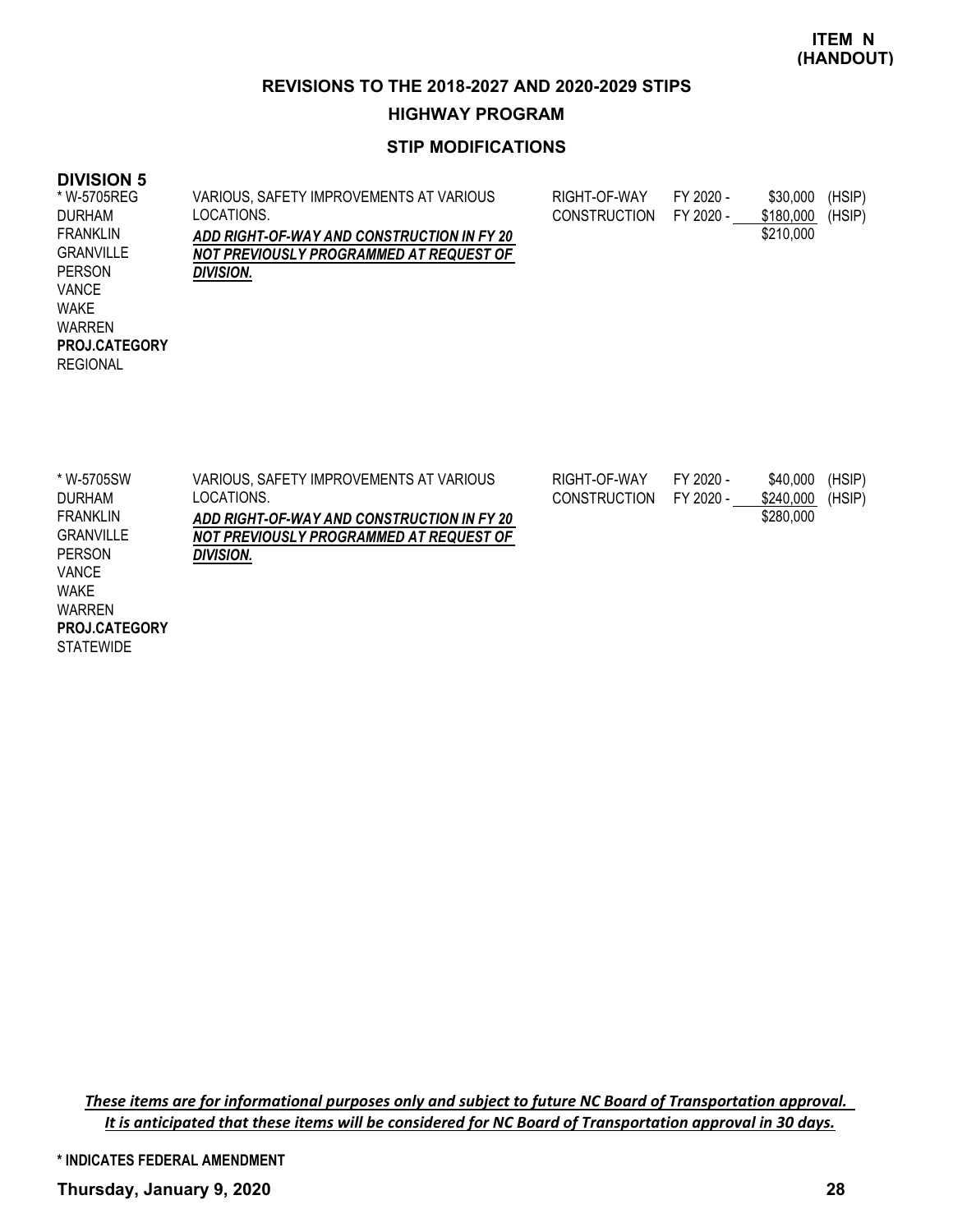# **HIGHWAY PROGRAM**

# **STIP MODIFICATIONS**

| <b>UIVIJIUN 0</b> |                                                                |                       |           |           |     |
|-------------------|----------------------------------------------------------------|-----------------------|-----------|-----------|-----|
| * R-5020B         | US 701 BYPASS, SR 1437 (VIRGIL AVENUE) TO US 74/US ENGINEERING |                       | FY 2021 - | \$154,000 | (T) |
| <b>COLUMBUS</b>   | 76.                                                            |                       | FY 2022 - | \$154,000 | (T) |
| PROJ.CATEGORY     | PROJECT TO UTILIZE BUILD NC BONDS.                             |                       | FY 2023 - | \$154,000 | (T) |
| <b>DIVISION</b>   |                                                                |                       | FY 2024 - | \$154,000 | (T) |
|                   |                                                                |                       | FY 2025 - | \$154,000 | (T) |
|                   |                                                                |                       | FY 2026 - | \$154,000 | (T) |
|                   |                                                                |                       | FY 2027 - | \$154,000 | (T) |
|                   |                                                                |                       | FY 2028 - | \$154,000 | (T) |
|                   |                                                                |                       | FY 2029 - | \$154,000 | (T) |
|                   |                                                                |                       | FY 2030 - | \$154,000 | (T) |
|                   |                                                                |                       | FY 2031 - | \$154,000 | (T) |
|                   |                                                                |                       | FY 2032 - | \$154,000 | (T) |
|                   |                                                                |                       | POST YR-  | \$462,000 | (T) |
|                   |                                                                | <b>BUILD NC CONST</b> | FY 2021 - | \$944,000 | (T) |
|                   |                                                                |                       | FY 2022 - | \$944,000 | (T) |
|                   |                                                                |                       | FY 2023 - | \$944,000 | (T) |
|                   |                                                                |                       | FY 2024 - | \$944,000 | (T) |
|                   |                                                                |                       | FY 2025 - | \$944,000 | (T) |
|                   |                                                                |                       | FY 2026 - | \$944,000 | (T) |
|                   |                                                                |                       | FY 2027 - | \$944,000 | (T) |
|                   |                                                                |                       | FY 2028 - | \$944,000 | (T) |
|                   |                                                                |                       | FY 2029 - | \$944,000 | (T) |
|                   |                                                                |                       | FY 2030 - | \$944,000 | (T) |
|                   |                                                                |                       | FY 2031 - | \$944,000 | (T) |

FY 2032 - \$944,000 (T) POST YR- \$2,832,000 (T) CONSTRUCTION FY 2021 - \$6,400,000 (T)

FY 2022 - \$6,400,000 (T) \$29,270,000

*These items are for informational purposes only and subject to future NC Board of Transportation approval. It is anticipated that these items will be considered for NC Board of Transportation approval in 30 days.*

**\* INDICATES FEDERAL AMENDMENT**

**DIVISION 6**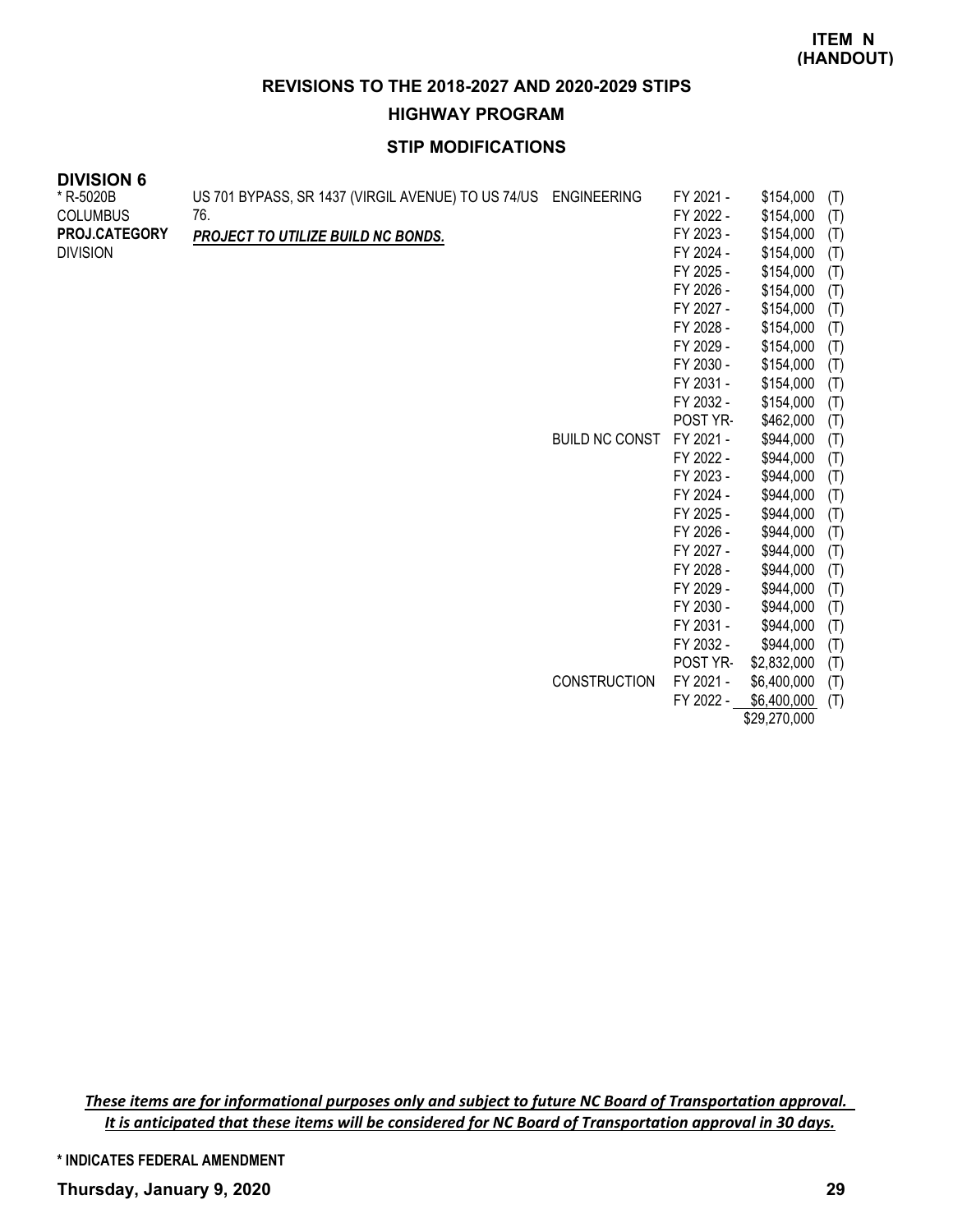**HIGHWAY PROGRAM**

# **STIP MODIFICATIONS**

| SR 1997 (FAYETTEVILLE ROAD), FARRINGTON STREET<br>TO EAST 22ND STREET. WIDEN TO MULTI-LANES.<br>PROJECT TO UTILIZE BUILD NC BONDS.                                                         | <b>ENGINEERING</b><br><b>BUILD NC ROW</b><br>RIGHT-OF-WAY<br><b>UTILITIES</b><br><b>CONSTRUCTION</b> | FY 2021 -<br>FY 2022 -<br>FY 2023 -<br>FY 2024 -<br>FY 2025 -<br>FY 2026 -<br>FY 2027 -<br>FY 2028 -<br>FY 2029 -<br>FY 2030 -<br>FY 2031 -<br>FY 2032 -<br>POST YR-<br>FY 2020 -<br>FY 2021 -<br>FY 2022 -<br>FY 2023 -<br>FY 2024 -<br>FY 2025 -<br>FY 2026 -<br>FY 2027 -<br>FY 2028 -<br>FY 2029 -<br>FY 2030 -<br>FY 2031 -<br>FY 2032 -<br>POST YR-<br>FY 2020 -<br>FY 2021 -<br>FY 2020 -<br>FY 2021 -<br>FY 2024 -<br>FY 2025 - | \$163,000<br>\$163,000<br>\$163,000<br>\$163,000<br>\$163,000<br>\$163,000<br>\$163,000<br>\$163,000<br>\$163,000<br>\$163,000<br>\$163,000<br>\$163,000<br>\$489,000<br>\$257,000<br>\$257,000<br>\$257,000<br>\$257,000<br>\$257,000<br>\$257,000<br>\$257,000<br>\$257,000<br>\$257,000<br>\$257,000<br>\$257,000<br>\$257,000<br>\$257,000<br>\$514,000<br>\$2,000,000<br>\$2,000,000<br>\$420,000<br>\$420,000<br>\$6,600,000<br>\$6,600,000 | (T)<br>(T)<br>(T)<br>(T)<br>(T)<br>(T)<br>(T)<br>(T)<br>(T)<br>(T)<br>(T)<br>(T)<br>(T)<br>(T)<br>(T)<br>(T)<br>(T)<br>(T)<br>(T)<br>(T)<br>(T)<br>(T)<br>(T)<br>(T)<br>(T)<br>(T)<br>(T)<br>(T)<br>(T)<br>(T)<br>(T)<br>(T)<br>(T) |
|--------------------------------------------------------------------------------------------------------------------------------------------------------------------------------------------|------------------------------------------------------------------------------------------------------|-----------------------------------------------------------------------------------------------------------------------------------------------------------------------------------------------------------------------------------------------------------------------------------------------------------------------------------------------------------------------------------------------------------------------------------------|---------------------------------------------------------------------------------------------------------------------------------------------------------------------------------------------------------------------------------------------------------------------------------------------------------------------------------------------------------------------------------------------------------------------------------------------------|-------------------------------------------------------------------------------------------------------------------------------------------------------------------------------------------------------------------------------------|
| A&Y GREENWAY, SPRING GARDEN STREET TO SOUTH<br>OF ROLLINS ROAD IN GREENSBORO. CONSTRUCT<br>MULTIUSE PATH.<br>NEW PROJECT BREAK ADDED TO FACILITATE<br>PROCESSING OF MUNICIPAL AGREEMENT AT | <b>CONSTRUCTION</b>                                                                                  | FY 2021 -                                                                                                                                                                                                                                                                                                                                                                                                                               | $$6,600,000$ (T)<br>\$30,940,000<br>\$4,400,000<br>\$1,100,000<br>\$5,500,000                                                                                                                                                                                                                                                                                                                                                                     | (TAANY)<br>(L)                                                                                                                                                                                                                      |
|                                                                                                                                                                                            | <b>REQUEST OF MPO.</b>                                                                               |                                                                                                                                                                                                                                                                                                                                                                                                                                         |                                                                                                                                                                                                                                                                                                                                                                                                                                                   | FY 2026 -<br>FY 2021 -                                                                                                                                                                                                              |

*These items are for informational purposes only and subject to future NC Board of Transportation approval. It is anticipated that these items will be considered for NC Board of Transportation approval in 30 days.*

**\* INDICATES FEDERAL AMENDMENT**

**Thursday, January 9, 2020 30**

**DIVISION 6**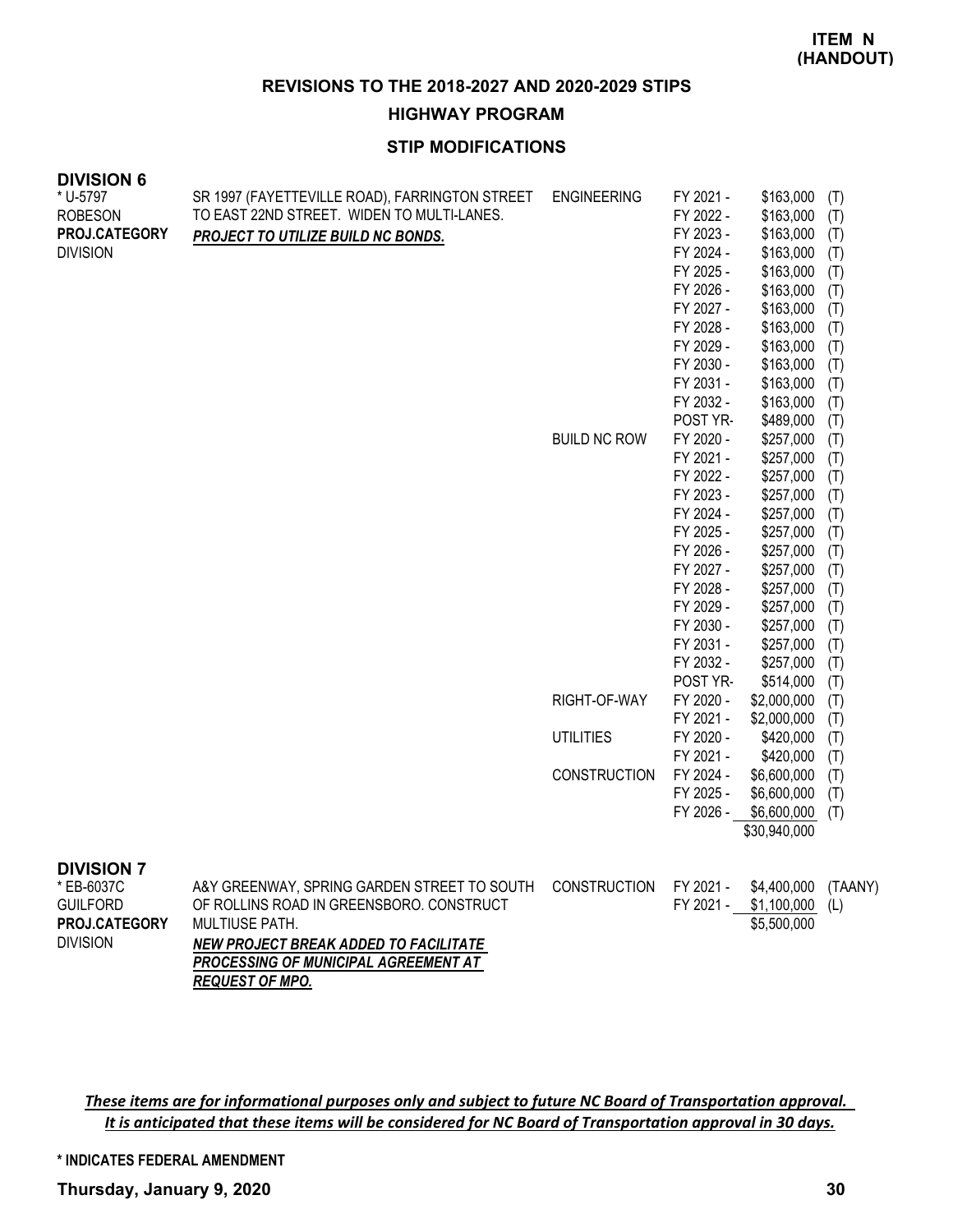**HIGHWAY PROGRAM**

# **STIP MODIFICATIONS**

| <b>DIVISION 7</b><br>* TD-5279<br><b>GUILFORD</b><br>PROJ.CATEGORY | GREENSBORO TRANSIT AUTHORITY, RENOVATION OF<br>J. DOUGLAS GAYLON DEPOT<br>FUNDING ADDED AT THE REQUEST OF THE<br><b>GREENSBORO MPO</b> | CAPITAL           | FY 2020 -<br>FY 2020 -<br>FY 2020 -                                                                  | \$373,000<br>\$373,000<br>\$1,489,000<br>\$2,235,000                                                                                 | (T)<br>(L)<br>(5309)                                             |
|--------------------------------------------------------------------|----------------------------------------------------------------------------------------------------------------------------------------|-------------------|------------------------------------------------------------------------------------------------------|--------------------------------------------------------------------------------------------------------------------------------------|------------------------------------------------------------------|
| * TO-4971<br><b>GUILFORD</b><br>PROJ.CATEGORY                      | GREENSBORO TRANSIT AUTHORITY, OPERATING-<br><b>FIXED ROUTE</b><br><b>FUNDING ADDED AT THE REQUEST OF THE</b><br><b>GREENSBORO MPO</b>  | <b>OPERATIONS</b> | FY 2020 -<br>FY 2020 -<br>FY 2021 -<br>FY 2021 -<br>FY 2022 -<br>FY 2022 -<br>FY 2023 -<br>FY 2023 - | \$1,243,000<br>\$3,121,000<br>\$1,243,000<br>\$3,121,000<br>\$1,243,000<br>\$3,121,000<br>\$1,243,000<br>\$3,121,000<br>\$17,456,000 | (5307)<br>(L)<br>(5307)<br>(L)<br>(5307)<br>(L)<br>(5307)<br>(L) |
| * TO-5221<br><b>GUILFORD</b><br>PROJ.CATEGORY                      | GUILFORD COUNTY TRANSPORTATION, OPERATING-<br><b>RURAL TRANSIT</b><br>FUNDING ADDED AT THE REQUEST OF THE<br><b>GREENSBORO MPO</b>     | <b>OPERATIONS</b> | FY 2020 -<br>FY 2020 -<br>FY 2021 -<br>FY 2021 -<br>FY 2022 -<br>FY 2022 -<br>FY 2023 -<br>FY 2023 - | \$100,000<br>\$100,000<br>\$100,000<br>\$100,000<br>\$100,000<br>\$100,000<br>\$100,000<br>\$100,000<br>\$800,000                    | (5307)<br>(L)<br>(5307)<br>(L)<br>(5307)<br>(L)<br>(5307)<br>(L) |
| * TP-5101<br><b>GUILFORD</b><br>PROJ.CATEGORY                      | GREENSBORO TRANSIT AUTHORITY, PLANNING<br>ASSISTANCE-5303<br><b>FUNDING ADDED AT THE REQUEST OF THE</b><br><b>GREENSBORO MPO</b>       | <b>PLANNING</b>   | FY 2020 -<br>FY 2020 -<br>FY 2021 -<br>FY 2021 -<br>FY 2022 -<br>FY 2022 -<br>FY 2023 -<br>FY 2023 - | \$141,000<br>\$18,000<br>\$141,000<br>\$18,000<br>\$141,000<br>\$18,000<br>\$141,000<br>\$18,000<br>\$636,000                        | (5303)<br>(L)<br>(5303)<br>(L)<br>(5303)<br>(L)<br>(5303)<br>(L) |

*These items are for informational purposes only and subject to future NC Board of Transportation approval. It is anticipated that these items will be considered for NC Board of Transportation approval in 30 days.*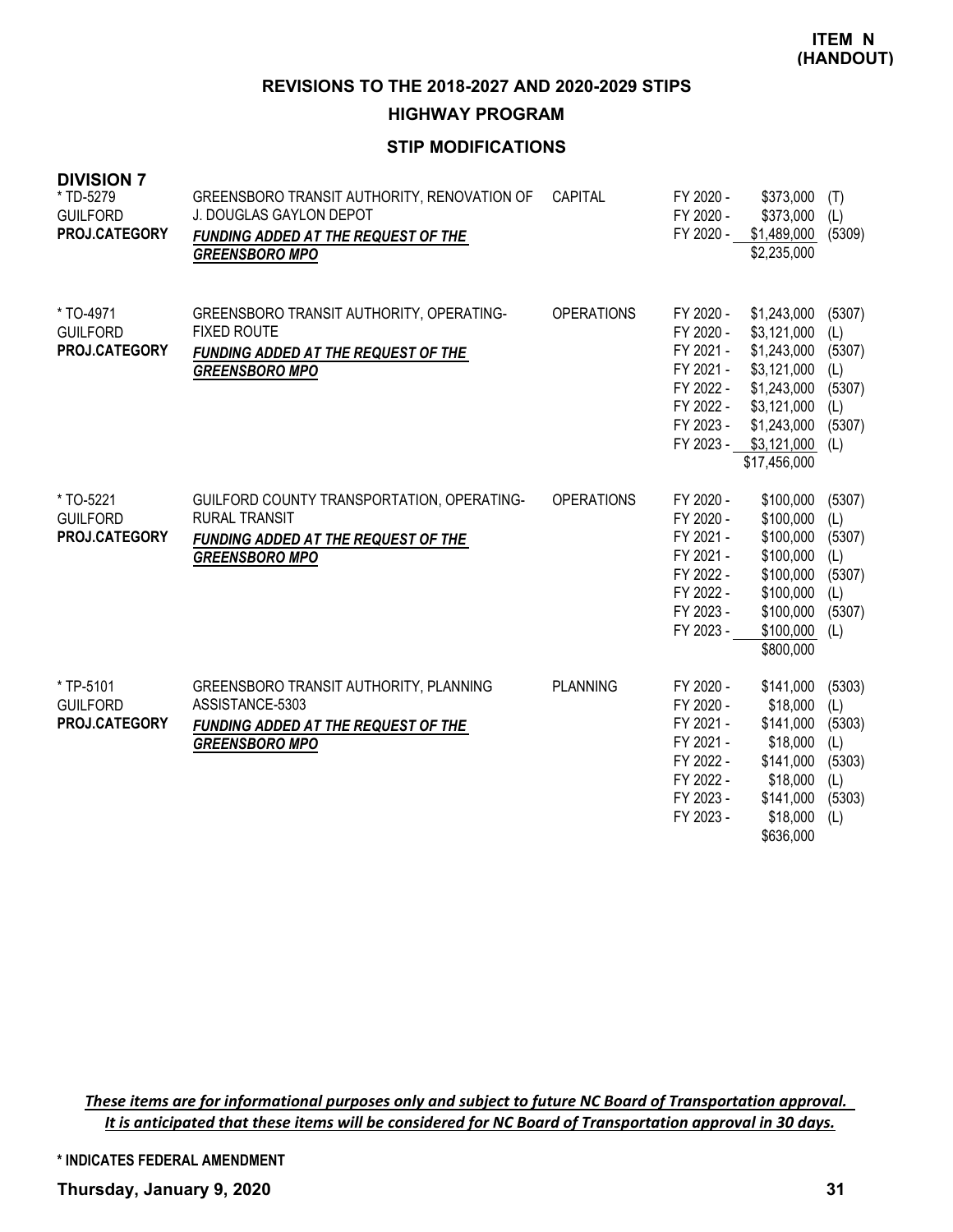**HIGHWAY PROGRAM**

# **STIP MODIFICATIONS**

| <b>DIVISION 7</b> |
|-------------------|
|-------------------|

| U-6018          | NC 62, SR 1154 (KERSEY VALLEY ROAD) TO SR 1162 | <b>ENGINEERING</b>    | FY 2021 - | \$57,000     | (T) |
|-----------------|------------------------------------------------|-----------------------|-----------|--------------|-----|
| <b>GUILFORD</b> | (WEANT ROAD) IN ARCHDALE. IMPROVE              |                       | FY 2022 - | \$57,000     | (T) |
| PROJ.CATEGORY   | INTERCHANGE AREA AND REALIGN SR 1154 AND SR    |                       | FY 2023 - | \$57,000     | (T) |
| <b>DIVISION</b> | 1162 INTERSECTIONS.                            |                       | FY 2024 - | \$57,000     | (T) |
|                 | PROJECT TO UTILIZE BUILD NC BONDS FOR          |                       | FY 2025 - | \$57,000     | (T) |
|                 | <b>PRELIMINARY ENGINEERING.</b>                |                       | FY 2026 - | \$57,000     | (T) |
|                 |                                                |                       | FY 2027 - | \$57,000     | (T) |
|                 |                                                |                       | FY 2028 - | \$57,000     | (T) |
|                 |                                                |                       | FY 2029 - | \$57,000     | (T) |
|                 |                                                |                       | POST YR-  | \$341,000    | (T) |
|                 |                                                | <b>BUILD NC ROW</b>   | FY 2020 - | \$129,000    | (T) |
|                 |                                                |                       | FY 2021 - | \$129,000    | (T) |
|                 |                                                |                       | FY 2022 - | \$129,000    | (T) |
|                 |                                                |                       | FY 2023 - | \$129,000    | (T) |
|                 |                                                |                       | FY 2024 - | \$129,000    | (T) |
|                 |                                                |                       | FY 2025 - | \$129,000    | (T) |
|                 |                                                |                       | FY 2026 - | \$129,000    | (T) |
|                 |                                                |                       | FY 2027 - | \$129,000    | (T) |
|                 |                                                |                       | FY 2028 - | \$129,000    | (T) |
|                 |                                                |                       | FY 2029 - | \$129,000    | (T) |
|                 |                                                |                       | POST YR-  | \$644,000    | (T) |
|                 |                                                | RIGHT-OF-WAY          | FY 2020 - | \$1,700,000  | (T) |
|                 |                                                | <b>UTILITIES</b>      | FY 2020 - | \$200,000    | (T) |
|                 |                                                | <b>BUILD NC CONST</b> | FY 2022 - | \$772,000    | (T) |
|                 |                                                |                       | FY 2023 - | \$772,000    | (T) |
|                 |                                                |                       | FY 2024 - | \$772,000    | (T) |
|                 |                                                |                       | FY 2025 - | \$772,000    | (T) |
|                 |                                                |                       | FY 2026 - | \$772,000    | (T) |
|                 |                                                |                       | FY 2027 - | \$772,000    | (T) |
|                 |                                                |                       | FY 2028 - | \$772,000    | (T) |
|                 |                                                |                       | FY 2029 - | \$772,000    | (T) |
|                 |                                                |                       | POST YR-  | \$5,404,000  | (T) |
|                 |                                                | <b>CONSTRUCTION</b>   | FY 2022 - | \$1,300,000  | (T) |
|                 |                                                |                       |           | \$17,568,000 |     |

*These items are for informational purposes only and subject to future NC Board of Transportation approval. It is anticipated that these items will be considered for NC Board of Transportation approval in 30 days.*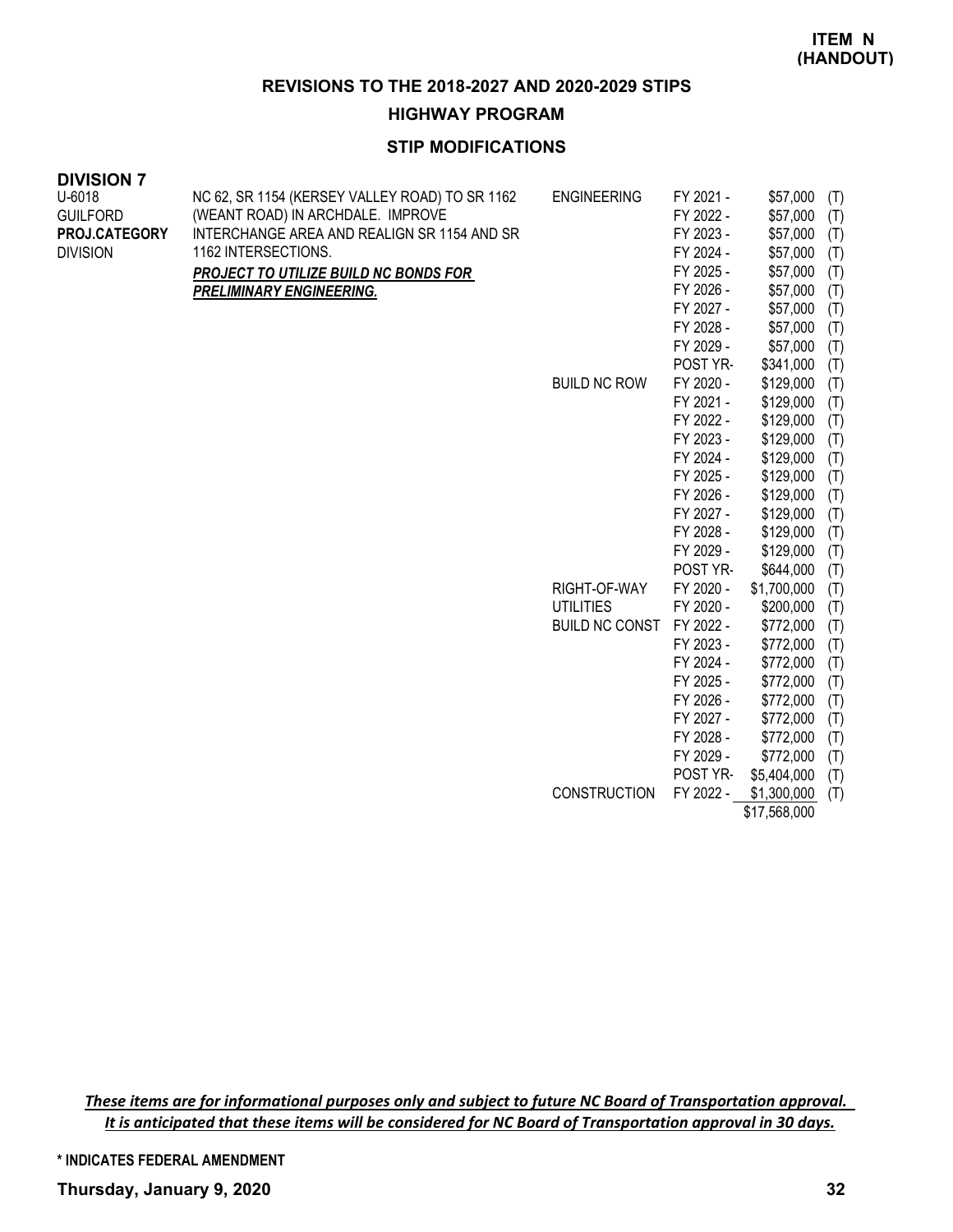#### **HIGHWAY PROGRAM**

### **STIP MODIFICATIONS**

### **DIVISION 8**

| * R-5709        | NC 211, US 15 / US 501 IN ABERDEEN TO SR 1244 | <b>ENGINEERING</b>  | FY 2021 - | \$329,000              | (T) |
|-----------------|-----------------------------------------------|---------------------|-----------|------------------------|-----|
| <b>HOKE</b>     | (WEST PALMER STREET) / SR 1311 (MOCKINGBIRD   |                     | FY 2022 - | \$329,000              | (T) |
| <b>MOORE</b>    | HILL ROAD) IN RAEFORD. WIDEN TO MULTILANES.   |                     | FY 2023 - | \$329,000              | (T) |
| PROJ.CATEGORY   | PROJECT TO UTILIZE BUILD NC BONDS. TO ALLOW   |                     | FY 2024 - | \$329,000              | (T) |
| <b>REGIONAL</b> | ADDITIONAL TIME FOR PLANNING AND DESIGN DELAY |                     | FY 2025 - | \$329,000              | (T) |
|                 | RIGHT-OF-WAY FROM FY 20 TO FY 21 AND          |                     | FY 2026 - | \$329,000              | (T) |
|                 | <b>CONSTRUCTION FROM FY 23 TO 24.</b>         |                     | FY 2027 - | \$329,000              | (T) |
|                 |                                               |                     | FY 2028 - | \$329,000              | (T) |
|                 |                                               |                     | FY 2029 - | \$329,000              | (T) |
|                 |                                               |                     | POST YR-  | \$1,975,000            | (T) |
|                 |                                               | <b>BUILD NC ROW</b> | FY 2021 - | \$1,030,000            | (T) |
|                 |                                               |                     | FY 2022 - | \$1,030,000            | (T) |
|                 |                                               |                     | FY 2023 - | \$1,030,000            | (T) |
|                 |                                               |                     | FY 2024 - | \$1,030,000            | (T) |
|                 |                                               |                     | FY 2025 - | \$1,030,000            | (T) |
|                 |                                               |                     | FY 2026 - | \$1,030,000            | (T) |
|                 |                                               |                     | FY 2027 - | \$1,030,000            | (T) |
|                 |                                               |                     | FY 2028 - | \$1,030,000            | (T) |
|                 |                                               |                     | FY 2029 - | \$1,030,000            | (T) |
|                 |                                               |                     | POST YR-  | \$6,178,000            | (T) |
|                 |                                               | RIGHT-OF-WAY        | FY 2021 - | \$13,275,000           | (T) |
|                 |                                               |                     |           | FY 2022 - \$13,275,000 | (T) |
|                 |                                               |                     |           | FY 2023 - \$13,275,000 | (T) |
|                 |                                               | <b>UTILITIES</b>    | FY 2021 - | \$1,659,000            | (T) |
|                 |                                               |                     | FY 2022 - | \$1,658,000            | (T) |
|                 |                                               |                     | FY 2023 - | \$1,659,000            | (T) |
|                 |                                               | <b>CONSTRUCTION</b> | FY 2024 - | \$28,900,000           | (T) |
|                 |                                               |                     | FY 2025 - | \$28,900,000           | (T) |
|                 |                                               |                     | FY 2026 - | \$28,900,000           | (T) |
|                 |                                               |                     |           | FY 2027 - \$28,900,000 | (T) |
|                 |                                               |                     |           | \$180,785,000          |     |
|                 |                                               |                     |           |                        |     |

*These items are for informational purposes only and subject to future NC Board of Transportation approval. It is anticipated that these items will be considered for NC Board of Transportation approval in 30 days.*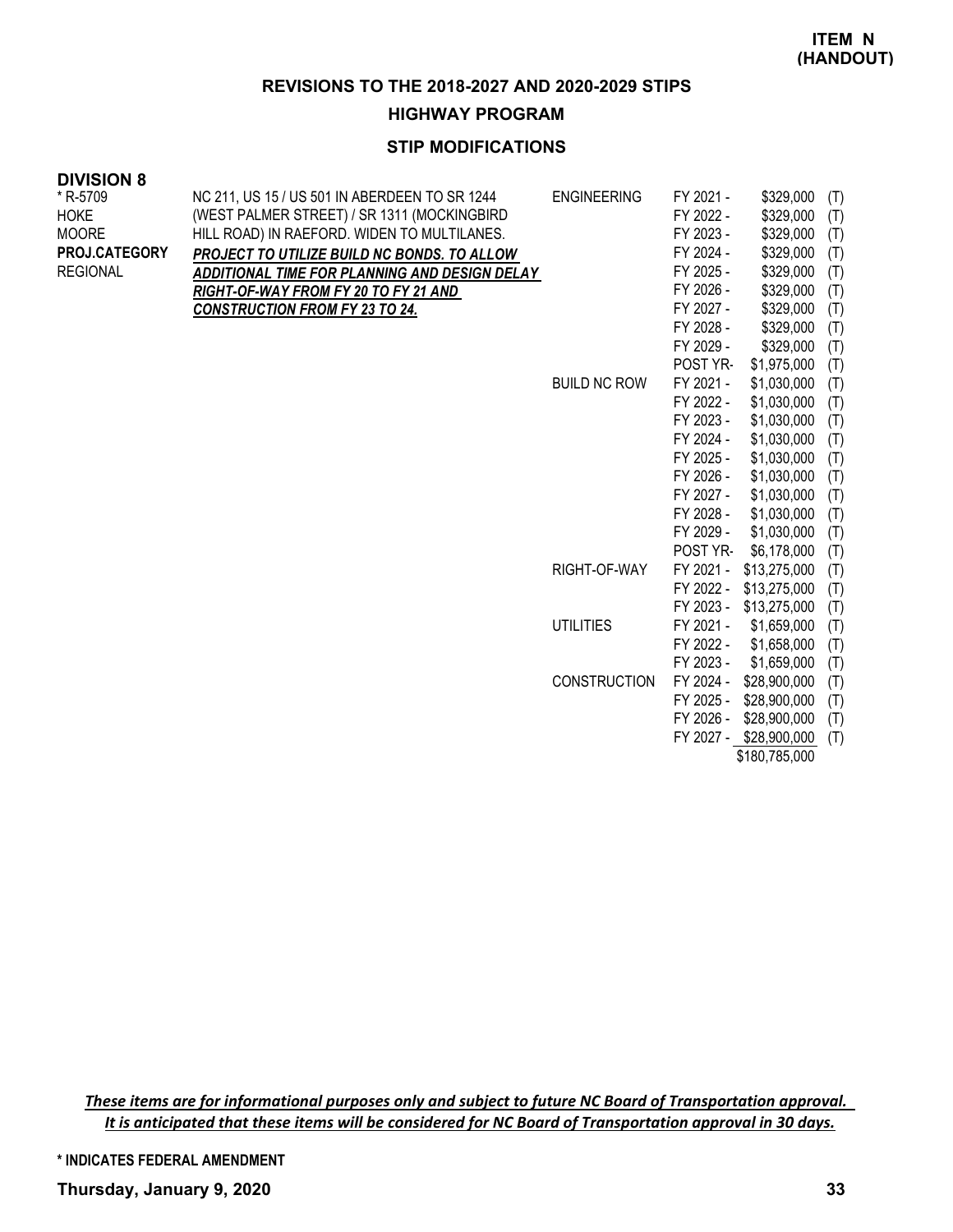#### **HIGHWAY PROGRAM**

# **STIP MODIFICATIONS**

| <b>DIVISION 8</b>    |                                                |                     |           |              |     |
|----------------------|------------------------------------------------|---------------------|-----------|--------------|-----|
| * U-5709             | SR 1237 (CARTHAGE STREET), SR 1152 (FIRE TOWER | <b>ENGINEERING</b>  | FY 2021 - | \$111,000    | (T) |
| <b>LEE</b>           | ROAD) TO NC 42 (WICKER STREET) IN SANFORD.     |                     | FY 2022 - | \$111,000    | (T) |
| <b>PROJ.CATEGORY</b> | WIDEN ROADWAY.                                 |                     | FY 2023 - | \$111,000    | (T) |
| <b>DIVISION</b>      | PROJECT TO UTILIZE BUILD NC BONDS.             |                     | FY 2024 - | \$111,000    | (T) |
|                      |                                                |                     | FY 2025 - | \$111,000    | (T) |
|                      |                                                |                     | FY 2026 - | \$111,000    | (T) |
|                      |                                                |                     | FY 2027 - | \$111,000    | (T) |
|                      |                                                |                     | FY 2028 - | \$111,000    | (T) |
|                      |                                                |                     | FY 2029 - | \$111,000    | (T) |
|                      |                                                |                     | POST YR-  | \$666,000    | (T) |
|                      |                                                | <b>BUILD NC ROW</b> | FY 2020 - | \$129,000    | (T) |
|                      |                                                |                     | FY 2021 - | \$129,000    | (T) |
|                      |                                                |                     | FY 2022 - | \$129,000    | (T) |
|                      |                                                |                     | FY 2023 - | \$129,000    | (T) |
|                      |                                                |                     | FY 2024 - | \$129,000    | (T) |
|                      |                                                |                     | FY 2025 - | \$129,000    | (T) |
|                      |                                                |                     | FY 2026 - | \$129,000    | (T) |
|                      |                                                |                     | FY 2027 - | \$129,000    | (T) |
|                      |                                                |                     | FY 2028 - | \$129,000    | (T) |
|                      |                                                |                     | FY 2029 - | \$129,000    | (T) |
|                      |                                                |                     | POST YR-  | \$644,000    | (T) |
|                      |                                                | RIGHT-OF-WAY        | FY 2020 - | \$1,174,000  | (T) |
|                      |                                                | <b>UTILITIES</b>    | FY 2020 - | \$698,000    | (T) |
|                      |                                                | <b>CONSTRUCTION</b> | FY 2024 - | \$3,400,000  | (T) |
|                      |                                                |                     | FY 2025 - | \$3,400,000  | (T) |
|                      |                                                |                     |           | \$12,271,000 |     |

*These items are for informational purposes only and subject to future NC Board of Transportation approval. It is anticipated that these items will be considered for NC Board of Transportation approval in 30 days.*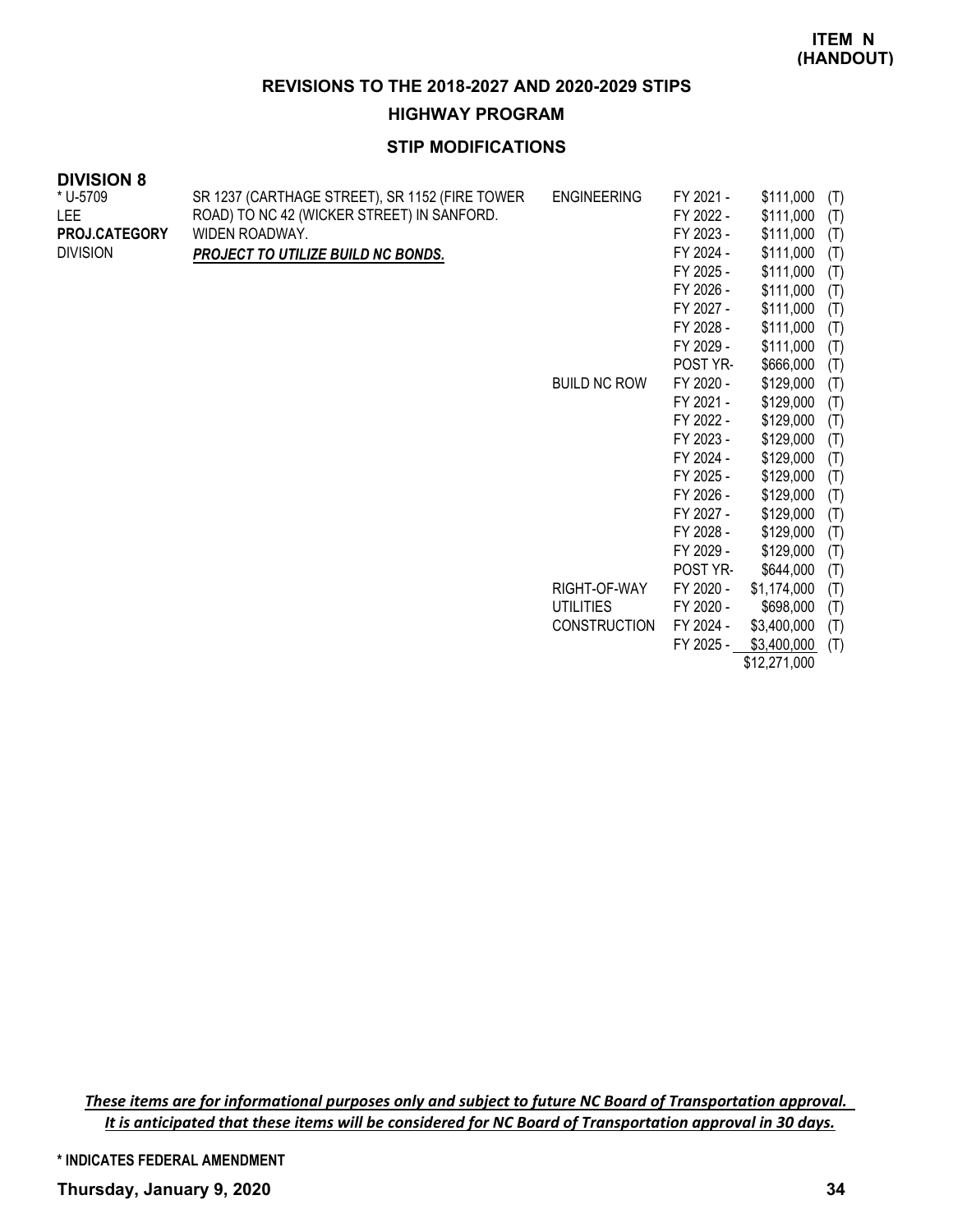#### **HIGHWAY PROGRAM**

### **STIP MODIFICATIONS**

#### **DIVISION 8**

| * U-5743             | NC 42, SR 2237 (EAST SALISBURY STREET) TO NORTH   | <b>ENGINEERING</b>  | FY 2021 -       | \$56,000    | (T) |
|----------------------|---------------------------------------------------|---------------------|-----------------|-------------|-----|
| RANDOLPH             | OF US 64 / NC 49 (DIXIE DRIVE) IN ASHEBORO. WIDEN |                     | FY 2022 -       | \$56,000    | (T) |
| <b>PROJ.CATEGORY</b> | TO THREE LANES.                                   |                     | FY 2023 -       | \$56,000    | (T) |
| REGIONAL             | PROJECT TO UTILIZE BUILD NC BONDS. TO ALLOW       |                     | FY 2024 -       | \$56,000    | (T) |
|                      | ADDITIONAL TIME FOR SUBMITTAL OF UTILITY PLANS    |                     | FY 2025 -       | \$56,000    | (T) |
|                      | BY CITY, DELAY CONSTRUCTION FROM FY 21 TO FY      |                     | FY 2026 -       | \$56,000    | (T) |
|                      |                                                   |                     | FY 2027 -       | \$56,000    | (T) |
|                      |                                                   |                     | FY 2028 -       | \$56,000    | (T) |
|                      |                                                   |                     | FY 2029 -       | \$56,000    | (T) |
|                      |                                                   |                     | <b>POST YR-</b> | \$334,000   | (T) |
|                      |                                                   | <b>BUILD NC ROW</b> | FY 2020 -       | \$86,000    | (T) |
|                      |                                                   |                     | FY 2021 -       | \$86,000    | (T) |
|                      |                                                   |                     | FY 2022 -       | \$86,000    | (T) |
|                      |                                                   |                     | FY 2023 -       | \$86,000    | (T) |
|                      |                                                   |                     | FY 2024 -       | \$86,000    | (T) |
|                      |                                                   |                     | FY 2025 -       | \$86,000    | (T) |
|                      |                                                   |                     | FY 2026 -       | \$86,000    | (T) |
|                      |                                                   |                     | FY 2027 -       | \$86,000    | (T) |
|                      |                                                   |                     | FY 2028 -       | \$86,000    | (T) |
|                      |                                                   |                     | FY 2029 -       | \$86,000    | (T) |
|                      |                                                   |                     | POST YR-        | \$430,000   | (T) |
|                      |                                                   | <b>CONSTRUCTION</b> | FY 2022 -       | \$3,650,000 | (T) |
|                      |                                                   |                     | FY 2023 -       | \$3,650,000 | (T) |
|                      |                                                   |                     |                 | \$9,428,000 |     |

*These items are for informational purposes only and subject to future NC Board of Transportation approval. It is anticipated that these items will be considered for NC Board of Transportation approval in 30 days.*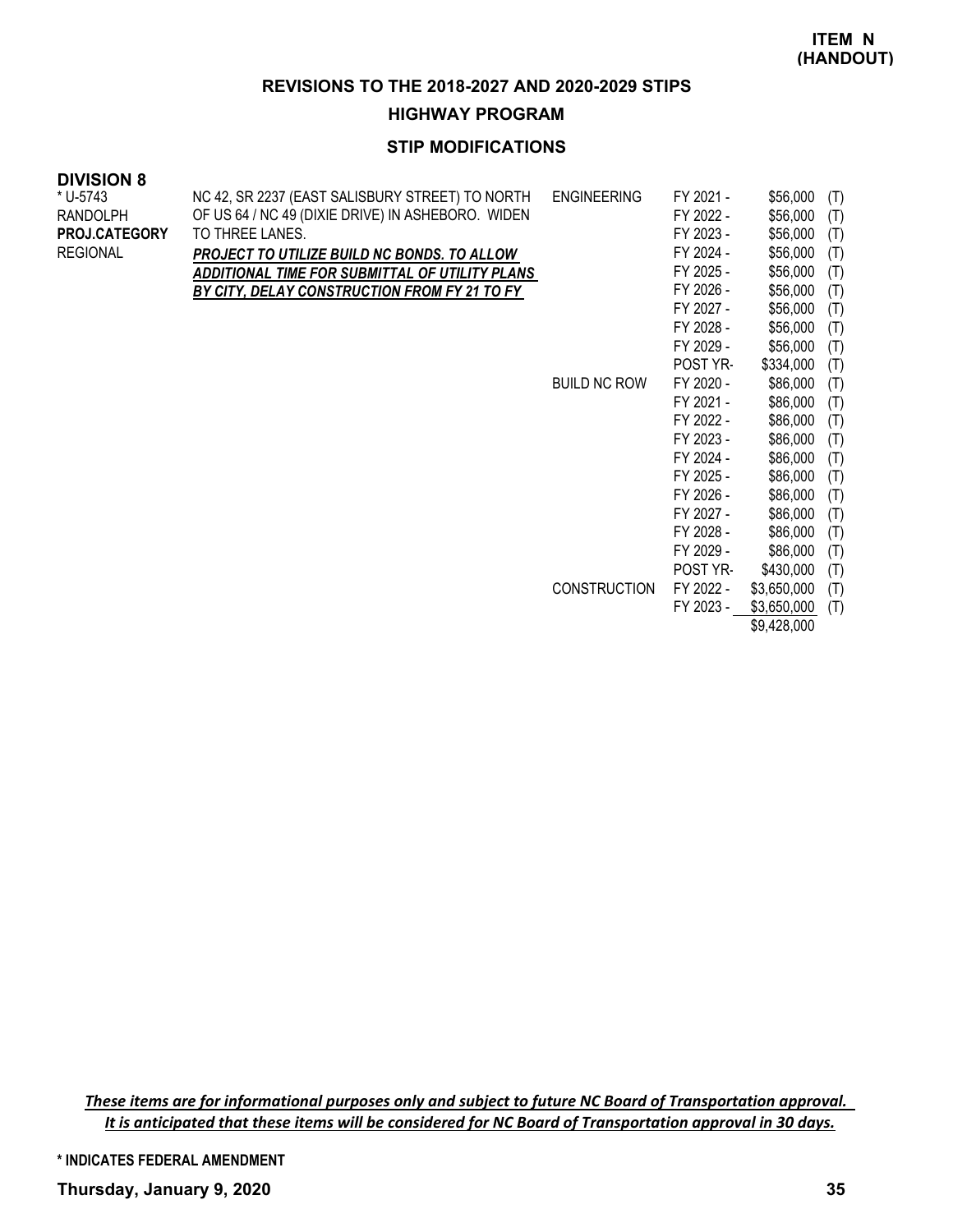**HIGHWAY PROGRAM**

# **STIP MODIFICATIONS**

| <b>DIVISION 8</b> |                                                |                     |           |             |     |
|-------------------|------------------------------------------------|---------------------|-----------|-------------|-----|
| * U-5770          | I-85, SR 1009 (SOUTH MAIN STREET) IN ARCHDALE. | <b>ENGINEERING</b>  | FY 2021 - | \$77,000    | (T) |
| <b>RANDOLPH</b>   | INTERCHANGE IMPROVEMENTS.                      |                     | FY 2022 - | \$77,000    | (T) |
| PROJ.CATEGORY     | PROJECT TO UTILIZE BUILD NC BONDS.             |                     | FY 2023 - | \$77,000    | (T) |
| <b>REGIONAL</b>   |                                                |                     | FY 2024 - | \$77,000    | (T) |
|                   |                                                |                     | FY 2025 - | \$77,000    | (T) |
|                   |                                                |                     | FY 2026 - | \$77,000    | (T) |
|                   |                                                |                     | FY 2027 - | \$77,000    | (T) |
|                   |                                                |                     | FY 2028 - | \$77,000    | (T) |
|                   |                                                |                     | FY 2029 - | \$77,000    | (T) |
|                   |                                                |                     | POST YR-  | \$464,000   | (T) |
|                   |                                                | <b>BUILD NC ROW</b> | FY 2020 - | \$343,000   | (T) |
|                   |                                                |                     | FY 2021 - | \$343,000   | (T) |
|                   |                                                |                     | FY 2022 - | \$343,000   | (T) |
|                   |                                                |                     | FY 2023 - | \$343,000   | (T) |
|                   |                                                |                     | FY 2024 - | \$343,000   | (T) |
|                   |                                                |                     | FY 2025 - | \$343,000   | (T) |
|                   |                                                |                     | FY 2026 - | \$343,000   | (T) |
|                   |                                                |                     | FY 2027 - | \$343,000   | (T) |
|                   |                                                |                     | FY 2028 - | \$343,000   | (T) |
|                   |                                                |                     | FY 2029 - | \$343,000   | (T) |
|                   |                                                |                     | POST YR-  | \$1,716,000 | (T) |
|                   |                                                | RIGHT-OF-WAY        | FY 2020 - | \$6,051,000 | (T) |
|                   |                                                |                     | FY 2021 - | \$6,051,000 | (T) |
|                   |                                                | <b>UTILITIES</b>    | FY 2020 - | \$273,000   | (T) |
|                   |                                                |                     | FY 2021 - | \$273,000   | (T) |

CONSTRUCTION FY 2022 - \$11,800,000 (T) \$30,751,000

*These items are for informational purposes only and subject to future NC Board of Transportation approval. It is anticipated that these items will be considered for NC Board of Transportation approval in 30 days.*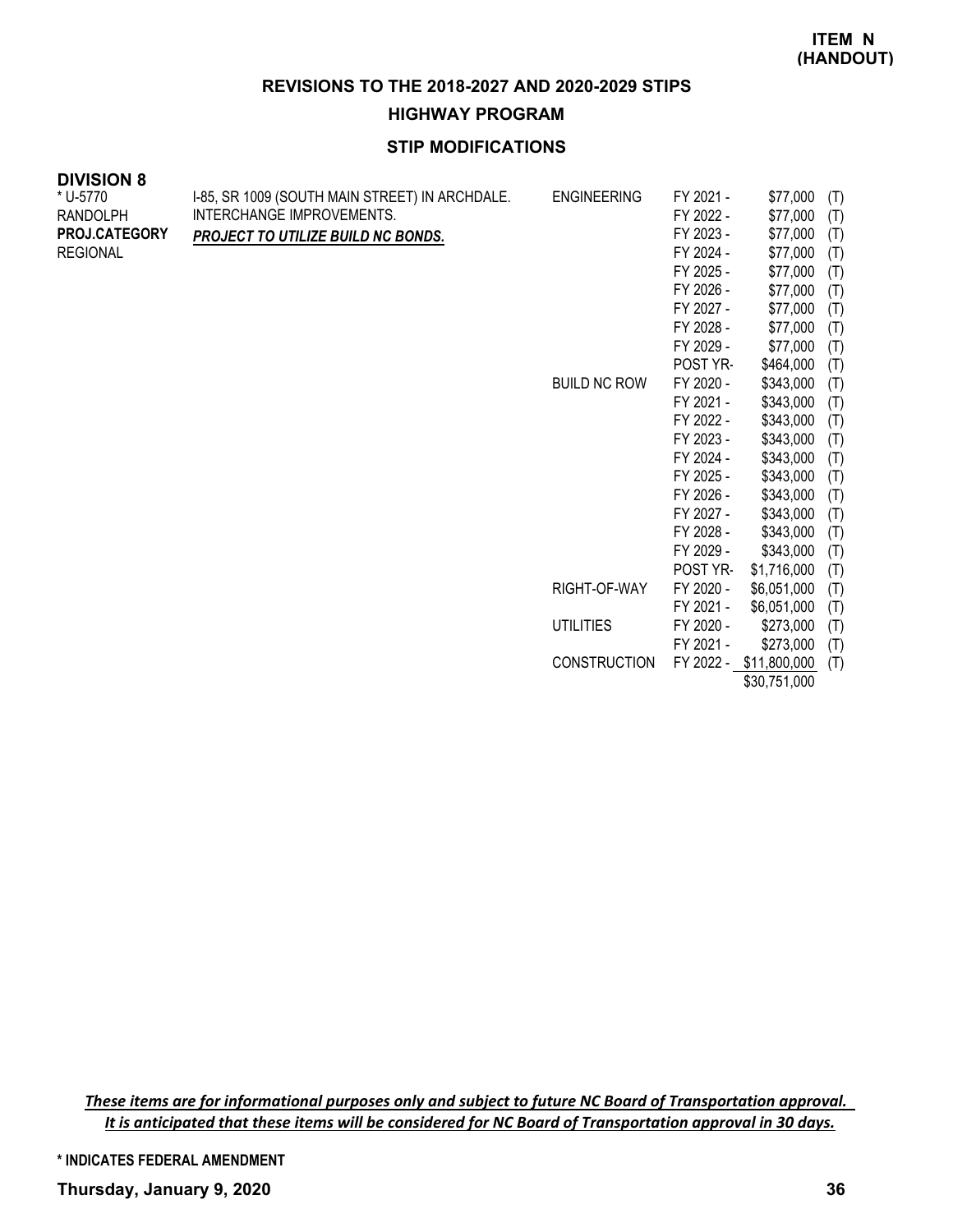**HIGHWAY PROGRAM**

# **STIP MODIFICATIONS**

| <b>DIVISION 8</b> |  |
|-------------------|--|
|-------------------|--|

| ט ווטוטוע<br>* U-5857<br>HOKE<br>PROJ.CATEGORY<br><b>DIVISION</b> | SR 1406 (ROCKFISH ROAD), SR 1418 (LINDSAY ROAD)<br>TO SR 1003 (CAMDEN ROAD) NEAR FAYETTEVILLE.<br>WIDEN TO MULTILANES.<br>PROJECT TO UTILIZE BUILD NC BONDS. COST<br><b>INCREASE EXCEEDING \$2 MILLION AND 25%</b><br><u>THRESHOLDS.</u> | <b>ENGINEERING</b>  | FY 2021 -<br>FY 2022 -<br>FY 2023 -<br>FY 2024 -<br>FY 2025 -<br>FY 2026 -<br>FY 2027 - | \$80,000<br>\$80,000<br>\$80,000<br>\$80,000<br>\$80,000<br>\$80,000<br>\$80,000 | (T)<br>(T)<br>(T)<br>(T)<br>(T)<br>(T)<br>(T) |
|-------------------------------------------------------------------|------------------------------------------------------------------------------------------------------------------------------------------------------------------------------------------------------------------------------------------|---------------------|-----------------------------------------------------------------------------------------|----------------------------------------------------------------------------------|-----------------------------------------------|
|                                                                   |                                                                                                                                                                                                                                          |                     | FY 2028 -                                                                               | \$80,000                                                                         | (T)                                           |
|                                                                   |                                                                                                                                                                                                                                          |                     | FY 2029 -                                                                               | \$80,000                                                                         | (T)                                           |
|                                                                   |                                                                                                                                                                                                                                          |                     | POST YR-                                                                                | \$428,000                                                                        | (T)                                           |
|                                                                   |                                                                                                                                                                                                                                          | <b>BUILD NC ROW</b> | FY 2020 -                                                                               | \$172,000                                                                        | (T)                                           |
|                                                                   |                                                                                                                                                                                                                                          |                     | FY 2021 -                                                                               | \$172,000                                                                        | (T)                                           |
|                                                                   |                                                                                                                                                                                                                                          |                     | FY 2022 -                                                                               | \$172,000                                                                        | (T)                                           |
|                                                                   |                                                                                                                                                                                                                                          |                     | FY 2023 -                                                                               | \$172,000                                                                        | (T)                                           |
|                                                                   |                                                                                                                                                                                                                                          |                     | FY 2024 -                                                                               | \$172,000                                                                        | (T)                                           |
|                                                                   |                                                                                                                                                                                                                                          |                     | FY 2025 -                                                                               | \$172,000                                                                        | (T)                                           |
|                                                                   |                                                                                                                                                                                                                                          |                     | FY 2026 -                                                                               | \$172,000                                                                        | (T)                                           |
|                                                                   |                                                                                                                                                                                                                                          |                     | FY 2027 -                                                                               | \$172,000                                                                        | (T)                                           |
|                                                                   |                                                                                                                                                                                                                                          |                     | FY 2028 -                                                                               | \$172,000                                                                        | (T)                                           |
|                                                                   |                                                                                                                                                                                                                                          |                     | FY 2029 -                                                                               | \$172,000                                                                        | (T)                                           |
|                                                                   |                                                                                                                                                                                                                                          |                     | POST YR-                                                                                | \$858,000                                                                        | (T)                                           |
|                                                                   |                                                                                                                                                                                                                                          | RIGHT-OF-WAY        | FY 2020 -                                                                               | \$5,685,000                                                                      | (T)                                           |
|                                                                   |                                                                                                                                                                                                                                          |                     | FY 2021 -                                                                               | \$5,685,000                                                                      | (T)                                           |
|                                                                   |                                                                                                                                                                                                                                          | <b>UTILITIES</b>    | FY 2020 -                                                                               | \$619,000                                                                        | (T)                                           |
|                                                                   |                                                                                                                                                                                                                                          | <b>CONSTRUCTION</b> | FY 2022 -                                                                               | \$12,027,000                                                                     | (T)                                           |
|                                                                   |                                                                                                                                                                                                                                          |                     | FY 2023 -                                                                               | \$12,027,000                                                                     | (T)                                           |

\$39,769,000

*These items are for informational purposes only and subject to future NC Board of Transportation approval. It is anticipated that these items will be considered for NC Board of Transportation approval in 30 days.*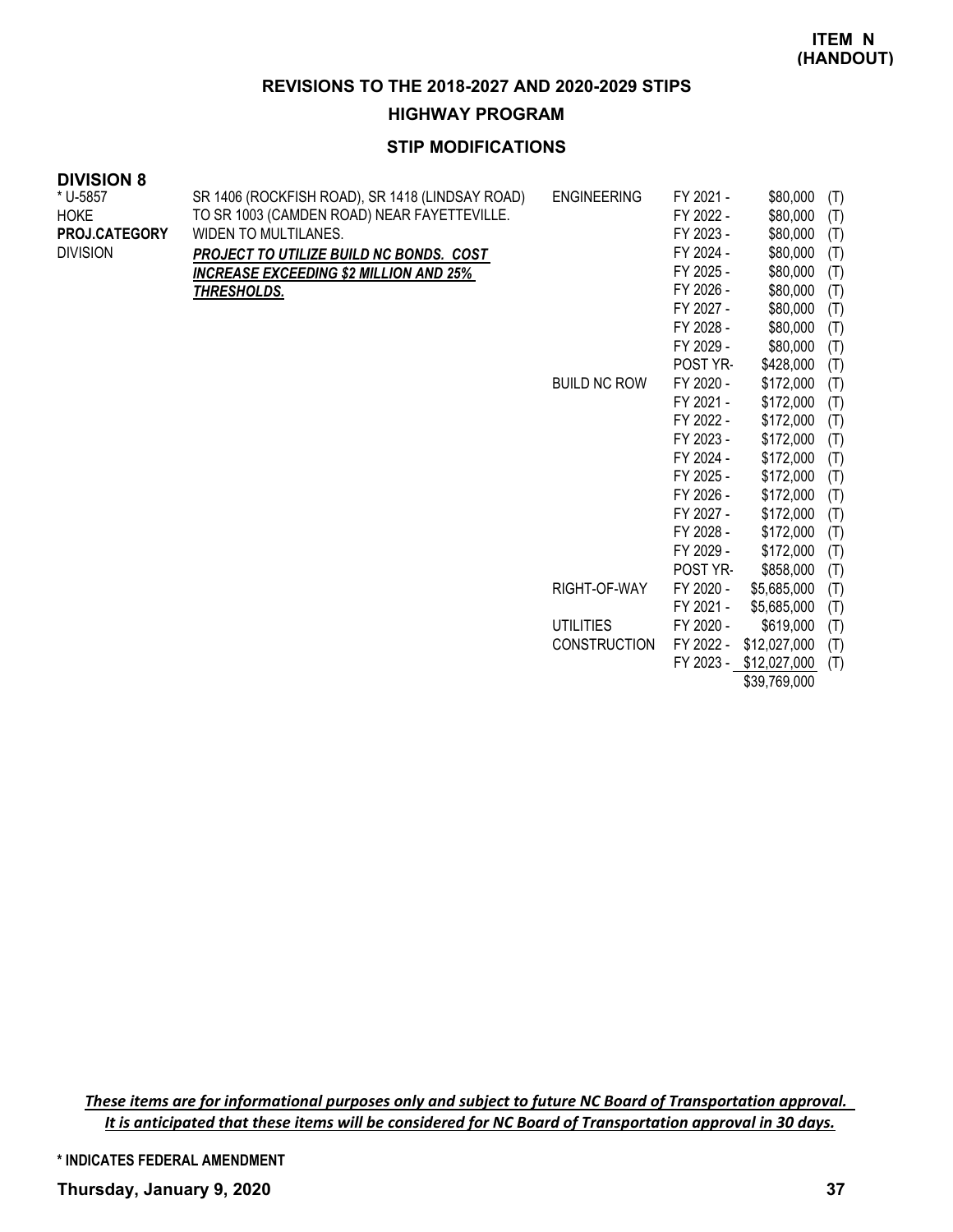**HIGHWAY PROGRAM**

# **STIP MODIFICATIONS**

| <b>DIVISION 9</b> |                                                   |                          |           |                        |       |
|-------------------|---------------------------------------------------|--------------------------|-----------|------------------------|-------|
| * R-2577A         | US 158, MULTI-LANES NORTH OF US 421 / I-40        | <b>ENGINEERING</b>       | FY 2021 - | \$127,000              | (T)   |
| <b>FORSYTH</b>    | BUSINESS TO SR 1965 (BELEWS CREEK ROAD)           |                          | FY 2022 - | \$127,000              | (T)   |
| PROJ.CATEGORY     | PROJECT TO UTILIZE BUILD NC BONDS. TO ALLOW       |                          | FY 2023 - | \$127,000              | (T)   |
| <b>REGIONAL</b>   | <b>ADDITIONAL TIME FOR RIGHT OF WAY, DELAY</b>    |                          | FY 2024 - | \$127,000              | (T)   |
|                   | <b>CONSTRUCTION FROM FY 22 TO FY 23.</b>          |                          | FY 2025 - | \$127,000              | (T)   |
|                   |                                                   |                          | FY 2026 - | \$127,000              | (T)   |
|                   |                                                   |                          | FY 2027 - | \$127,000              | (T)   |
|                   |                                                   |                          | FY 2028 - | \$127,000              | (T)   |
|                   |                                                   |                          | FY 2029 - | \$127,000              | (T)   |
|                   |                                                   |                          | POST YR-  | \$762,000              | (T)   |
|                   |                                                   | <b>BUILD NC ROW</b>      | FY 2020 - | \$343,000              | (T)   |
|                   |                                                   |                          | FY 2021 - | \$343,000              | (T)   |
|                   |                                                   |                          | FY 2022 - | \$343,000              | (T)   |
|                   |                                                   |                          | FY 2023 - | \$343,000              | (T)   |
|                   |                                                   |                          | FY 2024 - | \$343,000              | (T)   |
|                   |                                                   |                          | FY 2025 - | \$343,000              | (T)   |
|                   |                                                   |                          | FY 2026 - | \$343,000              | (T)   |
|                   |                                                   |                          | FY 2027 - | \$343,000              | (T)   |
|                   |                                                   |                          | FY 2028 - | \$343,000              | (T)   |
|                   |                                                   |                          | FY 2029 - | \$343,000              | (T)   |
|                   |                                                   |                          | POST YR-  | \$1,716,000            | (T)   |
|                   |                                                   | RIGHT-OF-WAY             | FY 2020 - | \$3,800,000            | (T)   |
|                   |                                                   | <b>UTILITIES</b>         | FY 2020 - | \$469,000              | (T)   |
|                   |                                                   | BUILD NC CONST FY 2023 - |           | \$858,000              | (T)   |
|                   |                                                   |                          | FY 2024 - | \$858,000              | (T)   |
|                   |                                                   |                          | FY 2025 - | \$858,000              | (T)   |
|                   |                                                   |                          | FY 2026 - | \$858,000              | (T)   |
|                   |                                                   |                          | FY 2027 - | \$858,000              | (T)   |
|                   |                                                   |                          | FY 2028 - | \$858,000              | (T)   |
|                   |                                                   |                          | FY 2029 - | \$858,000              | (T)   |
|                   |                                                   |                          | POST YR-  | \$6,864,000            | (T)   |
|                   |                                                   | CONSTRUCTION             | FY 2023 - | \$11,800,000           | (T)   |
|                   |                                                   |                          | FY 2024 - | \$11,800,000           | (T)   |
|                   |                                                   |                          |           | FY 2025 - \$11,800,000 | (T)   |
|                   |                                                   |                          |           | \$59,590,000           |       |
| U-2579BA          | FUTURE I-74, WINSTON-SALEM NORTHERN BELTWAY,      | <b>CONSTRUCTION</b>      |           | FY 2020 - \$10,000,000 | (NHP) |
| <b>FORSYTH</b>    | EASTERN SECTION, US 421 / NC 150 / BUSINESS 40 TO |                          |           | \$10,000,000           |       |
| PROJ.CATEGORY     | US 158. STREAM RELOCATION.                        |                          |           |                        |       |
| <b>TRANSITION</b> | PROJECT BREAK ADDED FOR SEPARATE LETTING OF       |                          |           |                        |       |
|                   | <b>STREAM RELOCATION COMPONENT.</b>               |                          |           |                        |       |

*These items are for informational purposes only and subject to future NC Board of Transportation approval. It is anticipated that these items will be considered for NC Board of Transportation approval in 30 days.*

**\* INDICATES FEDERAL AMENDMENT**

**Thursday, January 9, 2020 38**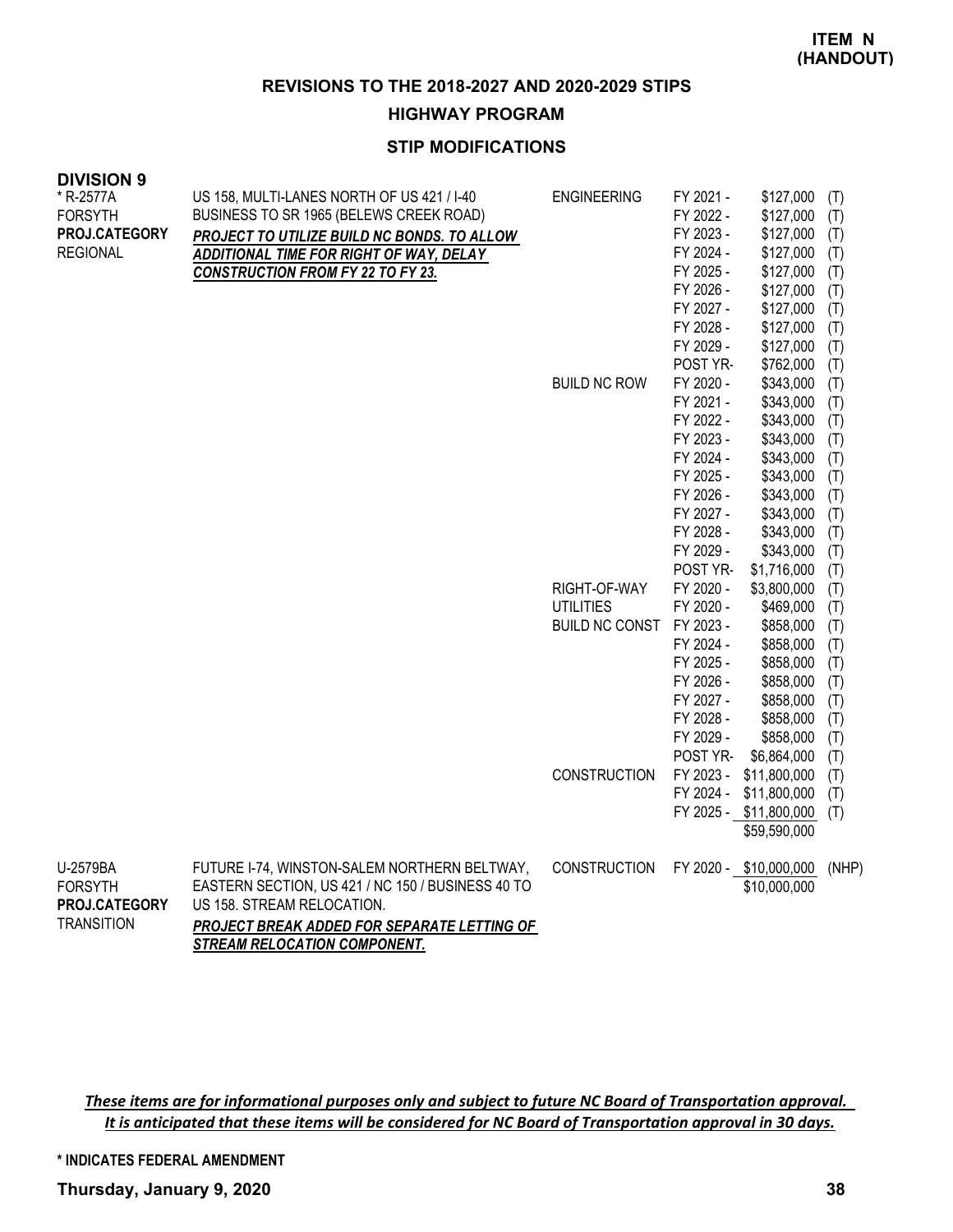#### **HIGHWAY PROGRAM**

# **STIP MODIFICATIONS**

| <b>DIVISION 9</b> |                                            |                     |           |              |     |
|-------------------|--------------------------------------------|---------------------|-----------|--------------|-----|
| * U-5757          | NC 8 (WINSTON ROAD), 9TH STREET TO SR 1408 | <b>ENGINEERING</b>  | FY 2020 - | \$102,000    | (T) |
| <b>DAVIDSON</b>   | (BIESECKER ROAD) IN LEXINGTON. WIDEN TO    |                     | FY 2021 - | \$102,000    | (T) |
| PROJ.CATEGORY     | MULTILANES.                                |                     | FY 2022 - | \$102,000    | (T) |
| <b>REGIONAL</b>   | PROJECT TO UTILIZE BUILD NC BONDS.         |                     | FY 2023 - | \$102,000    | (T) |
|                   |                                            |                     | FY 2024 - | \$102,000    | (T) |
|                   |                                            |                     | FY 2025 - | \$102,000    | (T) |
|                   |                                            |                     | FY 2026 - | \$102,000    | (T) |
|                   |                                            |                     | FY 2027 - | \$102,000    | (T) |
|                   |                                            |                     | FY 2028 - | \$102,000    | (T) |
|                   |                                            |                     | FY 2029 - | \$102,000    | (T) |
|                   |                                            |                     | POST YR-  | \$510,000    | (T) |
|                   |                                            | <b>BUILD NC ROW</b> | FY 2020 - | \$1,030,000  | (T) |
|                   |                                            |                     | FY 2021 - | \$1,030,000  | (T) |
|                   |                                            |                     | FY 2022 - | \$1,030,000  | (T) |
|                   |                                            |                     | FY 2023 - | \$1,030,000  | (T) |
|                   |                                            |                     | FY 2024 - | \$1,030,000  | (T) |
|                   |                                            |                     | FY 2025 - | \$1,030,000  | (T) |
|                   |                                            |                     | FY 2026 - | \$1,030,000  | (T) |
|                   |                                            |                     | FY 2027 - | \$1,030,000  | (T) |
|                   |                                            |                     | FY 2028 - | \$1,030,000  | (T) |
|                   |                                            |                     | FY 2029 - | \$1,030,000  | (T) |
|                   |                                            |                     | POST YR-  | \$5,148,000  | (T) |
|                   |                                            | RIGHT-OF-WAY        | FY 2020 - | \$2,167,000  | (T) |
|                   |                                            |                     | FY 2021 - | \$2,166,000  | (T) |
|                   |                                            | <b>CONSTRUCTION</b> | FY 2022 - | \$4,500,000  | (T) |
|                   |                                            |                     |           | \$25,811,000 |     |

*These items are for informational purposes only and subject to future NC Board of Transportation approval. It is anticipated that these items will be considered for NC Board of Transportation approval in 30 days.*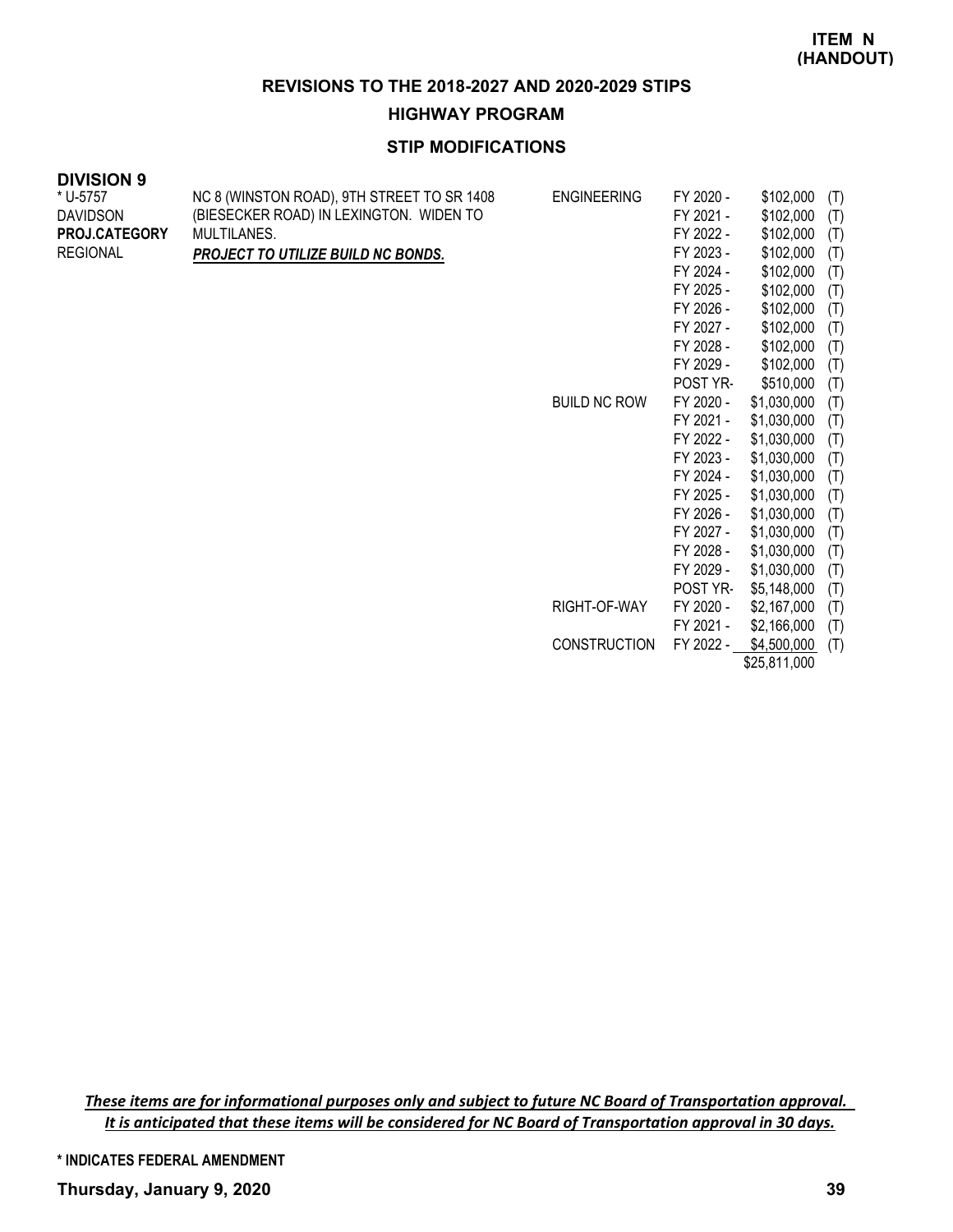**HIGHWAY PROGRAM**

# **STIP MODIFICATIONS**

#### **DIVISION 9**

| * U-5824             | NC 66 (OLD HOLLOW ROAD), HARLEY DRIVE TO US 158 | <b>ENGINEERING</b>  | FY 2021 - | \$111,000    | (T) |
|----------------------|-------------------------------------------------|---------------------|-----------|--------------|-----|
| <b>FORSYTH</b>       | IN WALKERTOWN. WIDEN TO MULTILANES.             |                     | FY 2022 - | \$111,000    | (T) |
| <b>PROJ.CATEGORY</b> | PROJECT TO UTILIZE BUILD NC BONDS.              |                     | FY 2023 - | \$111,000    | (T) |
| <b>DIVISION</b>      |                                                 |                     | FY 2024 - | \$111,000    | (T) |
|                      |                                                 |                     | FY 2025 - | \$111,000    | (T) |
|                      |                                                 |                     | FY 2026 - | \$111,000    | (T) |
|                      |                                                 |                     | FY 2027 - | \$111,000    | (T) |
|                      |                                                 |                     | FY 2028 - | \$111,000    | (T) |
|                      |                                                 |                     | FY 2029 - | \$111,000    | (T) |
|                      |                                                 |                     | POST YR-  | \$666,000    | (T) |
|                      |                                                 | <b>BUILD NC ROW</b> | FY 2020 - | \$343,000    | (T) |
|                      |                                                 |                     | FY 2021 - | \$343,000    | (T) |
|                      |                                                 |                     | FY 2022 - | \$343,000    | (T) |
|                      |                                                 |                     | FY 2023 - | \$343,000    | (T) |
|                      |                                                 |                     | FY 2024 - | \$343,000    | (T) |
|                      |                                                 |                     | FY 2025 - | \$343,000    | (T) |
|                      |                                                 |                     | FY 2026 - | \$343,000    | (T) |
|                      |                                                 |                     | FY 2027 - | \$343,000    | (T) |
|                      |                                                 |                     | FY 2028 - | \$343,000    | (T) |
|                      |                                                 |                     | FY 2029 - | \$343,000    | (T) |
|                      |                                                 |                     | POST YR-  | \$1,716,000  | (T) |
|                      |                                                 | <b>CONSTRUCTION</b> | FY 2023 - | \$8,250,000  | (T) |
|                      |                                                 |                     | FY 2024 - | \$8,250,000  | (T) |
|                      |                                                 |                     |           | \$23,311,000 |     |

*These items are for informational purposes only and subject to future NC Board of Transportation approval. It is anticipated that these items will be considered for NC Board of Transportation approval in 30 days.*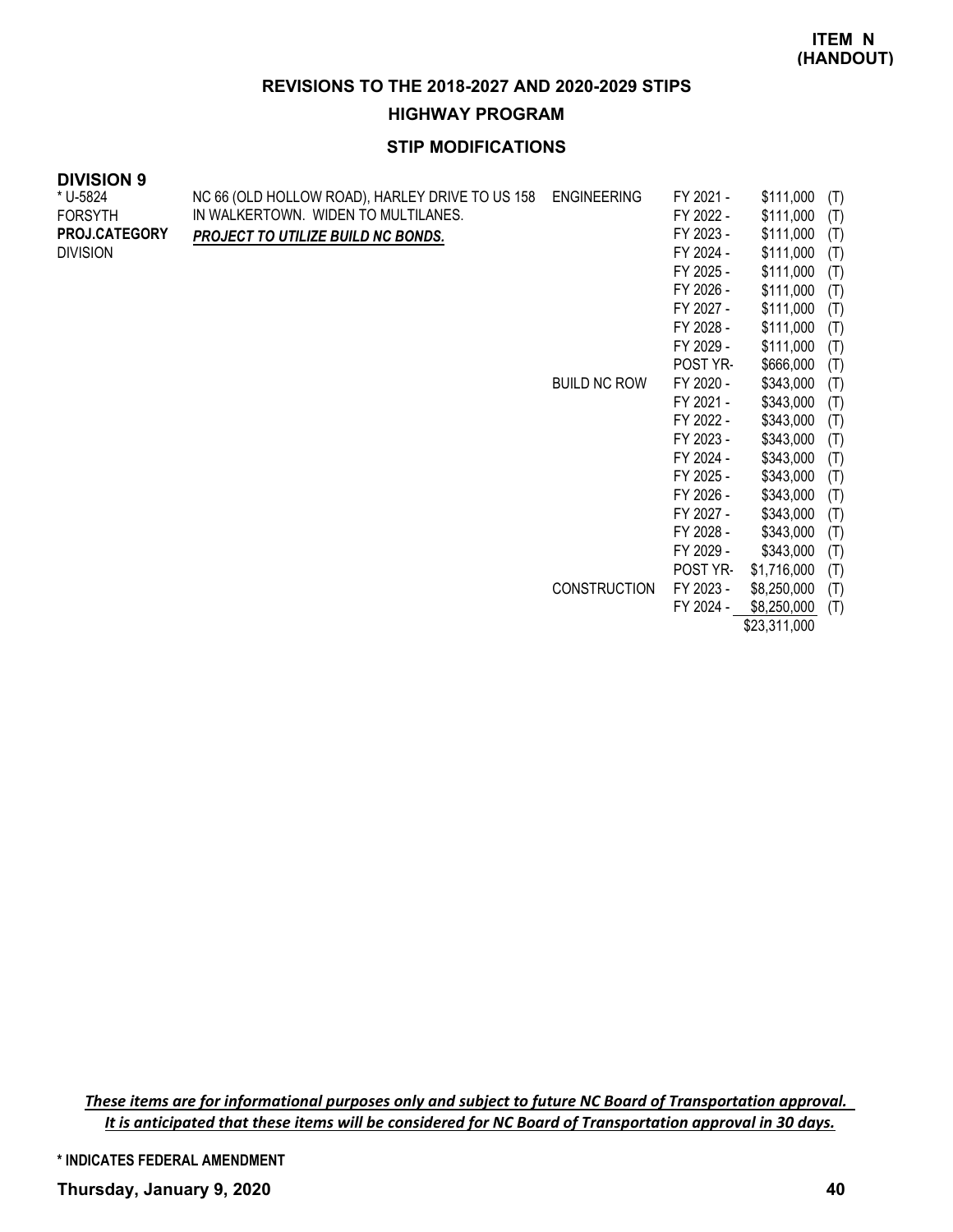**HIGHWAY PROGRAM**

# **STIP MODIFICATIONS**

#### **DIVISION 10** \* U-5761

| * U-5761        | NC 3 (DALE EARNHARDT BOULEVARD), INTERSECTION | <b>ENGINEERING</b>    | FY 2021 - | \$96,000    | (T) |
|-----------------|-----------------------------------------------|-----------------------|-----------|-------------|-----|
| <b>CABARRUS</b> | OF NC 3 (DALE EARNHARDT BOULEVARD) AND US     |                       | FY 2022 - | \$96,000    | (T) |
| PROJ.CATEGORY   | 29/601 (CANNON BOULEVARD). CONSTRUCT          |                       | FY 2023 - | \$96,000    | (T) |
| <b>REGIONAL</b> | INTERSECTION IMPROVEMENTS.                    |                       | FY 2024 - | \$96,000    | (T) |
|                 | <b>PROJECT TO UTILIZE BUILD NC BONDS</b>      |                       | FY 2025 - | \$96,000    | (T) |
|                 |                                               |                       | FY 2026 - | \$96,000    | (T) |
|                 |                                               |                       | FY 2027 - | \$96,000    | (T) |
|                 |                                               |                       | FY 2028 - | \$96,000    | (T) |
|                 |                                               |                       | FY 2029 - | \$96,000    | (T) |
|                 |                                               |                       | FY 2030 - | \$96,000    | (T) |
|                 |                                               |                       | FY 2031 - | \$96,000    | (T) |
|                 |                                               |                       | FY 2032 - | \$96,000    | (T) |
|                 |                                               |                       | POST YR-  | \$288,000   | (T) |
|                 |                                               | <b>BUILD NC CONST</b> | FY 2020 - | \$300,000   | (T) |
|                 |                                               |                       | FY 2021 - | \$300,000   | (T) |
|                 |                                               |                       | FY 2022 - | \$300,000   | (T) |
|                 |                                               |                       | FY 2023 - | \$300,000   | (T) |
|                 |                                               |                       | FY 2024 - | \$300,000   | (T) |
|                 |                                               |                       | FY 2025 - | \$300,000   | (T) |
|                 |                                               |                       | FY 2026 - | \$300,000   | (T) |
|                 |                                               |                       | FY 2027 - | \$300,000   | (T) |
|                 |                                               |                       | FY 2028 - | \$300,000   | (T) |
|                 |                                               |                       | FY 2029 - | \$300,000   | (T) |
|                 |                                               |                       | FY 2030 - | \$300,000   | (T) |
|                 |                                               |                       | FY 2031 - | \$300,000   | (T) |
|                 |                                               |                       | FY 2032 - | \$300,000   | (T) |
|                 |                                               |                       | POST YR-  | \$600,000   | (T) |
|                 |                                               | <b>CONSTRUCTION</b>   | FY 2020 - | \$1,900,000 | (T) |
|                 |                                               |                       | FY 2021 - | \$1,900,000 | (T) |

\$9,740,000

*These items are for informational purposes only and subject to future NC Board of Transportation approval. It is anticipated that these items will be considered for NC Board of Transportation approval in 30 days.*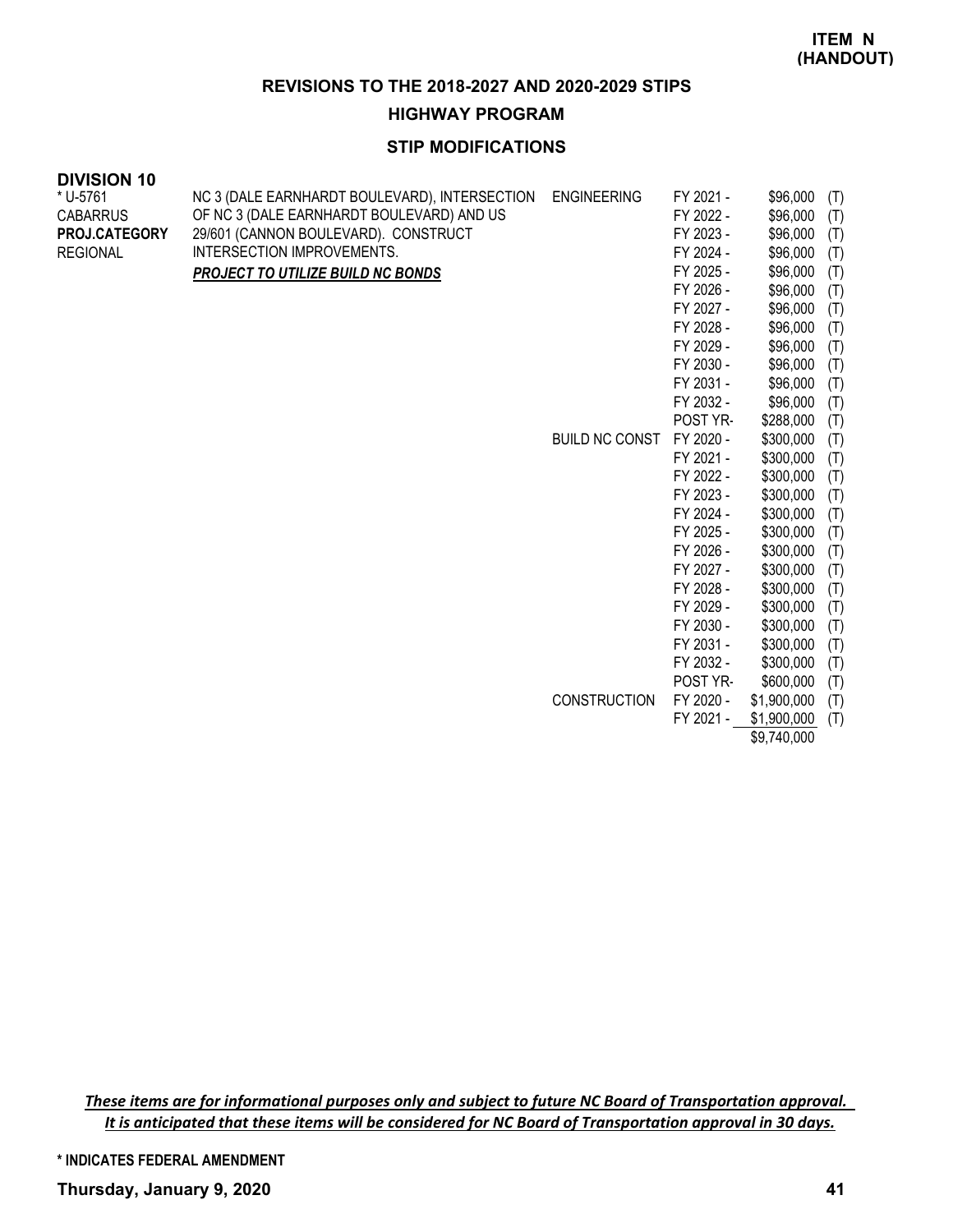**HIGHWAY PROGRAM**

# **STIP MODIFICATIONS**

| <b>DIVISION 10</b> |                                               |                     |                        |                        |            |
|--------------------|-----------------------------------------------|---------------------|------------------------|------------------------|------------|
| * U-6031           | SR 1009 (CHARLOTTE AVENUE), SEYMOUR STREET TO | <b>ENGINEERING</b>  | FY 2021 -              | \$49,000               | (T)        |
| <b>UNION</b>       | NC 200 (DICKERSON BOULEVARD). WIDEN TO FOUR-  |                     | FY 2022 -              | \$49,000               | (T)        |
| PROJ.CATEGORY      | LANES DIVIDED.                                |                     | FY 2023 -              | \$49,000               | (T)        |
| <b>DIVISION</b>    | PROJECT TO UTILIZE BUILD NC BONDS             |                     | FY 2024 -              | \$49,000               | (T)        |
|                    |                                               |                     | FY 2025 -              | \$49,000               | (T)        |
|                    |                                               |                     | FY 2026 -              | \$49,000               | (T)        |
|                    |                                               |                     | FY 2027 -              | \$49,000               | (T)        |
|                    |                                               |                     | FY 2028 -              | \$49,000               | (T)        |
|                    |                                               |                     | FY 2029 -              | \$49,000               | (T)        |
|                    |                                               |                     | FY 2030 -              | \$49,000               | (T)        |
|                    |                                               |                     | FY 2031 -              | \$49,000               | (T)        |
|                    |                                               |                     | FY 2032 -              | \$49,000               | (T)        |
|                    |                                               |                     | POST YR-               | \$147,000              | (T)        |
|                    |                                               | <b>BUILD NC ROW</b> | FY 2020 -              | \$429,000              | (T)        |
|                    |                                               |                     | FY 2021 -              | \$429,000              | (T)        |
|                    |                                               |                     | FY 2022 -              | \$429,000              | (T)        |
|                    |                                               |                     | FY 2023 -              | \$429,000              | (T)        |
|                    |                                               |                     | FY 2024 -              | \$429,000              | (T)        |
|                    |                                               |                     | FY 2025 -              | \$429,000              | (T)        |
|                    |                                               |                     | FY 2026 -              | \$429,000              | (T)        |
|                    |                                               |                     | FY 2027 -              | \$429,000              | (T)        |
|                    |                                               |                     | FY 2028 -              | \$429,000              | (T)        |
|                    |                                               |                     | FY 2029 -<br>FY 2030 - | \$429,000<br>\$429,000 | (T)        |
|                    |                                               |                     | FY 2031 -              | \$429,000              | (T)        |
|                    |                                               |                     | FY 2032 -              | \$429,000              | (T)<br>(T) |
|                    |                                               |                     | POST YR-               | \$858,000              | (T)        |
|                    |                                               | RIGHT-OF-WAY        | FY 2020 -              | \$7,650,000            | (T)        |
|                    |                                               |                     | FY 2021 -              | \$7,650,000            | (T)        |
|                    |                                               | <b>UTILITIES</b>    | FY 2020 -              | \$500,000              | (T)        |
|                    |                                               | <b>CONSTRUCTION</b> | FY 2024 -              | \$3,000,000            | (T)        |
|                    |                                               |                     | FY 2025 -              | \$3,000,000            | (T)        |

\$28,970,000

*These items are for informational purposes only and subject to future NC Board of Transportation approval. It is anticipated that these items will be considered for NC Board of Transportation approval in 30 days.*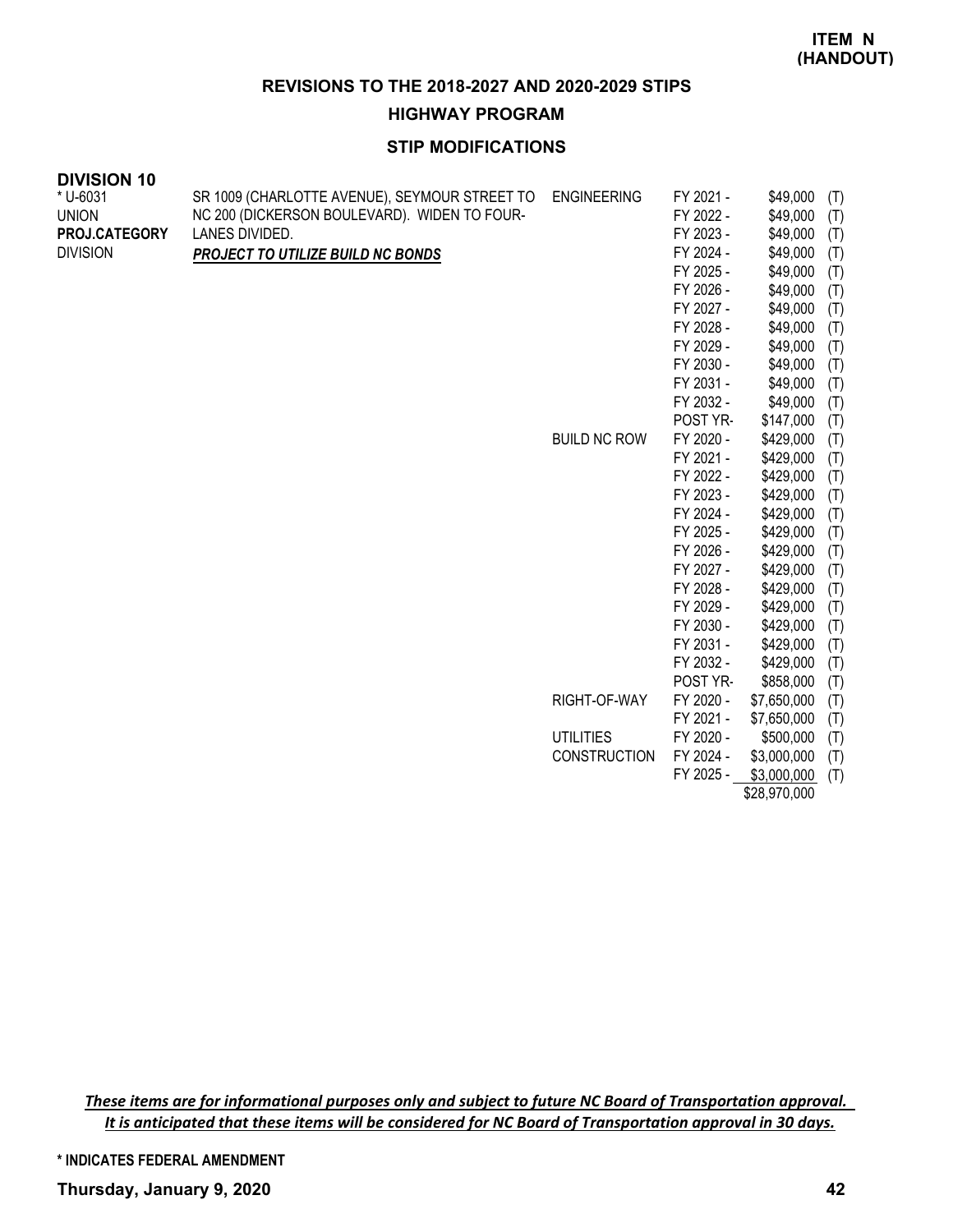### **HIGHWAY PROGRAM**

# **STIP MODIFICATIONS**

| <b>DIVISION 11</b> |                                                 |                       |           |           |     |
|--------------------|-------------------------------------------------|-----------------------|-----------|-----------|-----|
| * B-5825           | NC 67, REPLACE BRIDGE 980035 OVER YADKIN RIVER. | <b>ENGINEERING</b>    | FY 2021 - | \$45,000  | (T) |
| <b>YADKIN</b>      | PROJECT TO UTILIZE BUILD NC BONDS               |                       | FY 2022 - | \$45,000  | (T) |
| PROJ.CATEGORY      |                                                 |                       | FY 2023 - | \$45,000  | (T) |
| <b>REGIONAL</b>    |                                                 |                       | FY 2024 - | \$45,000  | (T) |
|                    |                                                 |                       | FY 2025 - | \$45,000  | (T) |
|                    |                                                 |                       | FY 2026 - | \$45,000  | (T) |
|                    |                                                 |                       | FY 2027 - | \$45,000  | (T) |
|                    |                                                 |                       | FY 2028 - | \$45,000  | (T) |
|                    |                                                 |                       | FY 2029 - | \$45,000  | (T) |
|                    |                                                 |                       | FY 2030 - | \$45,000  | (T) |
|                    |                                                 |                       | FY 2031 - | \$45,000  | (T) |
|                    |                                                 |                       | FY 2032 - | \$45,000  | (T) |
|                    |                                                 |                       | POST YR-  | \$135,000 | (T) |
|                    |                                                 | <b>BUILD NC CONST</b> | FY 2020 - | \$429,000 | (T) |
|                    |                                                 |                       | FY 2021 - | \$429,000 | (T) |
|                    |                                                 |                       | FY 2022 - | \$429,000 | (T) |
|                    |                                                 |                       | FY 2023 - | \$429,000 | (T) |
|                    |                                                 |                       | FY 2024 - | \$429,000 | (T) |
|                    |                                                 |                       | FY 2025 - | \$429,000 | (T) |
|                    |                                                 |                       | FY 2026 - | \$429,000 | (T) |
|                    |                                                 |                       | FY 2027 - | \$429,000 | (T) |
|                    |                                                 |                       | FY 2028 - | \$429,000 | (T) |
|                    |                                                 |                       | FY 2029 - | \$429,000 | (T) |
|                    |                                                 |                       | FY 2030 - | \$429,000 | (T) |
|                    |                                                 |                       | FY 2031 - | \$429,000 | (T) |
|                    |                                                 |                       | FY 2032 - | \$429,000 | (T) |
|                    |                                                 |                       | POST YR-  | \$858,000 | (T) |

CONSTRUCTION FY 2020 - \$3,700,000 (T) FY 2021 - \$3,700,000 (T)

\$14,510,000

*These items are for informational purposes only and subject to future NC Board of Transportation approval. It is anticipated that these items will be considered for NC Board of Transportation approval in 30 days.*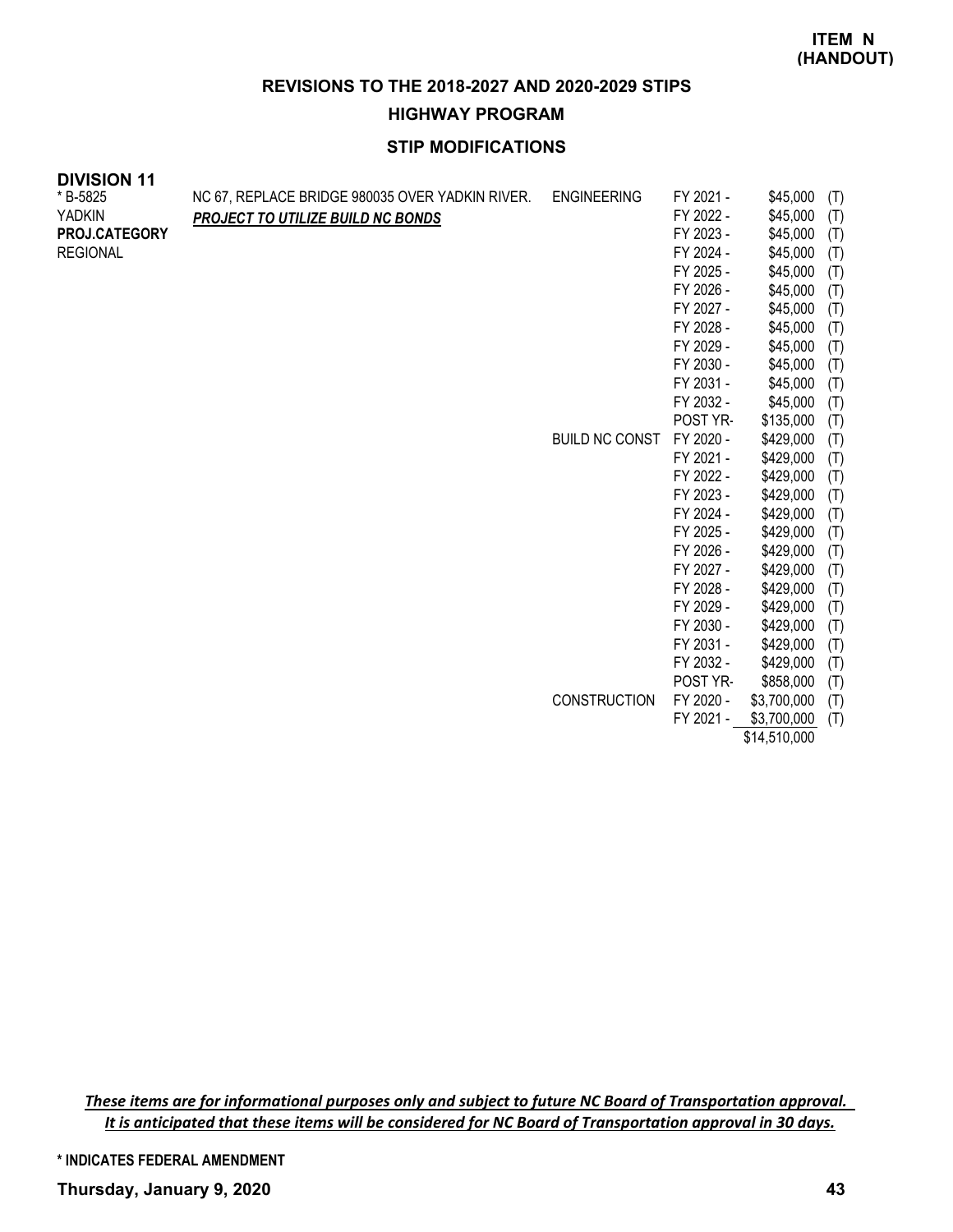# **HIGHWAY PROGRAM**

# **STIP MODIFICATIONS**

| <b>DIVISION 11</b> |                                                   |                       |           |             |     |
|--------------------|---------------------------------------------------|-----------------------|-----------|-------------|-----|
| * R-2915E          | US 221, US 221 BYPASS TO US 221 BUSINESS/NC 88 IN | <b>ENGINEERING</b>    | FY 2021 - | \$185,000   | (T) |
| <b>ASHE</b>        | <b>JEFFERSON</b>                                  |                       | FY 2022 - | \$185,000   | (T) |
| PROJ.CATEGORY      | <b>PROJECT TO UTILIZE BUILD NC BONDS</b>          |                       | FY 2023 - | \$185,000   | (T) |
| <b>DIVISION</b>    |                                                   |                       | FY 2024 - | \$185,000   | (T) |
|                    |                                                   |                       | FY 2025 - | \$185,000   | (T) |
|                    |                                                   |                       | FY 2026 - | \$185,000   | (T) |
|                    |                                                   |                       | FY 2027 - | \$185,000   | (T) |
|                    |                                                   |                       | FY 2028 - | \$185,000   | (T) |
|                    |                                                   |                       | FY 2029 - | \$185,000   | (T) |
|                    |                                                   |                       | FY 2030 - | \$185,000   | (T) |
|                    |                                                   |                       | FY 2031 - | \$185,000   | (T) |
|                    |                                                   |                       | FY 2032 - | \$185,000   | (T) |
|                    |                                                   |                       | POST YR-  | \$555,000   | (T) |
|                    |                                                   | <b>BUILD NC CONST</b> | FY 2020 - | \$1,373,000 | (T) |
|                    |                                                   |                       | FY 2021 - | \$1,373,000 | (T) |
|                    |                                                   |                       | FY 2022 - | \$1,373,000 | (T) |
|                    |                                                   |                       | FY 2023 - | \$1,373,000 | (T) |
|                    |                                                   |                       | FY 2024 - | \$1,373,000 | (T) |
|                    |                                                   |                       | FY 2025 - | \$1,373,000 | (T) |
|                    |                                                   |                       | FY 2026 - | \$1,373,000 | (T) |
|                    |                                                   |                       | FY 2027 - | \$1,373,000 | (T) |
|                    |                                                   |                       | FY 2028 - | \$1,373,000 | (T) |
|                    |                                                   |                       | FY 2029 - | \$1,373,000 | (T) |
|                    |                                                   |                       | FY 2030 - | \$1,373,000 | (T) |
|                    |                                                   |                       | FY 2031 - | \$1,373,000 | (T) |
|                    |                                                   |                       | FY 2032 - | \$1,373,000 | (T) |

POST YR- \$2,746,000 (T) CONSTRUCTION FY 2020 - \$4,925,000 (T) FY 2021 - \$4,925,000 (T)

FY 2022 - \$4,925,000 (T) FY 2023 -  $$4,925,000$  (T) \$43,070,000

*These items are for informational purposes only and subject to future NC Board of Transportation approval. It is anticipated that these items will be considered for NC Board of Transportation approval in 30 days.*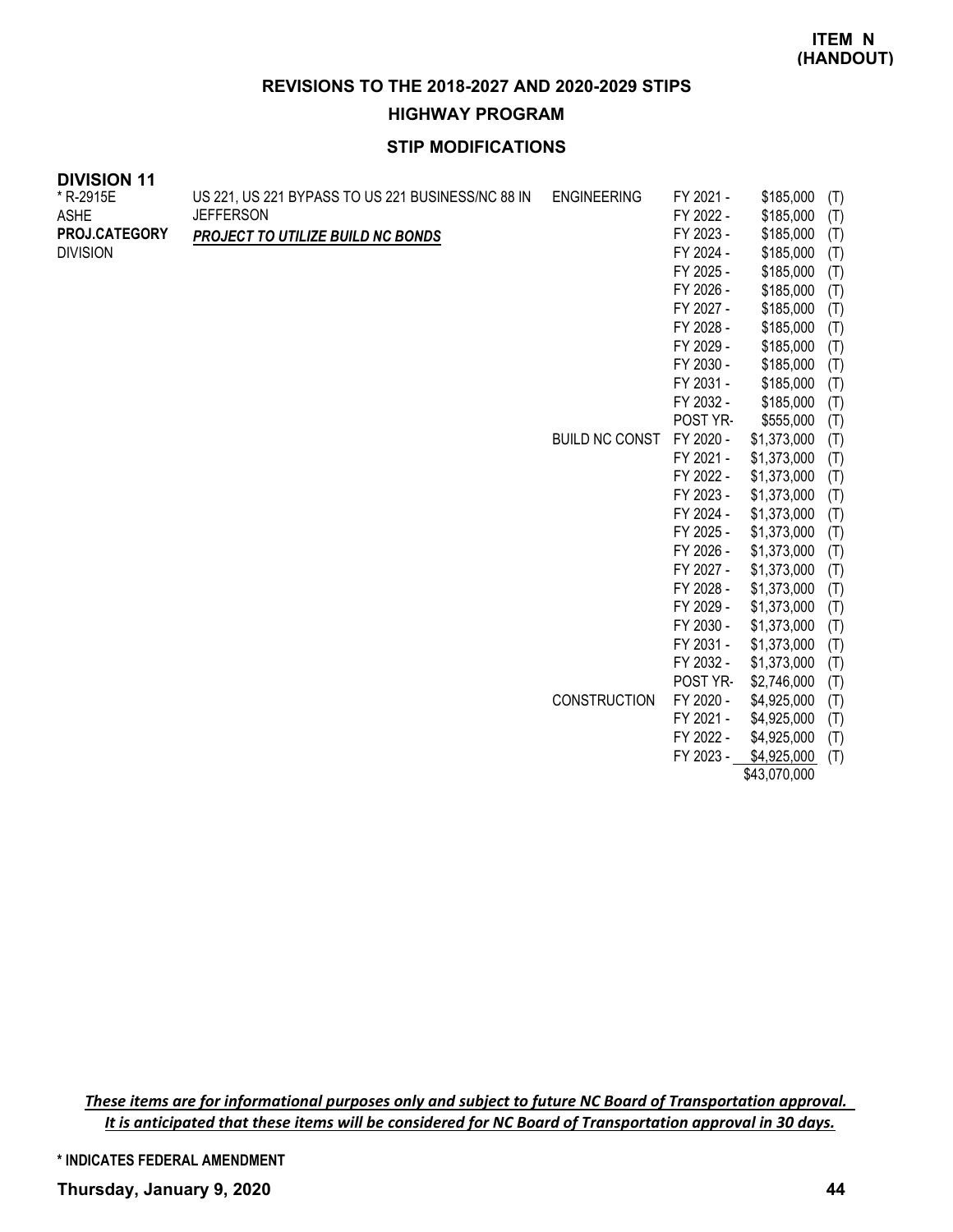**HIGHWAY PROGRAM**

# **STIP MODIFICATIONS**

| <b>DIVISION 11</b>       |                                                                                                    |                       |                        |                      |            |
|--------------------------|----------------------------------------------------------------------------------------------------|-----------------------|------------------------|----------------------|------------|
| * U-5810                 | SR 1514 (BAMBOO ROAD); SR 1523 (WILSON RIDGE),<br>US 421/US 221 TO SR 1522 (DEERFIELD ROAD). WIDEN | <b>ENGINEERING</b>    | FY 2021 -<br>FY 2022 - | \$76,000             | (T)        |
| WATAUGA<br>PROJ.CATEGORY | ROADWAY TO 12-FEET LANES WITH 4-FEET PAVED                                                         |                       | FY 2023 -              | \$76,000<br>\$76,000 | (T)        |
| <b>DIVISION</b>          | SHOULDERS.                                                                                         |                       | FY 2024 -              | \$76,000             | (T)        |
|                          |                                                                                                    |                       | FY 2025 -              | \$76,000             | (T)        |
|                          | <b>PROJECT TO UTILIZE BUILD NC BONDS</b>                                                           |                       | FY 2026 -              | \$76,000             | (T)<br>(T) |
|                          |                                                                                                    |                       | FY 2027 -              | \$76,000             | (T)        |
|                          |                                                                                                    |                       | FY 2028 -              | \$76,000             | (T)        |
|                          |                                                                                                    |                       | FY 2029 -              | \$76,000             | (T)        |
|                          |                                                                                                    |                       | FY 2030 -              | \$76,000             | (T)        |
|                          |                                                                                                    |                       | FY 2031 -              | \$76,000             | (T)        |
|                          |                                                                                                    |                       | FY 2032 -              | \$76,000             | (T)        |
|                          |                                                                                                    |                       | POST YR-               | \$228,000            | (T)        |
|                          |                                                                                                    | <b>BUILD NC ROW</b>   | FY 2020 -              | \$300,000            | (T)        |
|                          |                                                                                                    |                       | FY 2021 -              | \$300,000            | (T)        |
|                          |                                                                                                    |                       | FY 2022 -              | \$300,000            | (T)        |
|                          |                                                                                                    |                       | FY 2023 -              | \$300,000            | (T)        |
|                          |                                                                                                    |                       | FY 2024 -              | \$300,000            | (T)        |
|                          |                                                                                                    |                       | FY 2025 -              | \$300,000            | (T)        |
|                          |                                                                                                    |                       | FY 2026 -              | \$300,000            | (T)        |
|                          |                                                                                                    |                       | FY 2027 -              | \$300,000            | (T)        |
|                          |                                                                                                    |                       | FY 2028 -              | \$300,000            | (T)        |
|                          |                                                                                                    |                       | FY 2029 -              | \$300,000            | (T)        |
|                          |                                                                                                    |                       | FY 2030 -              | \$300,000            | (T)        |
|                          |                                                                                                    |                       | FY 2031 -              | \$300,000            | (T)        |
|                          |                                                                                                    |                       | FY 2032 -              | \$300,000            | (T)        |
|                          |                                                                                                    |                       | POST YR-               | \$600,000            | (T)        |
|                          |                                                                                                    | RIGHT-OF-WAY          | FY 2020 -              | \$3,525,000          | (T)        |
|                          |                                                                                                    | <b>BUILD NC CONST</b> | FY 2021 -              | \$429,000            | (T)        |
|                          |                                                                                                    |                       | FY 2022 -              | \$429,000            | (T)        |
|                          |                                                                                                    |                       | FY 2023 -              | \$429,000            | (T)        |
|                          |                                                                                                    |                       | FY 2024 -              | \$429,000            | (T)        |
|                          |                                                                                                    |                       | FY 2025 -              | \$429,000            | (T)        |
|                          |                                                                                                    |                       | FY 2026 -              | \$429,000            | (T)        |
|                          |                                                                                                    |                       | FY 2027 -              | \$429,000            | (T)        |
|                          |                                                                                                    |                       | FY 2028 -              | \$429,000            | (T)        |
|                          |                                                                                                    |                       | FY 2029 -              | \$429,000            | (T)        |
|                          |                                                                                                    |                       | FY 2030 -              | \$429,000            | (T)        |
|                          |                                                                                                    |                       | FY 2031 -              | \$429,000            | (T)        |
|                          |                                                                                                    |                       | FY 2032 -              | \$429,000            | (T)        |
|                          |                                                                                                    |                       | POST YR-               | \$1,287,000          | (T)        |
|                          |                                                                                                    | CONSTRUCTION          | FY 2021 -              | \$867,000            | (T)        |
|                          |                                                                                                    |                       | FY 2022 -              | \$867,000            | (T)        |
|                          |                                                                                                    |                       | FY 2023 -              | \$867,000            | (T)        |

\$18,201,000

*These items are for informational purposes only and subject to future NC Board of Transportation approval. It is anticipated that these items will be considered for NC Board of Transportation approval in 30 days.*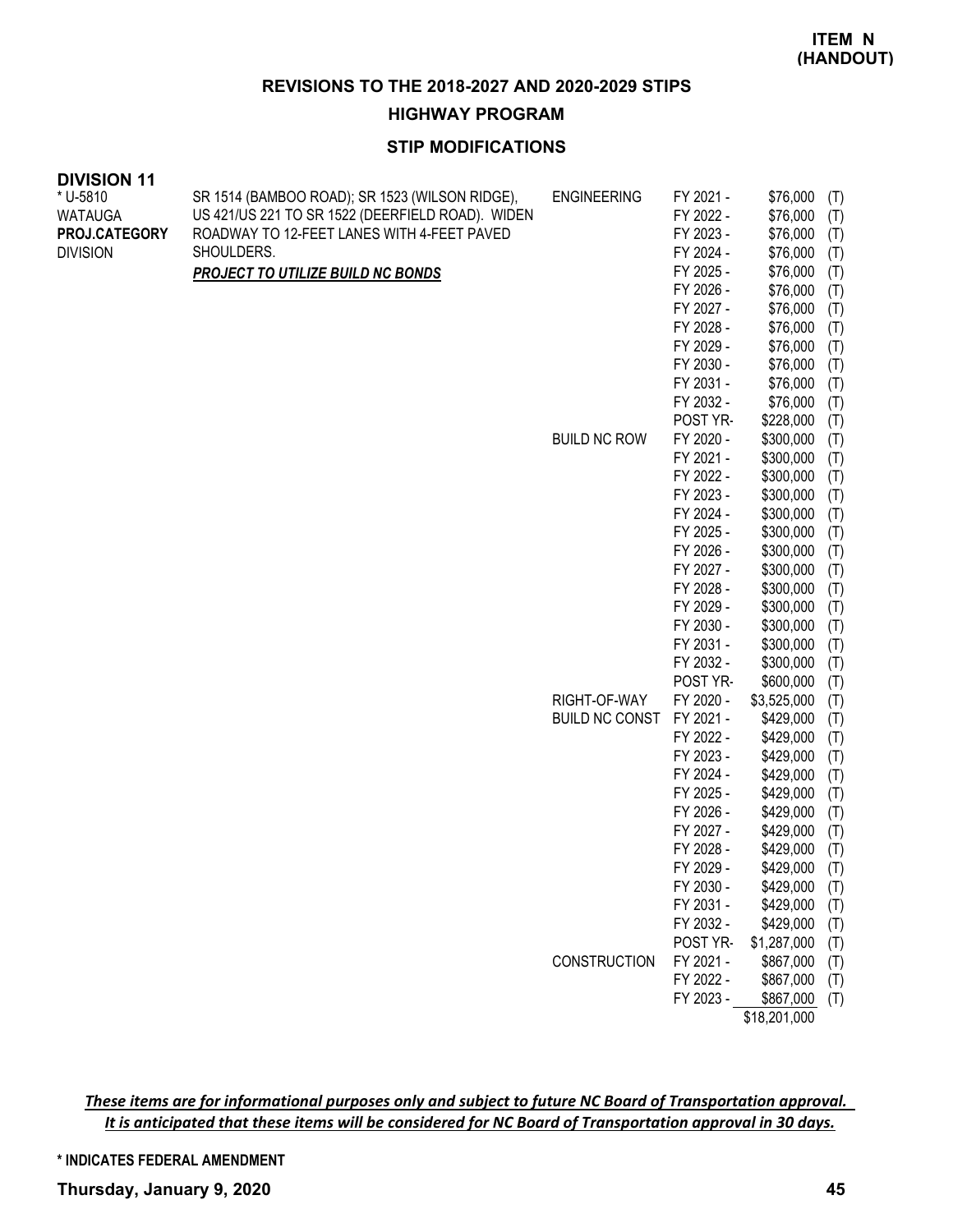#### **HIGHWAY PROGRAM**

# **STIP MODIFICATIONS**

| <b>DIVISION 12</b><br>* C-5196<br><b>CATAWBA</b><br>PROJ.CATEGORY<br><b>DIVISION</b>      | HICKORY, 16TH STREET (SANDY RIDGE ROAD) AT 21<br>ST. AVENUE NE IN HICKORY. CONSTRUCT<br>ROUNDABOUT.<br>TO ALLOW ADDITIONAL TIME FOR PLANNING AND<br>DESIGN, DELAY RIGHT-OF-WAY FROM FY 19 TO FY 20<br>AND CONSTRUCTION FROM FY 21 TO FY 22 | <b>CONSTRUCTION</b>                 | FY 2022 -<br>FY 2022 -                           | \$2,390,000<br>\$598,000<br>\$2,988,000                        | (BGDA)<br>(L)                      |
|-------------------------------------------------------------------------------------------|--------------------------------------------------------------------------------------------------------------------------------------------------------------------------------------------------------------------------------------------|-------------------------------------|--------------------------------------------------|----------------------------------------------------------------|------------------------------------|
| C-5623<br><b>GASTON</b><br>PROJ.CATEGORY<br><b>EXEMPT</b>                                 | CRAMER MOUNTAIN ROAD, BALTIMORE DRIVE TO<br>SOUTH NEW HOPE ROAD. CONSTRUCT SIDEWALK.<br>TO ALLOW ADDITIONAL TIME FOR PLANNING AND<br>DESIGN, DELAY RIGHT-OF-WAY FROM FY 19 TO FY 20<br><b>AND CONSTRUCTION FROM FY 19 TO FY 20</b>         | RIGHT-OF-WAY<br><b>CONSTRUCTION</b> | FY 2020 -<br>FY 2020 -<br>FY 2020 -<br>FY 2020 - | \$5,000<br>\$2,000<br>\$360,000<br>\$110,000<br>\$477,000      | (CMAQ)<br>(L)<br>(CMAQ)<br>(L)     |
| EB-5701<br><b>GASTON</b><br>PROJ.CATEGORY<br><b>DIVISION</b>                              | US 29/74 (EAST FRANKLIN BOULEVARD), SR 2200 (COX<br>ROAD) TO CITY LIMITS. CONSTRUCT MISSING<br>SIDEWALK ON NORTH SIDE.<br>TO ALLOW ADDITIONAL TIME FOR PLANNING AND<br>DESIGN, DELAY RIGHT-OF-WAY FROM FY 19 TO FY 20                      | RIGHT-OF-WAY<br><b>CONSTRUCTION</b> | FY 2020 -<br>FY 2020 -<br>FY 2021 -<br>FY 2021 - | \$116,000<br>\$29,000<br>\$875,000<br>\$219,000<br>\$1,239,000 | (TA5200)<br>(L)<br>(TA5200)<br>(L) |
| EB-5788<br><b>IREDELL</b><br>PROJ.CATEGORY<br><b>DIVISION</b>                             | STATESVILLE, SHELTON AVENUE MULTI-USE PATH,<br>GARNER BAGNAL BOULEVARD TO AMITY HILL ROAD.<br>CONSTRUCT GREENWAY.<br>TO ALLOW ADDITIONAL TIME FOR PLANNING AND<br>DESIGN, DELAY RIGHT-OF-WAY FROM FY 19 TO FY 20                           | RIGHT-OF-WAY                        | FY 2020 -<br>FY 2020 -                           | \$201,000<br>\$50,000<br>\$251,000                             | (BGDA)<br>(L)                      |
| EB-5808<br><b>BURKE</b><br>CALDWELL<br><b>CATAWBA</b><br>PROJ.CATEGORY<br><b>DIVISION</b> | HICKORY, UPGRADE CURRENT PEDESTRIAN SIGNALS<br>AND INSTALL NEW PEDESTRIAN SIGNALS.<br>TO ALLOW ADDITIONAL TIME FOR PLANNING AND<br><b>DESIGN, DELAY CONSTRUCTION FROM FY 19 TO FY 20</b>                                                   | <b>CONSTRUCTION</b>                 | FY 2020 -<br>FY 2020 -                           | \$322,000<br>\$80,000<br>\$402,000                             | (BGDA)<br>(L)                      |

*These items are for informational purposes only and subject to future NC Board of Transportation approval. It is anticipated that these items will be considered for NC Board of Transportation approval in 30 days.*

**\* INDICATES FEDERAL AMENDMENT**

**Thursday, January 9, 2020 46**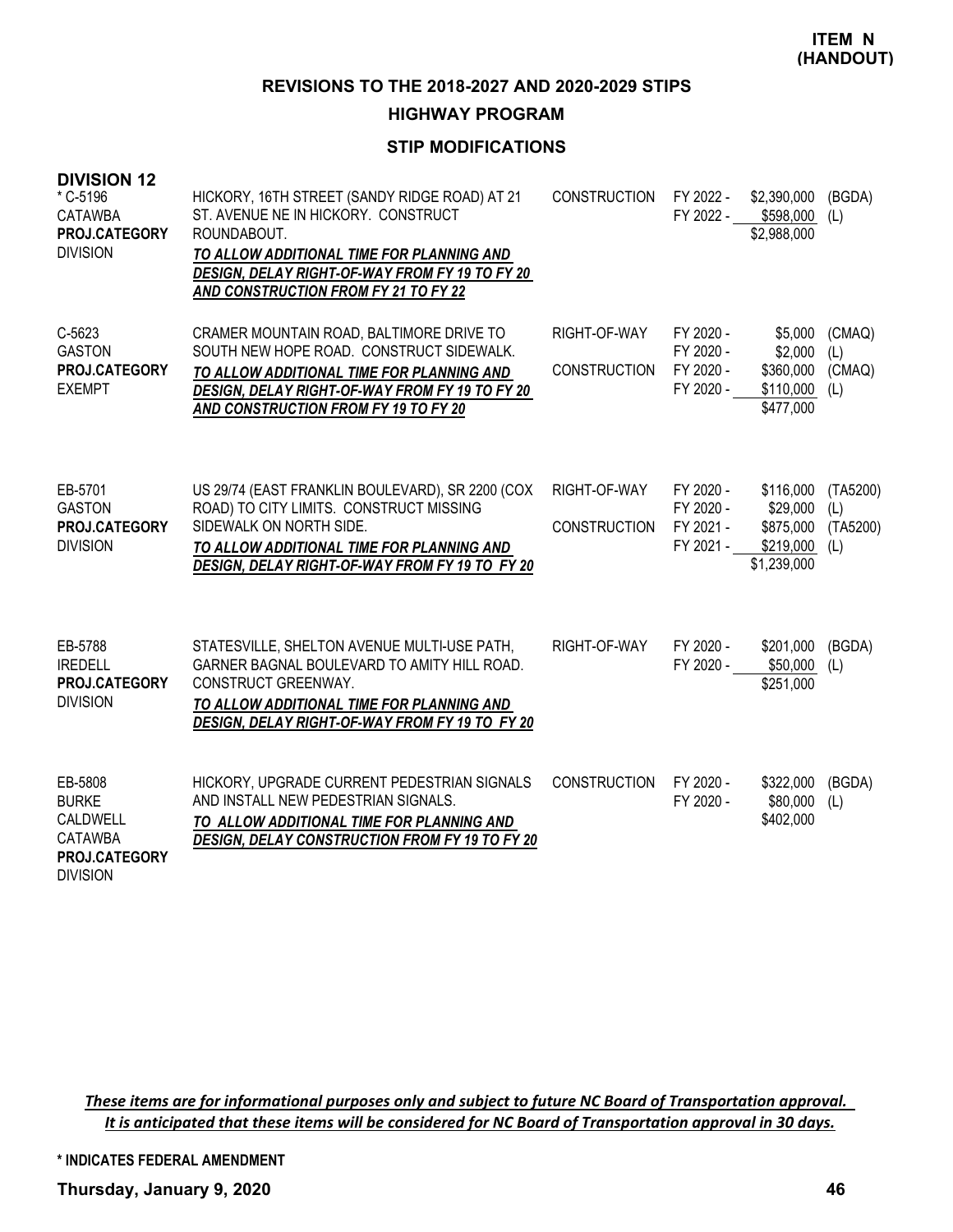#### **HIGHWAY PROGRAM**

# **STIP MODIFICATIONS**

| <b>DIVISION 12</b><br>EB-5828<br>CATAWBA<br><b>PROJ.CATEGORY</b><br><b>DIVISION</b> | CLAREMONT, CENTENNIAL BOULEVARD, NORTH<br>OXFORD STREET TO NORTH LOOKOUT STREET.<br>CONSTRUCT SIDEWALK.<br>TO ALLOW ADDITIONAL TIME FOR PLANNING AND<br>DESIGN. DELAY RIGHT-OF-WAY FROM FY 19 TO FY 20<br>AND CONSTRUCTION FROM FY 20 TO FY 21 | RIGHT-OF-WAY<br><b>CONSTRUCTION</b> | FY 2020 -<br>FY 2020 -<br>FY 2021 -<br>FY 2021 - | \$25,000<br>\$6,000<br>\$433,000<br>\$108,000<br>\$572,000 | (BGDA)<br>(L)<br>(BGDA)<br>(L) |
|-------------------------------------------------------------------------------------|------------------------------------------------------------------------------------------------------------------------------------------------------------------------------------------------------------------------------------------------|-------------------------------------|--------------------------------------------------|------------------------------------------------------------|--------------------------------|
| EB-5935<br>CATAWBA<br><b>PROJ.CATEGORY</b><br><b>DIVISION</b>                       | CLAREMONT, CONSTRUCT SIDEWALK ALONG<br>CENTENNIAL BOULEVARD FROM NORTH LOOKOUT<br>STREET TO MAIN STREET - (PHASE II).<br>TO ALLOW ADDITIONAL TIME FOR PLANNING AND<br>DESIGN. DELAY CONSTRUCTION FROM FY 19 TO FY 20                           | <b>CONSTRUCTION</b>                 | FY 2020 -<br>FY 2020 -                           | \$480,000<br>\$120,000<br>\$600,000                        | (BGDA)<br>(L)                  |

*These items are for informational purposes only and subject to future NC Board of Transportation approval. It is anticipated that these items will be considered for NC Board of Transportation approval in 30 days.*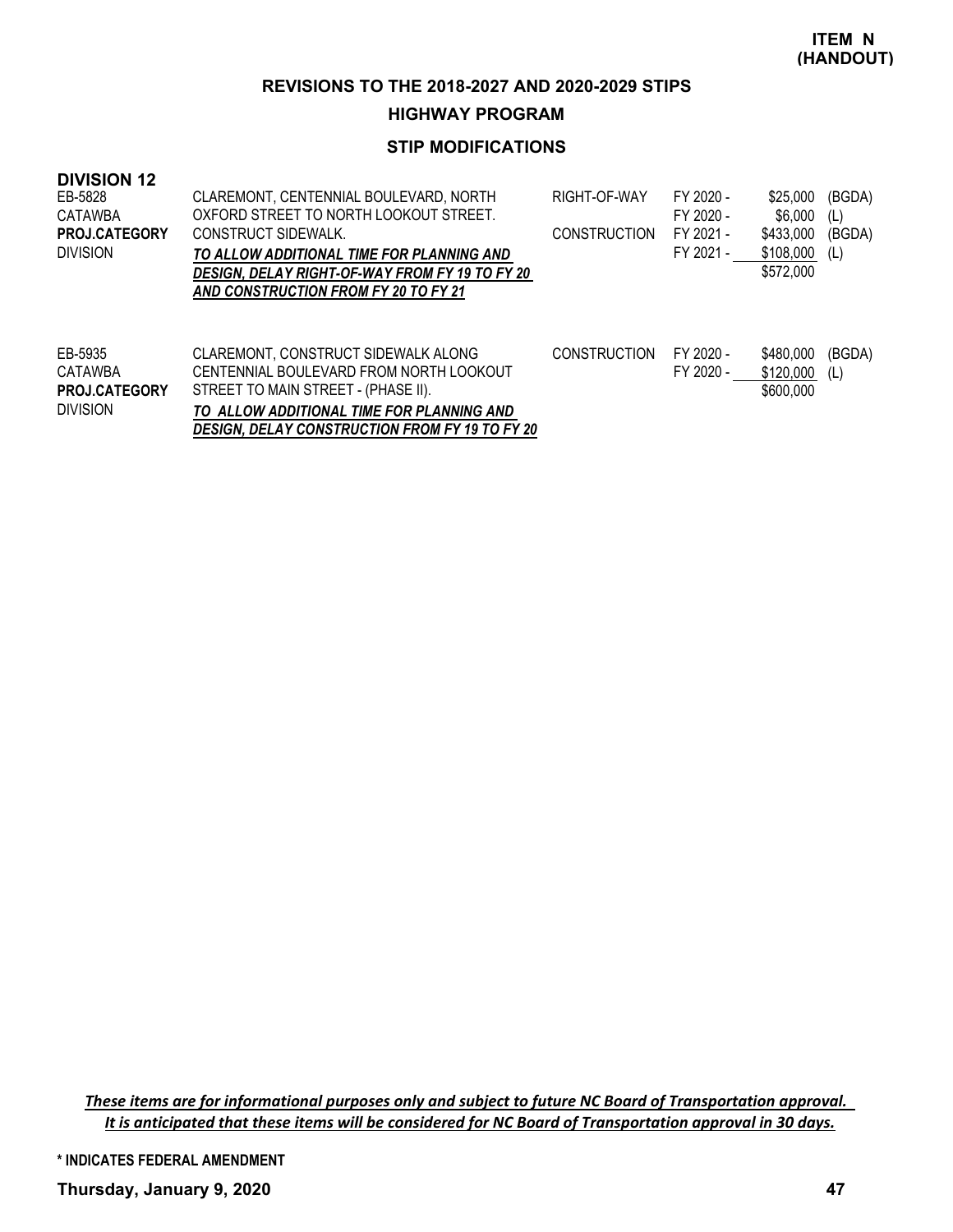#### **HIGHWAY PROGRAM**

# **STIP MODIFICATIONS**

| <b>DIVISION 12</b> |                                             |                     |           |                 |     |
|--------------------|---------------------------------------------|---------------------|-----------|-----------------|-----|
| * U-5816           | SR 1305 (OATES ROAD - MIDNIGHT LANE), US 21 | <b>ENGINEERING</b>  | FY 2021 - | \$93,000        | (T) |
| <b>IREDELL</b>     | (CHARLOTTE HIGHWAY) TO SR 1474 (BLUEFIELD   |                     | FY 2022 - | \$93,000        | (T) |
| PROJ.CATEGORY      | ROAD). WIDEN TO THREE-LANES WITH OVERPASS   |                     | FY 2023 - | \$93,000        | (T) |
| <b>DIVISION</b>    | <b>OVER I-77.</b>                           |                     | FY 2024 - | \$93,000        | (T) |
|                    | <b>PROJECT TO UTILIZE BUILD NC BONDS</b>    |                     | FY 2025 - | \$93,000        | (T) |
|                    |                                             |                     | FY 2026 - | \$93,000        | (T) |
|                    |                                             |                     | FY 2027 - | \$93,000        | (T) |
|                    |                                             |                     | FY 2028 - | \$93,000        | (T) |
|                    |                                             |                     | FY 2029 - | \$93,000        | (T) |
|                    |                                             |                     | FY 2030 - | \$93,000        | (T) |
|                    |                                             |                     | FY 2031 - | \$93,000        | (T) |
|                    |                                             |                     | FY 2032 - | \$93,000        | (T) |
|                    |                                             |                     | POST YR-  | \$279,000       | (T) |
|                    |                                             | <b>BUILD NC ROW</b> | FY 2020 - | \$515,000       | (T) |
|                    |                                             |                     | FY 2021 - | \$515,000       | (T) |
|                    |                                             |                     | FY 2022 - | \$515,000       | (T) |
|                    |                                             |                     | FY 2023 - | \$515,000       | (T) |
|                    |                                             |                     | FY 2024 - | \$515,000       | (T) |
|                    |                                             |                     | FY 2025 - | \$515,000       | (T) |
|                    |                                             |                     | FY 2026 - | \$515,000       | (T) |
|                    |                                             |                     | FY 2027 - | \$515,000       | (T) |
|                    |                                             |                     | FY 2028 - | \$515,000       | (T) |
|                    |                                             |                     | FY 2029 - | \$515,000       | (T) |
|                    |                                             |                     |           | $A = I = A A A$ |     |

|              | FY ZUZY-  | UUU,CI CG    | $\left(1\right)$ |
|--------------|-----------|--------------|------------------|
|              | FY 2030 - | \$515,000    | (T)              |
|              | FY 2031 - | \$515,000    | (T)              |
|              | FY 2032 - | \$515,000    | (T)              |
|              | POST YR-  | \$1,030,000  | (T)              |
| RIGHT-OF-WAY | FY 2020 - | \$2,098,000  | (BA)             |
|              | FY 2020 - | \$4,502,000  | (T)              |
| UTILITIES    | FY 2020 - | \$500,000    | (T)              |
|              | FY 2021 - | \$500,000    | (T)              |
| CONSTRUCTION | FY 2024 - | \$9,166,000  | (T)              |
|              | FY 2025 - | \$9,167,000  | (T)              |
|              | FY 2026 - | \$9,167,000  | (T)              |
|              |           | \$44,220,000 |                  |

*These items are for informational purposes only and subject to future NC Board of Transportation approval. It is anticipated that these items will be considered for NC Board of Transportation approval in 30 days.*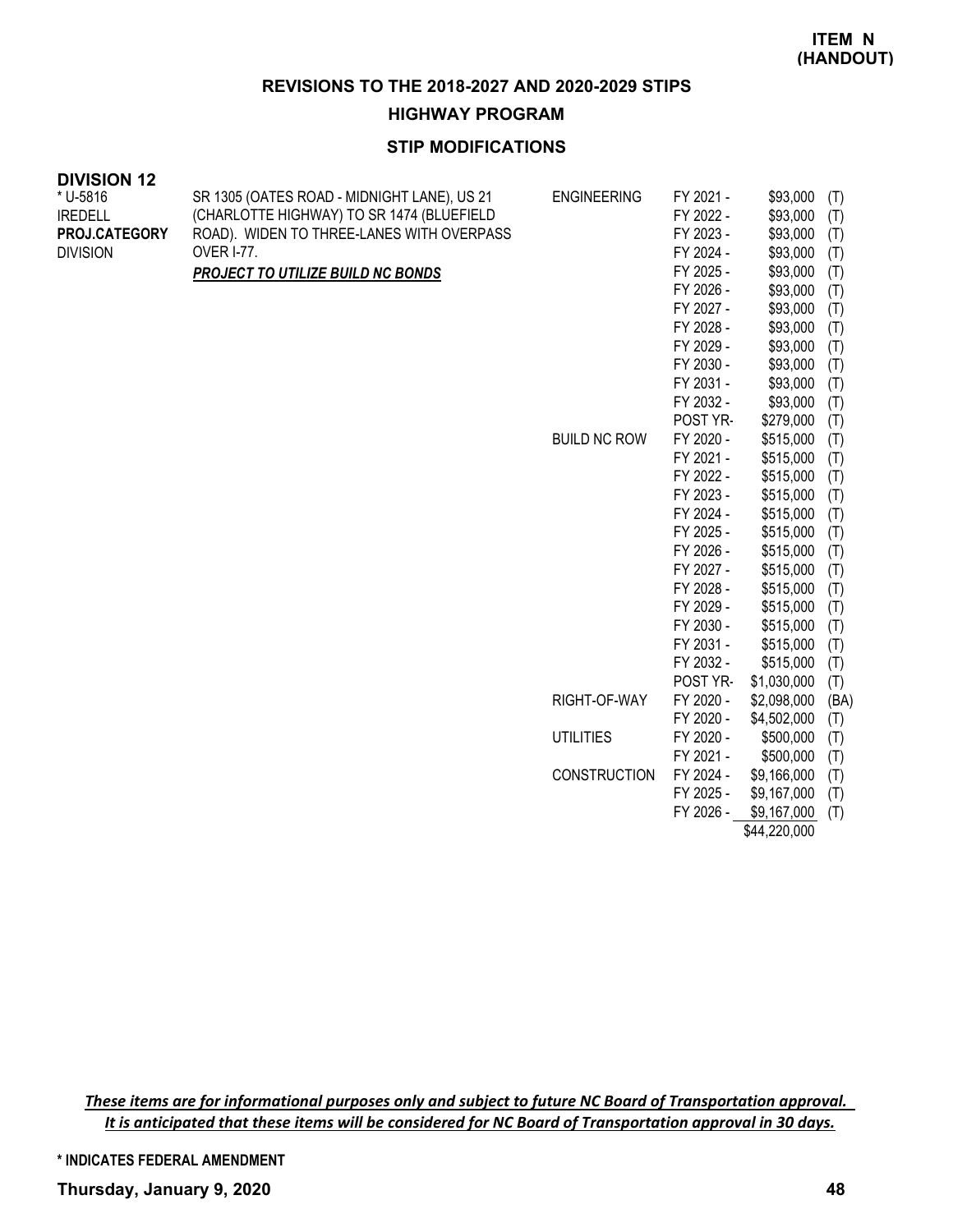# **HIGHWAY PROGRAM**

# **STIP MODIFICATIONS**

| * R-2233BA        | US 221, NORTH OF US 74 BYPASS TO SOUTH OF US 74 | <b>ENGINEERING</b>    | FY 2021 -              | \$76,000                   | (T)        |
|-------------------|-------------------------------------------------|-----------------------|------------------------|----------------------------|------------|
| <b>RUTHERFORD</b> | <b>BUSINESS</b>                                 |                       | FY 2022 -              | \$76,000                   | (T)        |
| PROJ.CATEGORY     | <b>PROJECT TO UTILIZE BUILD NC BONDS</b>        |                       | FY 2023 -              | \$76,000                   | (T)        |
| <b>DIVISION</b>   |                                                 |                       | FY 2024 -              | \$76,000                   | (T)        |
|                   |                                                 |                       | FY 2025 -              | \$76,000                   | (T)        |
|                   |                                                 |                       | FY 2026 -              | \$76,000                   | (T)        |
|                   |                                                 |                       | FY 2027 -              | \$76,000                   | (T)        |
|                   |                                                 |                       | FY 2028 -              | \$76,000                   | (T)        |
|                   |                                                 |                       | FY 2029 -              | \$76,000                   | (T)        |
|                   |                                                 |                       | FY 2030 -              | \$76,000                   | (T)        |
|                   |                                                 |                       | FY 2031 -              | \$76,000                   | (T)        |
|                   |                                                 |                       | FY 2032 -              | \$76,000                   | (T)        |
|                   |                                                 |                       | POST YR-               | \$228,000                  | (T)        |
|                   |                                                 | <b>BUILD NC ROW</b>   | FY 2020 -              | \$858,000                  | (T)        |
|                   |                                                 |                       | FY 2021 -              | \$858,000                  | (T)        |
|                   |                                                 |                       | FY 2022 -              | \$858,000                  | (T)        |
|                   |                                                 |                       | FY 2023 -              | \$858,000                  | (T)        |
|                   |                                                 |                       | FY 2024 -              | \$858,000                  | (T)        |
|                   |                                                 |                       | FY 2025 -              | \$858,000                  | (T)        |
|                   |                                                 |                       | FY 2026 -              | \$858,000                  | (T)        |
|                   |                                                 |                       | FY 2027 -              | \$858,000                  | (T)        |
|                   |                                                 |                       | FY 2028 -              | \$858,000                  | (T)        |
|                   |                                                 |                       | FY 2029 -              | \$858,000                  | (T)        |
|                   |                                                 |                       | FY 2030 -              | \$858,000                  | (T)        |
|                   |                                                 |                       | FY 2031 -              | \$858,000                  | (T)        |
|                   |                                                 |                       | FY 2032 -              | \$858,000                  | (T)        |
|                   |                                                 |                       | POST YR-               | \$1,716,000                | (T)        |
|                   |                                                 | RIGHT-OF-WAY          | FY 2020 -              | \$8,100,000                | (T)        |
|                   |                                                 |                       | FY 2021 -              | \$8,100,000                | (T)        |
|                   |                                                 | <b>UTILITIES</b>      | FY 2020 -              | \$850,000                  | (T)        |
|                   |                                                 | <b>BUILD NC CONST</b> | FY 2021 -<br>FY 2023 - | \$850,000                  | (T)        |
|                   |                                                 |                       | FY 2024 -              | \$6,907,000<br>\$6,907,000 | (T)        |
|                   |                                                 |                       | FY 2025 -              | \$6,907,000                | (T)        |
|                   |                                                 |                       | FY 2026 -              | \$6,907,000                | (T)        |
|                   |                                                 |                       | FY 2027 -              | \$6,907,000                | (T)        |
|                   |                                                 |                       | FY 2028 -              | \$6,907,000                | (T)<br>(T) |
|                   |                                                 |                       | FY 2029 -              | \$6,907,000                | (T)        |
|                   |                                                 |                       | FY 2030 -              | \$6,907,000                | (T)        |
|                   |                                                 |                       | FY 2031 -              | \$6,907,000                | (T)        |
|                   |                                                 |                       | FY 2032 -              | \$6,907,000                | (T)        |
|                   |                                                 |                       | POST YR-               | \$55,256,000               | (T)        |
|                   |                                                 | CONSTRUCTION          | FY 2023 -              | \$4,325,000                | (T)        |
|                   |                                                 |                       | FY 2024 -              | \$4,325,000                | (T)        |
|                   |                                                 |                       | FY 2025 -              | \$4,325,000                | (T)        |
|                   |                                                 |                       | FY 2026 -              | \$4,325,000                | (T)        |
|                   |                                                 |                       |                        | \$173,536,000              |            |

*These items are for informational purposes only and subject to future NC Board of Transportation approval. It is anticipated that these items will be considered for NC Board of Transportation approval in 30 days.*

**\* INDICATES FEDERAL AMENDMENT**

**DIVISION 13**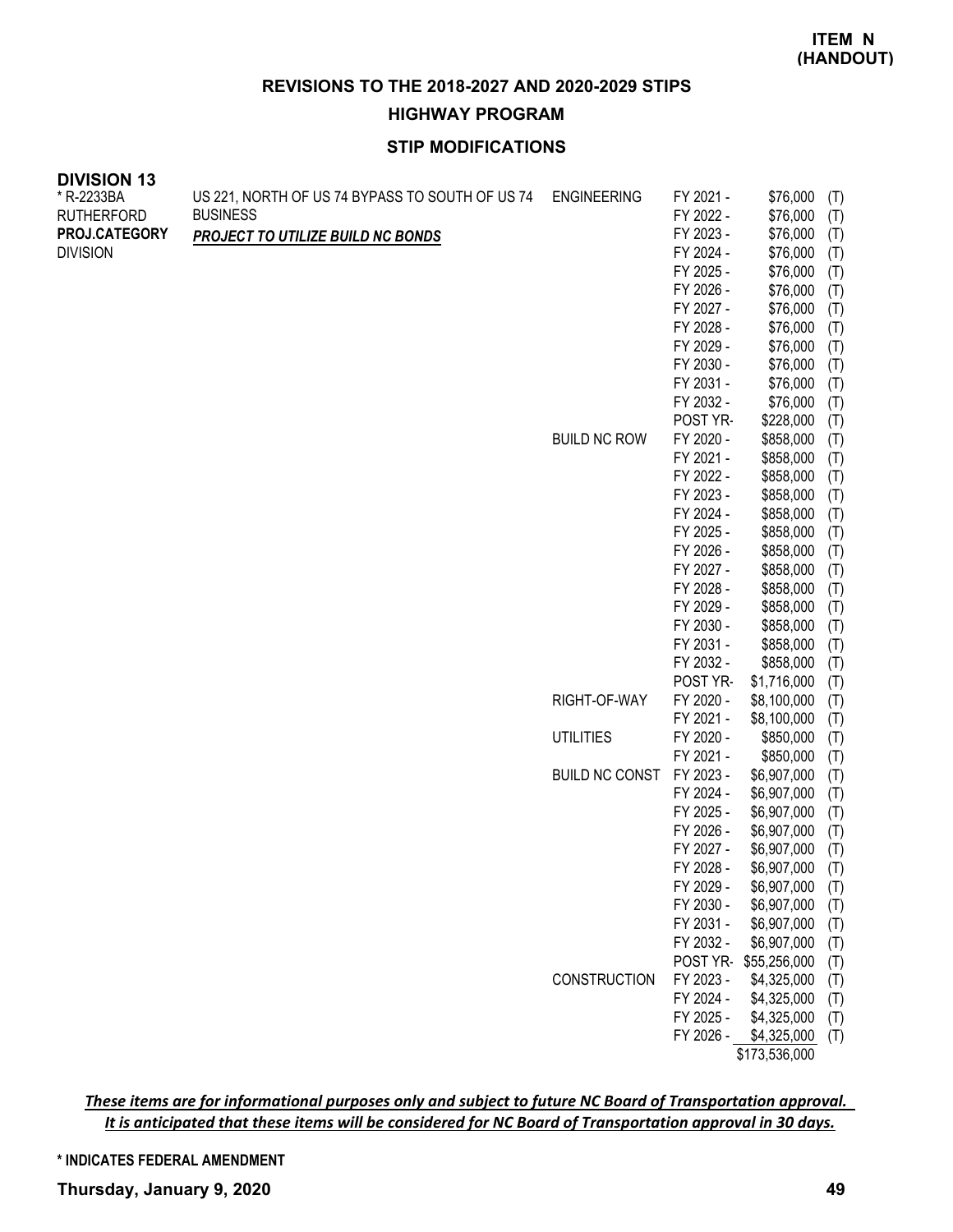**HIGHWAY PROGRAM**

# **STIP MODIFICATIONS**

| <b>DIVISION 13</b> |                                                |                       |           |              |     |
|--------------------|------------------------------------------------|-----------------------|-----------|--------------|-----|
| * R-2233BB         | US 221, SOUTH OF US 74 BUSINESS TO NORTH OF SR | <b>ENGINEERING</b>    | FY 2021 - | \$354,000    | (T) |
| <b>RUTHERFORD</b>  | 1366 (ROPER LOOP ROAD)                         |                       | FY 2022 - | \$354,000    | (T) |
| PROJ.CATEGORY      | PROJECT TO UTILIZE BUILD NC BONDS              |                       | FY 2023 - | \$354,000    | (T) |
| <b>DIVISION</b>    |                                                |                       | FY 2024 - | \$354,000    | (T) |
|                    |                                                |                       | FY 2025 - | \$354,000    | (T) |
|                    |                                                |                       | FY 2026 - | \$354,000    | (T) |
|                    |                                                |                       | FY 2027 - | \$354,000    | (T) |
|                    |                                                |                       | FY 2028 - | \$354,000    | (T) |
|                    |                                                |                       | FY 2029 - | \$354,000    | (T) |
|                    |                                                |                       | FY 2030 - | \$354,000    | (T) |
|                    |                                                |                       | FY 2031 - | \$354,000    | (T) |
|                    |                                                |                       | FY 2032 - | \$354,000    | (T) |
|                    |                                                |                       | POST YR-  | \$1,062,000  | (T) |
|                    |                                                | <b>BUILD NC CONST</b> | FY 2021 - | \$3,432,000  | (T) |
|                    |                                                |                       | FY 2022 - | \$3,432,000  | (T) |
|                    |                                                |                       | FY 2023 - | \$3,432,000  | (T) |
|                    |                                                |                       | FY 2024 - | \$3,432,000  | (T) |
|                    |                                                |                       | FY 2025 - | \$3,432,000  | (T) |
|                    |                                                |                       | FY 2026 - | \$3,432,000  | (T) |
|                    |                                                |                       | FY 2027 - | \$3,432,000  | (T) |
|                    |                                                |                       | FY 2028 - | \$3,432,000  | (T) |
|                    |                                                |                       | FY 2029 - | \$3,432,000  | (T) |
|                    |                                                |                       | FY 2030 - | \$3,432,000  | (T) |
|                    |                                                |                       | FY 2031 - | \$3,432,000  | (T) |
|                    |                                                |                       | FY 2032 - | \$3,432,000  | (T) |
|                    |                                                |                       | POST YR-  | \$10,296,000 | (T) |

CONSTRUCTION FY 2021 - \$10,750,000 (T)

FY 2022 - \$10,750,000 (T) FY 2023 - \$10,750,000 (T) FY 2024 - \$10,750,000 (T)

\$99,790,000

*These items are for informational purposes only and subject to future NC Board of Transportation approval. It is anticipated that these items will be considered for NC Board of Transportation approval in 30 days.*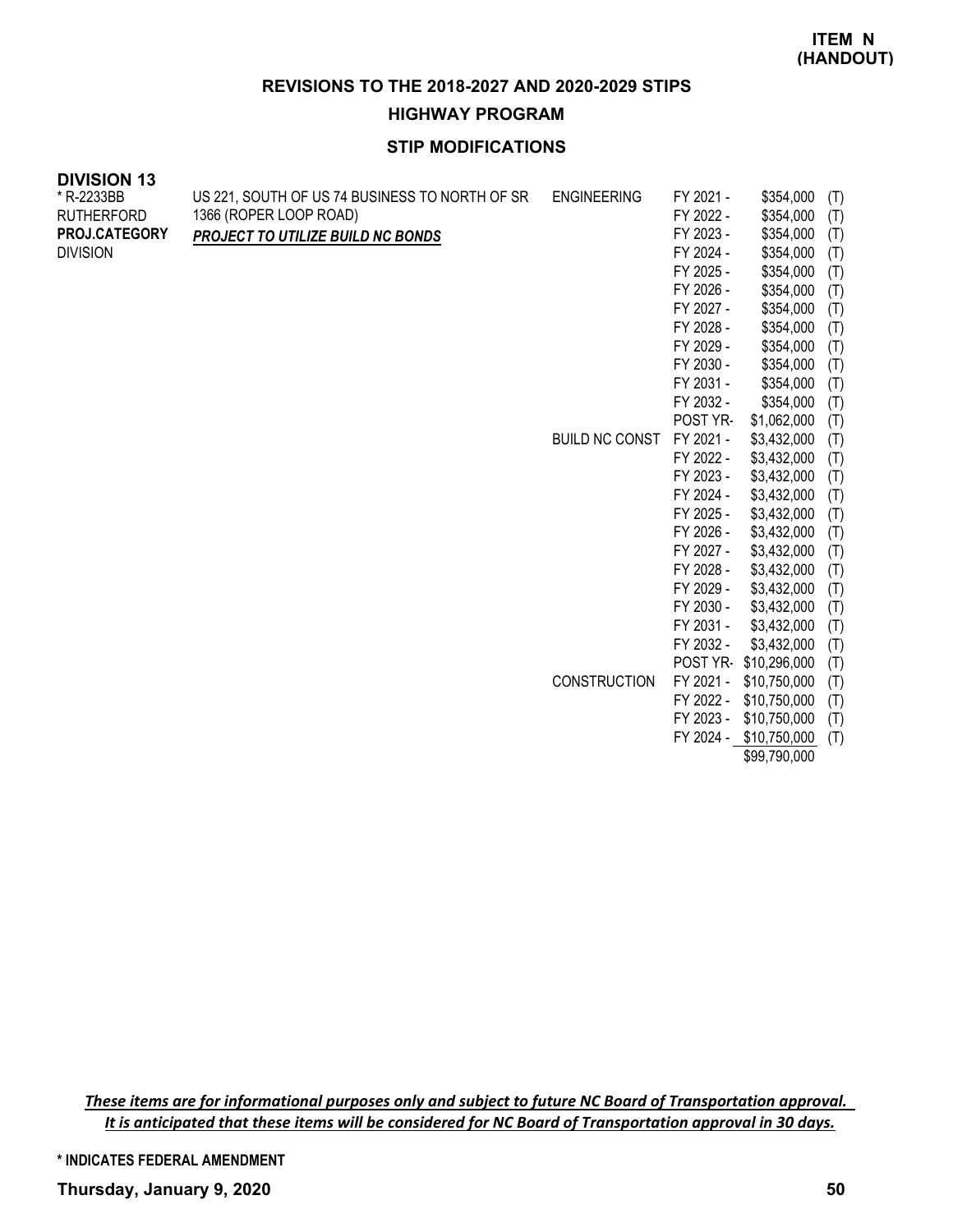### **HIGHWAY PROGRAM**

# **STIP MODIFICATIONS**

| <b>DIVISION 14</b> |                                                 |                     |           |              |         |
|--------------------|-------------------------------------------------|---------------------|-----------|--------------|---------|
| * R-2588B          | NC 191, SR 1381 (MOUNTAIN ROAD) TO NC 280 SOUTH | <b>ENGINEERING</b>  | FY 2021 - | \$274,000    | (T)     |
| <b>HENDERSON</b>   | OF MILLS RIVER.                                 |                     | FY 2022 - | \$274,000    | (T)     |
| PROJ.CATEGORY      | PROJECT TO UTILIZE BUILD NC BONDS               |                     | FY 2023 - | \$274,000    | (T)     |
| <b>DIVISION</b>    |                                                 |                     | FY 2024 - | \$274,000    | (T)     |
|                    |                                                 |                     | FY 2025 - | \$274,000    | (T)     |
|                    |                                                 |                     | FY 2026 - | \$274,000    | (T)     |
|                    |                                                 |                     | FY 2027 - | \$274,000    | (T)     |
|                    |                                                 |                     | FY 2028 - | \$274,000    | (T)     |
|                    |                                                 |                     | FY 2029 - | \$274,000    | (T)     |
|                    |                                                 |                     | FY 2030 - | \$274,000    | (T)     |
|                    |                                                 |                     | FY 2031 - | \$274,000    | (T)     |
|                    |                                                 |                     | FY 2032 - | \$274,000    | (T)     |
|                    |                                                 |                     | POST YR-  | \$822,000    | (T)     |
|                    |                                                 | <b>BUILD NC ROW</b> | FY 2020 - | \$215,000    | (T)     |
|                    |                                                 |                     | FY 2021 - | \$215,000    | (T)     |
|                    |                                                 |                     | FY 2022 - | \$215,000    | (T)     |
|                    |                                                 |                     | FY 2023 - | \$215,000    | (T)     |
|                    |                                                 |                     | FY 2024 - | \$215,000    | (T)     |
|                    |                                                 |                     | FY 2025 - | \$215,000    | (T)     |
|                    |                                                 |                     | FY 2026 - | \$215,000    | (T)     |
|                    |                                                 |                     | FY 2027 - | \$215,000    | (T)     |
|                    |                                                 |                     | FY 2028 - | \$215,000    | (T)     |
|                    |                                                 |                     | FY 2029 - | \$215,000    | (T)     |
|                    |                                                 |                     | FY 2030 - | \$215,000    | (T)     |
|                    |                                                 |                     | FY 2031 - | \$215,000    | (T)     |
|                    |                                                 |                     | FY 2032 - | \$215,000    | (T)     |
|                    |                                                 |                     | POST YR-  | \$430,000    | (T)     |
|                    |                                                 | RIGHT-OF-WAY        | FY 2020 - | \$1,300,000  | (T)     |
|                    |                                                 |                     | FY 2021 - | \$1,300,000  | (T)     |
|                    |                                                 | <b>UTILITIES</b>    | FY 2020 - | \$500,000    | (T)     |
|                    |                                                 | <b>CONSTRUCTION</b> | FY 2023 - | \$19,200,000 | (BGANY) |

*These items are for informational purposes only and subject to future NC Board of Transportation approval. It is anticipated that these items will be considered for NC Board of Transportation approval in 30 days.*

**\* INDICATES FEDERAL AMENDMENT**

FY 2024 - \$19,200,000 (BGANY) FY 2025 - \$19,200,000 (BGANY) FY 2026 - \$19,200,000 (BGANY) \$87,235,000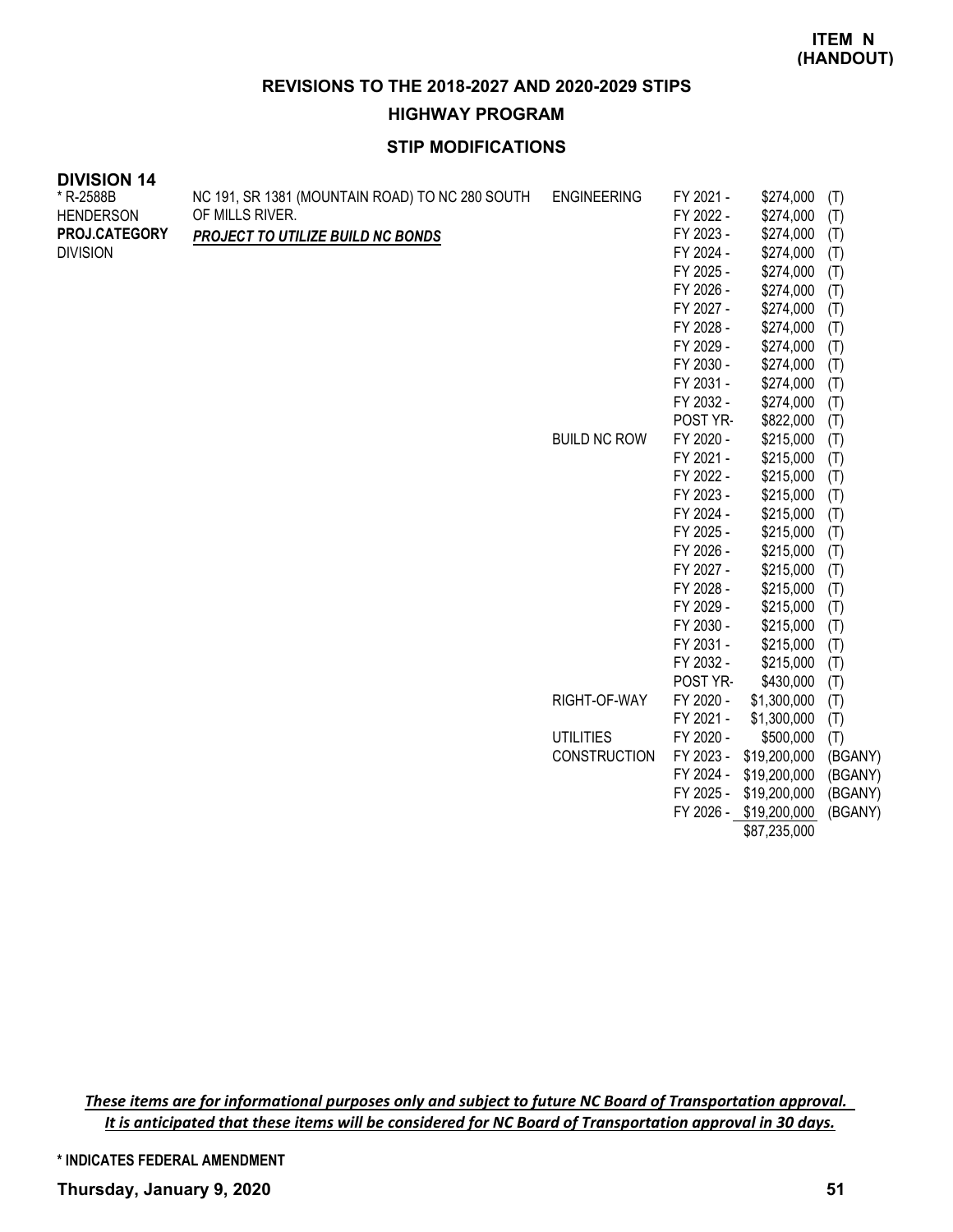**HIGHWAY PROGRAM**

# **STIP MODIFICATIONS**

| <b>DIVISION 14</b> |                                                    |                     |                        |                            |            |
|--------------------|----------------------------------------------------|---------------------|------------------------|----------------------------|------------|
| * R-5600           | NC 107 (US 23 BUSINESS), NC 116 TO US 23 BUSINESS. | <b>ENGINEERING</b>  | FY 2021 -              | \$208,000                  | (T)        |
| <b>JACKSON</b>     | US 23 BUSINESS, SR 1432 (SKYLAND DRIVE) TO         |                     | FY 2022 -              | \$208,000                  | (T)        |
| PROJ.CATEGORY      | MUNICIPAL DRIVE. UPGRADE ROADWAY.                  |                     | FY 2023 -              | \$208,000                  | (T)        |
| <b>REGIONAL</b>    | PROJECT TO UTILIZE BUILD NC BONDS                  |                     | FY 2024 -              | \$208,000                  | (T)        |
|                    |                                                    |                     | FY 2025 -              | \$208,000                  | (T)        |
|                    |                                                    |                     | FY 2026 -              | \$208,000                  | (T)        |
|                    |                                                    |                     | FY 2027 -              | \$208,000                  | (T)        |
|                    |                                                    |                     | FY 2028 -              | \$208,000                  | (T)        |
|                    |                                                    |                     | FY 2029 -              | \$208,000                  | (T)        |
|                    |                                                    |                     | FY 2030 -              | \$208,000                  | (T)        |
|                    |                                                    |                     | FY 2031 -              | \$208,000                  | (T)        |
|                    |                                                    |                     | FY 2032 -              | \$208,000                  | (T)        |
|                    |                                                    |                     | POST YR-               | \$624,000                  | (T)        |
|                    |                                                    | <b>BUILD NC ROW</b> | FY 2020 -              | \$1,716,000                | (T)        |
|                    |                                                    |                     | FY 2021 -              | \$1,716,000                | (T)        |
|                    |                                                    |                     | FY 2022 -              | \$1,716,000                | (T)        |
|                    |                                                    |                     | FY 2023 -              | \$1,716,000                | (T)        |
|                    |                                                    |                     | FY 2024 -              | \$1,716,000                | (T)        |
|                    |                                                    |                     | FY 2025 -              | \$1,716,000                | (T)        |
|                    |                                                    |                     | FY 2026 -              | \$1,716,000                | (T)        |
|                    |                                                    |                     | FY 2027 -              | \$1,716,000                | (T)        |
|                    |                                                    |                     | FY 2028 -              | \$1,716,000                | (T)        |
|                    |                                                    |                     | FY 2029 -              | \$1,716,000                | (T)        |
|                    |                                                    |                     | FY 2030 -<br>FY 2031 - | \$1,716,000                | (T)        |
|                    |                                                    |                     | FY 2032 -              | \$1,716,000<br>\$1,716,000 | (T)        |
|                    |                                                    |                     | POST YR-               | \$3,432,000                | (T)        |
|                    |                                                    | RIGHT-OF-WAY        | FY 2020 -              | \$4,760,000                | (T)        |
|                    |                                                    |                     | FY 2021 -              | \$11,420,000               | (T)<br>(T) |
|                    |                                                    |                     | FY 2022 -              | \$11,420,000               | (T)        |
|                    |                                                    | <b>UTILITIES</b>    | FY 2020 -              | \$1,100,000                | (T)        |
|                    |                                                    | <b>CONSTRUCTION</b> | FY 2023 -              | \$5,375,000                | (BG5200)   |

FY 2025 - \$5,375,000 (BG5200) FY 2026 - \$5,375,000 (BG5200) \$79,060,000

FY 2024 - \$5,375,000 (BG5200)

*These items are for informational purposes only and subject to future NC Board of Transportation approval. It is anticipated that these items will be considered for NC Board of Transportation approval in 30 days.*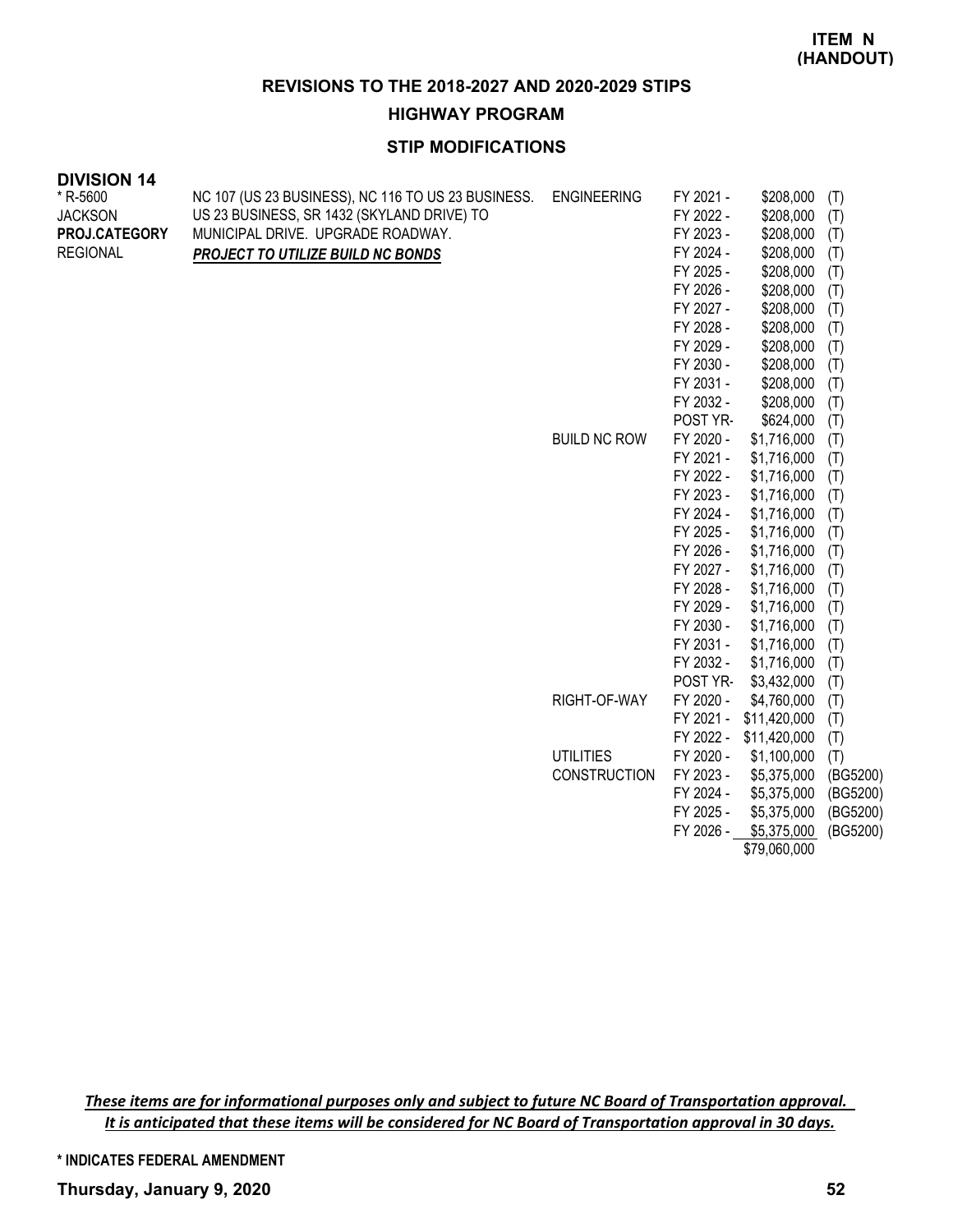#### **HIGHWAY PROGRAM**

# **STIP MODIFICATIONS**

| <b>DIVISION 14</b>  |                                                  |                     |           |             |     |
|---------------------|--------------------------------------------------|---------------------|-----------|-------------|-----|
| * R-5763            | SR 1540 (WILSON ROAD), SR 1504 (OLD US 64) TO US | <b>ENGINEERING</b>  | FY 2021 - | \$96,000    | (T) |
| <b>TRANSYLVANIA</b> | 276. UPGRADE ROADWAY.                            |                     | FY 2022 - | \$96,000    | (T) |
| PROJ.CATEGORY       | <b>PROJECT TO UTILIZE BUILD NC BONDS</b>         |                     | FY 2023 - | \$96,000    | (T) |
| <b>DIVISION</b>     |                                                  |                     | FY 2024 - | \$96,000    | (T) |
|                     |                                                  |                     | FY 2025 - | \$96,000    | (T) |
|                     |                                                  |                     | FY 2026 - | \$96,000    | (T) |
|                     |                                                  |                     | FY 2027 - | \$96,000    | (T) |
|                     |                                                  |                     | FY 2028 - | \$96,000    | (T) |
|                     |                                                  |                     | FY 2029 - | \$96,000    | (T) |
|                     |                                                  |                     | FY 2030 - | \$96,000    | (T) |
|                     |                                                  |                     | FY 2031 - | \$96,000    | (T) |
|                     |                                                  |                     | FY 2032 - | \$96,000    | (T) |
|                     |                                                  |                     | POST YR-  | \$288,000   | (T) |
|                     |                                                  | <b>BUILD NC ROW</b> | FY 2021 - | \$172,000   | (T) |
|                     |                                                  |                     | FY 2022 - | \$172,000   | (T) |
|                     |                                                  |                     | FY 2023 - | \$172,000   | (T) |
|                     |                                                  |                     | FY 2024 - | \$172,000   | (T) |
|                     |                                                  |                     | FY 2025 - | \$172,000   | (T) |
|                     |                                                  |                     | FY 2026 - | \$172,000   | (T) |
|                     |                                                  |                     | FY 2027 - | \$172,000   | (T) |
|                     |                                                  |                     | FY 2028 - | \$172,000   | (T) |
|                     |                                                  |                     | FY 2029 - | \$172,000   | (T) |
|                     |                                                  |                     | FY 2030 - | \$172,000   | (T) |
|                     |                                                  |                     | FY 2031 - | \$172,000   | (T) |
|                     |                                                  |                     | FY 2032 - | \$172,000   | (T) |
|                     |                                                  |                     | POST YR-  | \$516,000   | (T) |
|                     |                                                  | RIGHT-OF-WAY        | FY 2021 - | \$2,000,000 | (T) |
|                     |                                                  | <b>UTILITIES</b>    | FY 2021 - | \$100,000   | (T) |
|                     |                                                  | <b>CONSTRUCTION</b> | FY 2023 - | \$8,625,000 | (T) |
|                     |                                                  |                     | FY 2024 - | \$8,625,000 | (T) |

FY 2026 - \$8,625,000 (T) \$40,620,000

FY 2025 - \$8,625,000 (T)

*These items are for informational purposes only and subject to future NC Board of Transportation approval. It is anticipated that these items will be considered for NC Board of Transportation approval in 30 days.*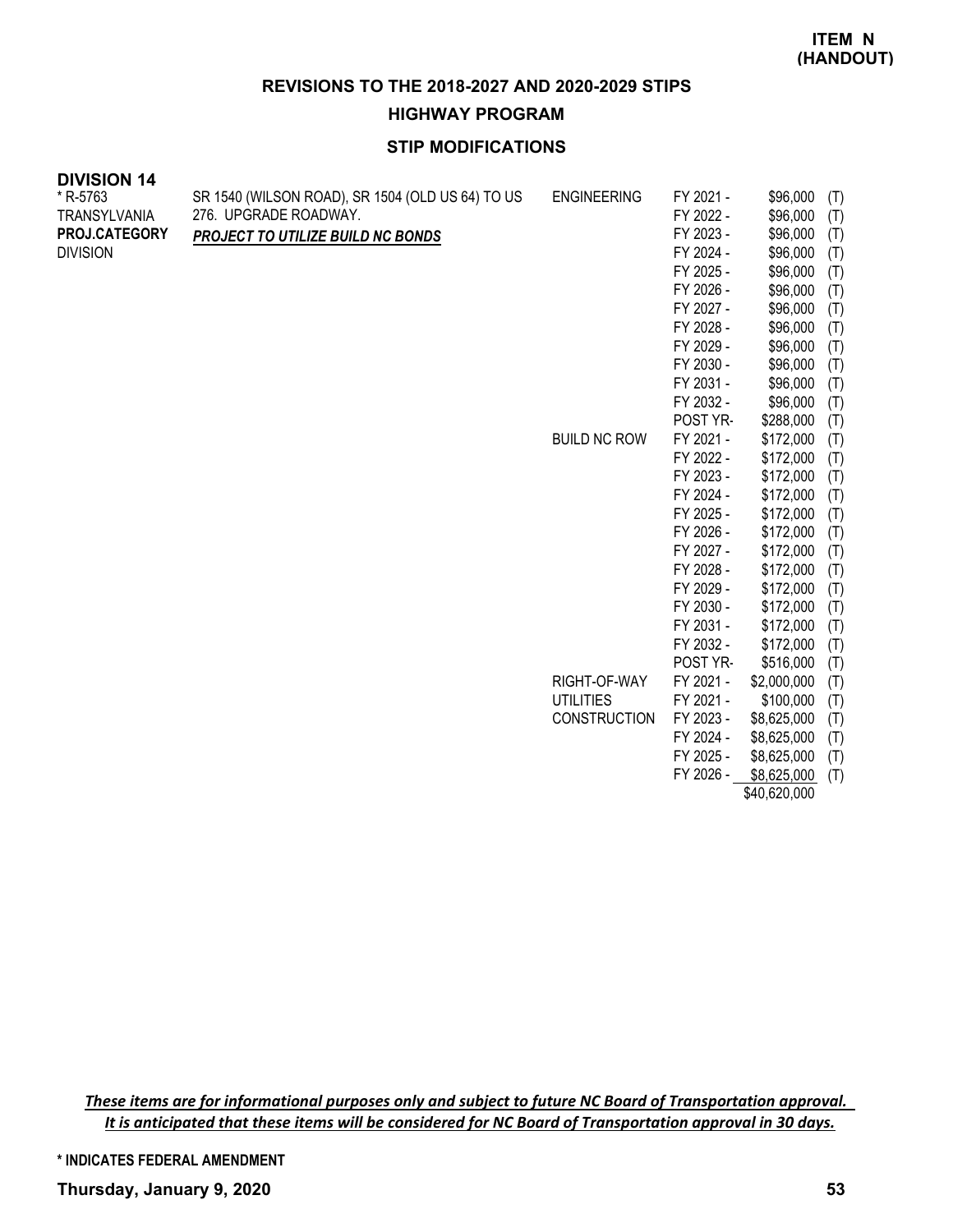**HIGHWAY PROGRAM**

# **STIP MODIFICATIONS**

| <b>DIVISION 14</b>  |                                                     |                     |           |           |     |
|---------------------|-----------------------------------------------------|---------------------|-----------|-----------|-----|
| * R-5799            | US 64, US 276, NC 280, US 64, US 276, NC 280 AND US | <b>ENGINEERING</b>  | FY 2021 - | \$118,000 | (T) |
| <b>TRANSYLVANIA</b> | 64. CONSTRUCT INTERSECTION IMPROVEMENTS.            |                     | FY 2022 - | \$118,000 | (T) |
| PROJ.CATEGORY       | PROJECT TO UTILIZE BUILD NC BONDS                   |                     | FY 2023 - | \$118,000 | (T) |
| <b>REGIONAL</b>     |                                                     |                     | FY 2024 - | \$118,000 | (T) |
|                     |                                                     |                     | FY 2025 - | \$118,000 | (T) |
|                     |                                                     |                     | FY 2026 - | \$118,000 | (T) |
|                     |                                                     |                     | FY 2027 - | \$118,000 | (T) |
|                     |                                                     |                     | FY 2028 - | \$118,000 | (T) |
|                     |                                                     |                     | FY 2029 - | \$118,000 | (T) |
|                     |                                                     |                     | FY 2030 - | \$118,000 | (T) |
|                     |                                                     |                     | FY 2031 - | \$118,000 | (T) |
|                     |                                                     |                     | FY 2032 - | \$118,000 | (T) |
|                     |                                                     |                     | POST YR-  | \$354,000 | (T) |
|                     |                                                     | <b>BUILD NC ROW</b> | FY 2020 - | \$215,000 | (T) |
|                     |                                                     |                     | FY 2021 - | \$215,000 | (T) |
|                     |                                                     |                     | FY 2022 - | \$215,000 | (T) |
|                     |                                                     |                     | FY 2023 - | \$215,000 | (T) |
|                     |                                                     |                     | FY 2024 - | \$215,000 | (T) |
|                     |                                                     |                     | FY 2025 - | \$215,000 | (T) |
|                     |                                                     |                     | FY 2026 - | \$215,000 | (T) |
|                     |                                                     |                     | FY 2027 - | \$215,000 | (T) |
|                     |                                                     |                     | FY 2028 - | \$215,000 | (T) |
|                     |                                                     |                     | FY 2029 - | \$215,000 | (T) |
|                     |                                                     |                     | FY 2030 - | \$215,000 | (T) |
|                     |                                                     |                     | FY 2031 - | \$215,000 | (T) |

*These items are for informational purposes only and subject to future NC Board of Transportation approval. It is anticipated that these items will be considered for NC Board of Transportation approval in 30 days.*

**\* INDICATES FEDERAL AMENDMENT**

FY 2032 - \$215,000 (T) POST YR- \$430,000 (T)

FY 2021 - \$2,925,000 (T)

FY 2023 - \$3,200,000 (T) \$16,195,000

RIGHT-OF-WAY FY 2020 - \$1,775,000 (T)

UTILITIES FY 2020 - \$100,000 (T) CONSTRUCTION FY 2022 - \$3,200,000 (T)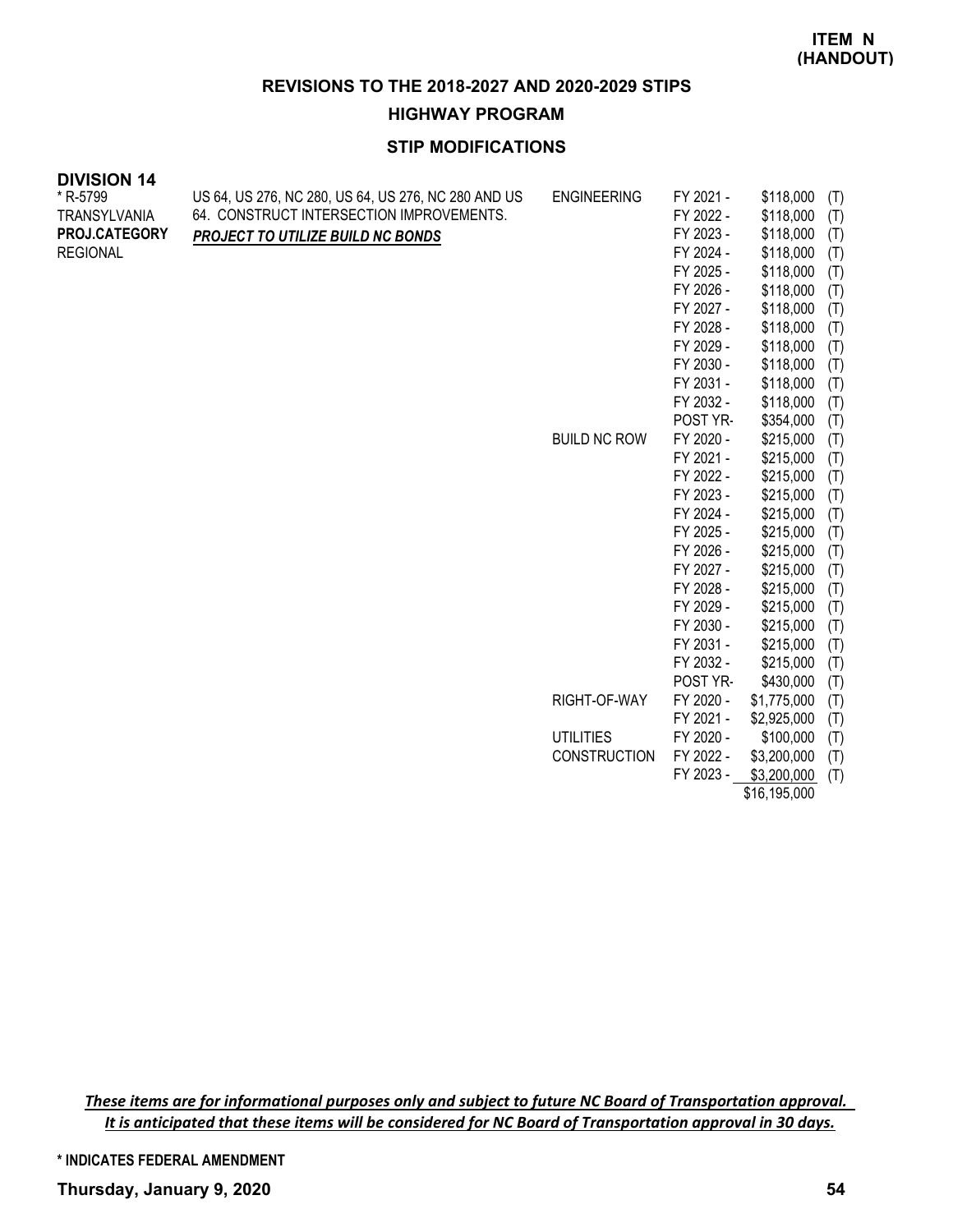#### **HIGHWAY PROGRAM**

# **STIP MODIFICATIONS**

| <b>DIVISION 14</b>   |                                             |                     |           |             |     |
|----------------------|---------------------------------------------|---------------------|-----------|-------------|-----|
| * R-5800             | US 64, US 276, FORTUNE COVE ROAD TO US 64   | <b>ENGINEERING</b>  | FY 2021 - | \$74,000    | (T) |
| <b>TRANSYLVANIA</b>  | BUSINESS (NORTH CALDWELL STREET). CONSTRUCT |                     | FY 2022 - | \$74,000    | (T) |
| <b>PROJ.CATEGORY</b> | MEDIAN AND ACCESS CONTROL MEASURES.         |                     | FY 2023 - | \$74,000    | (T) |
| <b>REGIONAL</b>      | PROJECT TO UTILIZE BUILD NC BONDS           |                     | FY 2024 - | \$74,000    | (T) |
|                      |                                             |                     | FY 2025 - | \$74,000    | (T) |
|                      |                                             |                     | FY 2026 - | \$74,000    | (T) |
|                      |                                             |                     | FY 2027 - | \$74,000    | (T) |
|                      |                                             |                     | FY 2028 - | \$74,000    | (T) |
|                      |                                             |                     | FY 2029 - | \$74,000    | (T) |
|                      |                                             |                     | FY 2030 - | \$74,000    | (T) |
|                      |                                             |                     | FY 2031 - | \$74,000    | (T) |
|                      |                                             |                     | FY 2032 - | \$74,000    | (T) |
|                      |                                             |                     | POST YR-  | \$222,000   | (T) |
|                      |                                             | <b>BUILD NC ROW</b> | FY 2020 - | \$172,000   | (T) |
|                      |                                             |                     | FY 2021 - | \$172,000   | (T) |
|                      |                                             |                     | FY 2022 - | \$172,000   | (T) |
|                      |                                             |                     | FY 2023 - | \$172,000   | (T) |
|                      |                                             |                     | FY 2024 - | \$172,000   | (T) |
|                      |                                             |                     | FY 2025 - | \$172,000   | (T) |
|                      |                                             |                     | FY 2026 - | \$172,000   | (T) |
|                      |                                             |                     | FY 2027 - | \$172,000   | (T) |
|                      |                                             |                     | FY 2028 - | \$172,000   | (T) |
|                      |                                             |                     | FY 2029 - | \$172,000   | (T) |
|                      |                                             |                     | FY 2030 - | \$172,000   | (T) |
|                      |                                             |                     | FY 2031 - | \$172,000   | (T) |
|                      |                                             |                     | FY 2032 - | \$172,000   | (T) |
|                      |                                             |                     | POST YR-  | \$344,000   | (T) |
|                      |                                             | RIGHT-OF-WAY        | FY 2020 - | \$1,250,000 | (T) |
|                      |                                             |                     | FY 2021 - | \$2,350,000 | (T) |
|                      |                                             | <b>UTILITIES</b>    | FY 2020 - | \$300,000   | (T) |

*These items are for informational purposes only and subject to future NC Board of Transportation approval. It is anticipated that these items will be considered for NC Board of Transportation approval in 30 days.*

**\* INDICATES FEDERAL AMENDMENT**

FY 2021 - \$300,000 (T)

FY 2023 - \$3,500,000 (T) FY 2024 - \$3,600,000 (T) \$18,490,000

CONSTRUCTION FY 2022 - \$3,500,000 (T)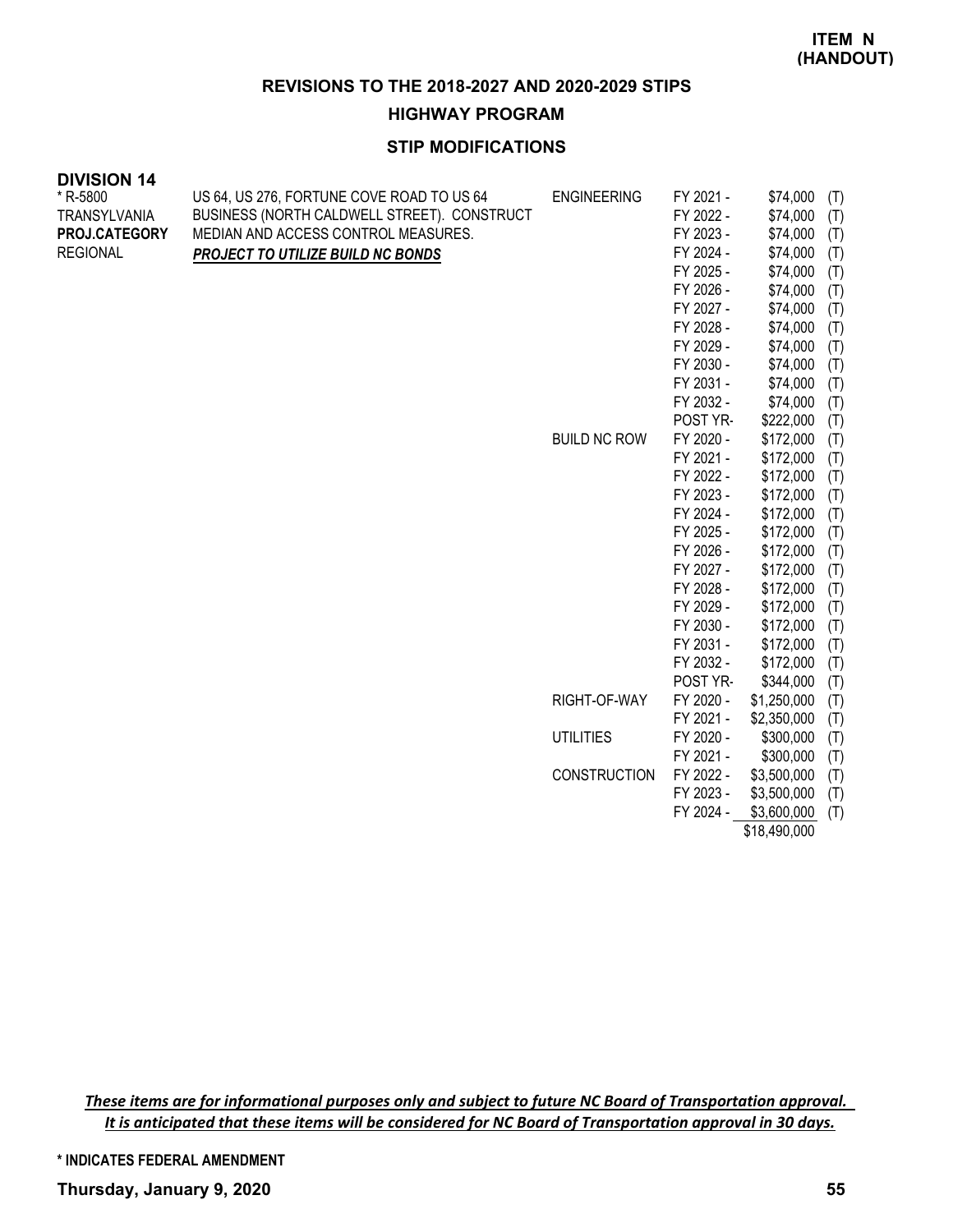**HIGHWAY PROGRAM**

# **STIP MODIFICATIONS**

| <b>DIVISION 14</b> |                                               |                     |           |             |     |
|--------------------|-----------------------------------------------|---------------------|-----------|-------------|-----|
| * R-5861           | US 19/129, GEORGIA STATE LINE TO US 64. WIDEN | <b>ENGINEERING</b>  | FY 2021 - | \$215,000   | (T) |
| <b>CHEROKEE</b>    | ROADWAY.                                      |                     | FY 2022 - | \$215,000   | (T) |
| PROJ.CATEGORY      | PROJECT TO UTILIZE BUILD NC BONDS             |                     | FY 2023 - | \$215,000   | (T) |
| <b>DIVISION</b>    |                                               |                     | FY 2024 - | \$215,000   | (T) |
|                    |                                               |                     | FY 2025 - | \$215,000   | (T) |
|                    |                                               |                     | FY 2026 - | \$215,000   | (T) |
|                    |                                               |                     | FY 2027 - | \$215,000   | (T) |
|                    |                                               |                     | FY 2028 - | \$215,000   | (T) |
|                    |                                               |                     | FY 2029 - | \$215,000   | (T) |
|                    |                                               |                     | FY 2030 - | \$215,000   | (T) |
|                    |                                               |                     | FY 2031 - | \$215,000   | (T) |
|                    |                                               |                     | FY 2032 - | \$215,000   | (T) |
|                    |                                               |                     | POST YR-  | \$645,000   | (T) |
|                    |                                               | <b>BUILD NC ROW</b> | FY 2020 - | \$89,000    | (T) |
|                    |                                               |                     | FY 2021 - | \$89,000    | (T) |
|                    |                                               |                     | FY 2022 - | \$89,000    | (T) |
|                    |                                               |                     | FY 2023 - | \$89,000    | (T) |
|                    |                                               |                     | FY 2024 - | \$89,000    | (T) |
|                    |                                               |                     | FY 2025 - | \$89,000    | (T) |
|                    |                                               |                     | FY 2026 - | \$89,000    | (T) |
|                    |                                               |                     | FY 2027 - | \$89,000    | (T) |
|                    |                                               |                     | FY 2028 - | \$89,000    | (T) |
|                    |                                               |                     | FY 2029 - | \$89,000    | (T) |
|                    |                                               |                     | FY 2030 - | \$89,000    | (T) |
|                    |                                               |                     | FY 2031 - | \$89,000    | (T) |
|                    |                                               |                     | FY 2032 - | \$89,000    | (T) |
|                    |                                               |                     | POST YR-  | \$178,000   | (T) |
|                    |                                               | RIGHT-OF-WAY        | FY 2020 - | \$1,000,000 | (T) |
|                    |                                               |                     | FY 2021 - | \$1,000,000 | (T) |
|                    |                                               | <b>UTILITIES</b>    | FY 2020 - | \$500,000   | (T) |
|                    |                                               | <b>CONSTRUCTION</b> | FY 2023 - | \$6,925,000 | (T) |
|                    |                                               |                     | FY 2024 - | \$6,925,000 | (T) |
|                    |                                               |                     | FY 2025 - | \$6,925,000 | (T) |

*These items are for informational purposes only and subject to future NC Board of Transportation approval. It is anticipated that these items will be considered for NC Board of Transportation approval in 30 days.*

FY 2026 - \$6,925,000 (T) \$34,760,000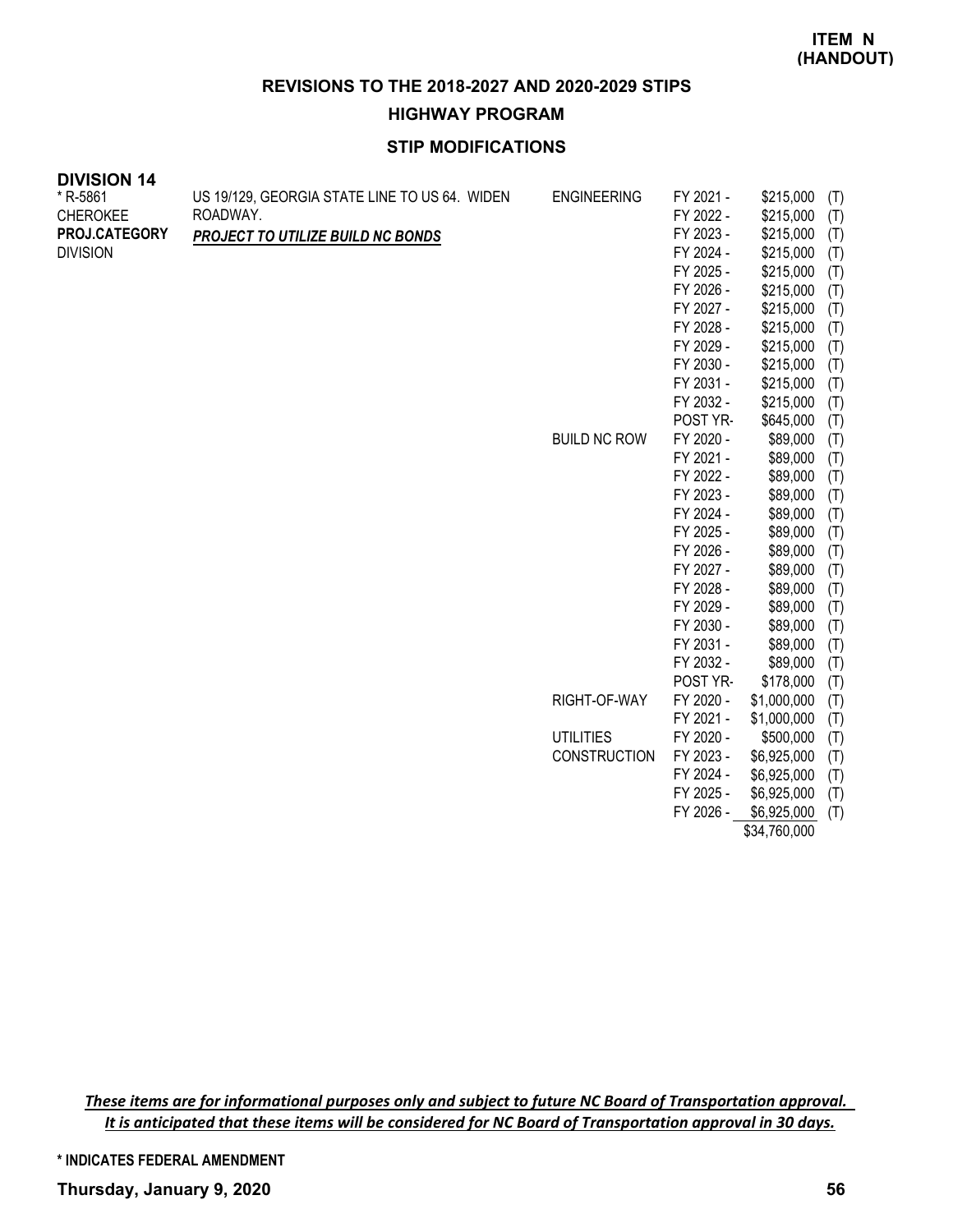#### **HIGHWAY PROGRAM**

# **STIP MODIFICATIONS**

| <b>DIVISION 14</b> |                                                  |                     |           |             |     |
|--------------------|--------------------------------------------------|---------------------|-----------|-------------|-----|
| * U-5886           | SR 1170 (WHITE STREET), SR 1171 (WILLOW ROAD) TO | <b>ENGINEERING</b>  | FY 2021 - | \$59,000    | (T) |
| <b>HENDERSON</b>   | US 176 (SPARTANBURG HIGHWAY). REALIGN AND        |                     | FY 2022 - | \$59,000    | (T) |
| PROJ.CATEGORY      | EXTEND ROADWAY.                                  |                     | FY 2023 - | \$59,000    | (T) |
| <b>DIVISION</b>    | PROJECT TO UTILIZE BUILD NC BONDS                |                     | FY 2024 - | \$59,000    | (T) |
|                    |                                                  |                     | FY 2025 - | \$59,000    | (T) |
|                    |                                                  |                     | FY 2026 - | \$59,000    | (T) |
|                    |                                                  |                     | FY 2027 - | \$59,000    | (T) |
|                    |                                                  |                     | FY 2028 - | \$59,000    | (T) |
|                    |                                                  |                     | FY 2029 - | \$59,000    | (T) |
|                    |                                                  |                     | FY 2030 - | \$59,000    | (T) |
|                    |                                                  |                     | FY 2031 - | \$59,000    | (T) |
|                    |                                                  |                     | FY 2032 - | \$59,000    | (T) |
|                    |                                                  |                     | POST YR-  | \$177,000   | (T) |
|                    |                                                  | <b>BUILD NC ROW</b> | FY 2020 - | \$257,000   | (T) |
|                    |                                                  |                     | FY 2021 - | \$257,000   | (T) |
|                    |                                                  |                     | FY 2022 - | \$257,000   | (T) |
|                    |                                                  |                     | FY 2023 - | \$257,000   | (T) |
|                    |                                                  |                     | FY 2024 - | \$257,000   | (T) |
|                    |                                                  |                     | FY 2025 - | \$257,000   | (T) |
|                    |                                                  |                     | FY 2026 - | \$257,000   | (T) |
|                    |                                                  |                     | FY 2027 - | \$257,000   | (T) |
|                    |                                                  |                     | FY 2028 - | \$257,000   | (T) |
|                    |                                                  |                     | FY 2029 - | \$257,000   | (T) |
|                    |                                                  |                     | FY 2030 - | \$257,000   | (T) |
|                    |                                                  |                     | FY 2031 - | \$257,000   | (T) |
|                    |                                                  |                     | FY 2032 - | \$257,000   | (T) |
|                    |                                                  |                     | POST YR-  | \$514,000   | (T) |
|                    |                                                  | RIGHT-OF-WAY        | FY 2020 - | \$4,623,000 | (T) |
|                    |                                                  |                     | FY 2021 - | \$4,624,000 | (T) |
|                    |                                                  |                     | FY 2022 - | \$4,623,000 | (T) |
|                    |                                                  | <b>UTILITIES</b>    | FY 2020 - | \$400,000   | (T) |
|                    |                                                  | <b>CONSTRUCTION</b> | FY 2023 - | \$5,500,000 | (T) |
|                    |                                                  |                     | FY 2024 - | \$5,500,000 | (T) |
|                    |                                                  |                     | FY 2025 - | \$5,500,000 | (T) |

\$35,510,000

*These items are for informational purposes only and subject to future NC Board of Transportation approval. It is anticipated that these items will be considered for NC Board of Transportation approval in 30 days.*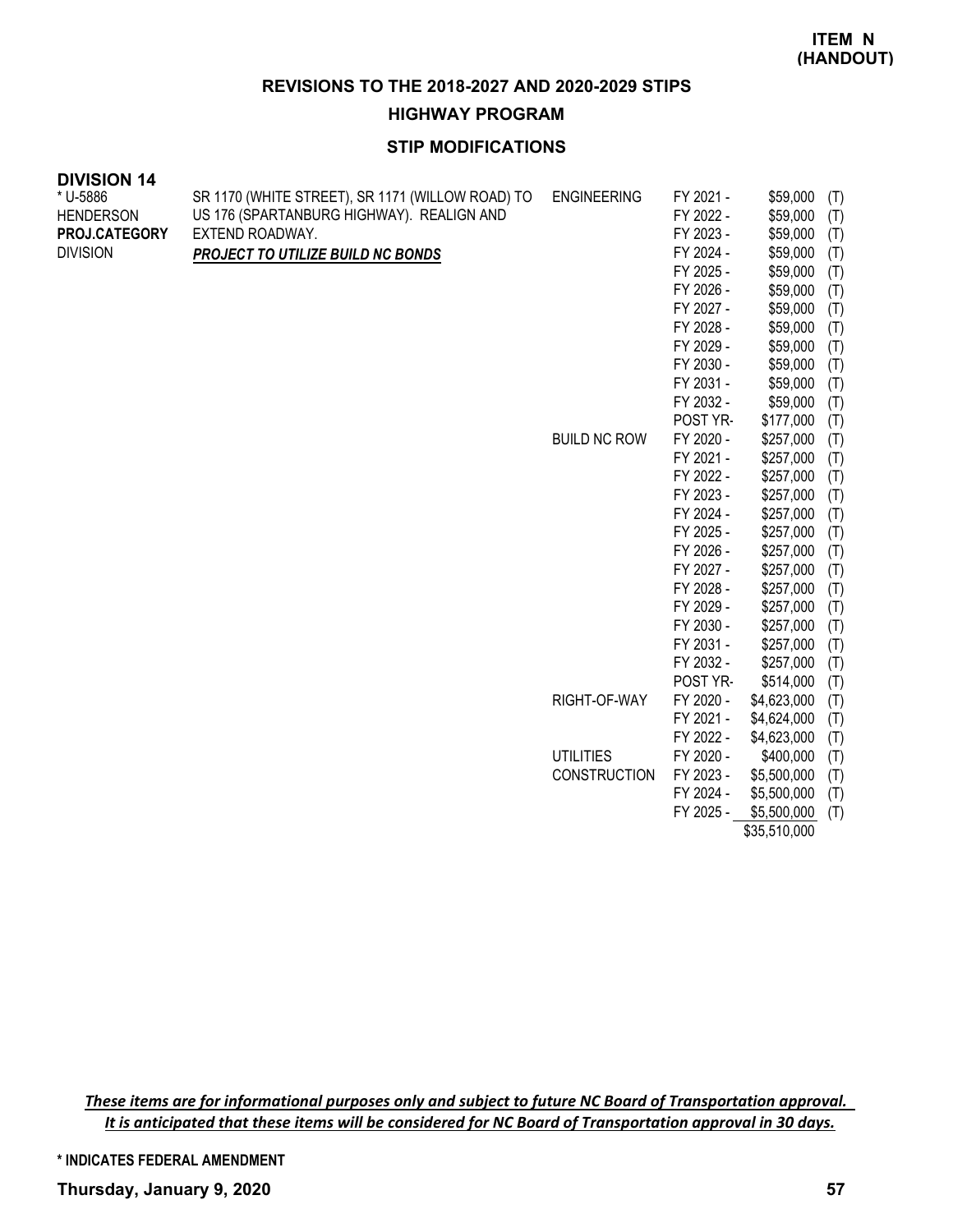# **HIGHWAY PROGRAM**

# **STIP MODIFICATIONS**

| <b>DIVISION 14</b>   |                                                 |                       |           |             |     |
|----------------------|-------------------------------------------------|-----------------------|-----------|-------------|-----|
| * U-5887             | SR 1783 (HIGHLAND LAKE ROAD), NC 225 TO US 176. | RIGHT-OF-WAY          | FY 2020 - | \$500,000   | (T) |
| <b>HENDERSON</b>     | UPGRADE ROADWAY.                                | <b>BUILD NC CONST</b> | FY 2021 - | \$86,000    | (T) |
| <b>PROJ.CATEGORY</b> | <b>PROJECT TO UTILIZE BUILD NC BONDS</b>        |                       | FY 2022 - | \$86,000    | (T) |
| <b>DIVISION</b>      |                                                 |                       | FY 2023 - | \$86,000    | (T) |
|                      |                                                 |                       | FY 2024 - | \$86,000    | (T) |
|                      |                                                 |                       | FY 2025 - | \$86,000    | (T) |
|                      |                                                 |                       | FY 2026 - | \$86,000    | (T) |
|                      |                                                 |                       | FY 2027 - | \$86,000    | (T) |
|                      |                                                 |                       | FY 2028 - | \$86,000    | (T) |
|                      |                                                 |                       | FY 2029 - | \$86,000    | (T) |
|                      |                                                 |                       | FY 2030 - | \$86,000    | (T) |
|                      |                                                 |                       | FY 2031 - | \$86,000    | (T) |
|                      |                                                 |                       | FY 2032 - | \$86,000    | (T) |
|                      |                                                 |                       | POST YR-  | \$258,000   | (T) |
|                      |                                                 | <b>CONSTRUCTION</b>   | FY 2021 - | \$1,600,000 | (T) |
|                      |                                                 |                       |           | \$3,390,000 |     |

#### **STIP DELETIONS**

| * TA-6689<br><b>GUILFORD</b><br><b>PROJ.CATEGORY</b> | REPLACEMENT VEHICLES<br>DELETED AT THE REQUEST OF THE GREENSBORO<br><b>MPO</b>                               | CAPITAL        | FY 2020 -<br>FY 2020 -<br>FY 2021 -<br>FY 2021 -<br>FY 2022 -<br>FY 2022 -<br>FY 2023 -<br>FY 2023 - | \$8,000<br>\$41.000<br>\$8,000<br>\$41.000<br>\$8,000<br>\$41,000<br>\$8,000<br>\$41,000                  | 5309<br>5309<br>5309<br>5309 |
|------------------------------------------------------|--------------------------------------------------------------------------------------------------------------|----------------|------------------------------------------------------------------------------------------------------|-----------------------------------------------------------------------------------------------------------|------------------------------|
|                                                      |                                                                                                              |                |                                                                                                      | \$196,000                                                                                                 |                              |
| * TG-4753<br><b>GUILFORD</b><br>PROJ.CATEGORY        | PREVENITIVE MAINTENANCE AND PESSENGER<br>AMENITIES<br>DELETED AT THE REQUEST OF THE GREENSBORO<br><b>MPO</b> | <b>CAPITAL</b> | FY 2020 -<br>FY 2020 -<br>FY 2021 -<br>FY 2021 -<br>FY 2022 -<br>FY 2022 -<br>FY 2023 -<br>FY 2023 - | \$84,000<br>\$21,000<br>\$84,000<br>\$21,000<br>\$84,000<br>\$21,000<br>\$84,000<br>\$21,000<br>\$420,000 | 5307<br>5307<br>5307<br>5307 |

*These items are for informational purposes only and subject to future NC Board of Transportation approval. It is anticipated that these items will be considered for NC Board of Transportation approval in 30 days.*

**\* INDICATES FEDERAL AMENDMENT**

**Thursday, January 9, 2020 58**